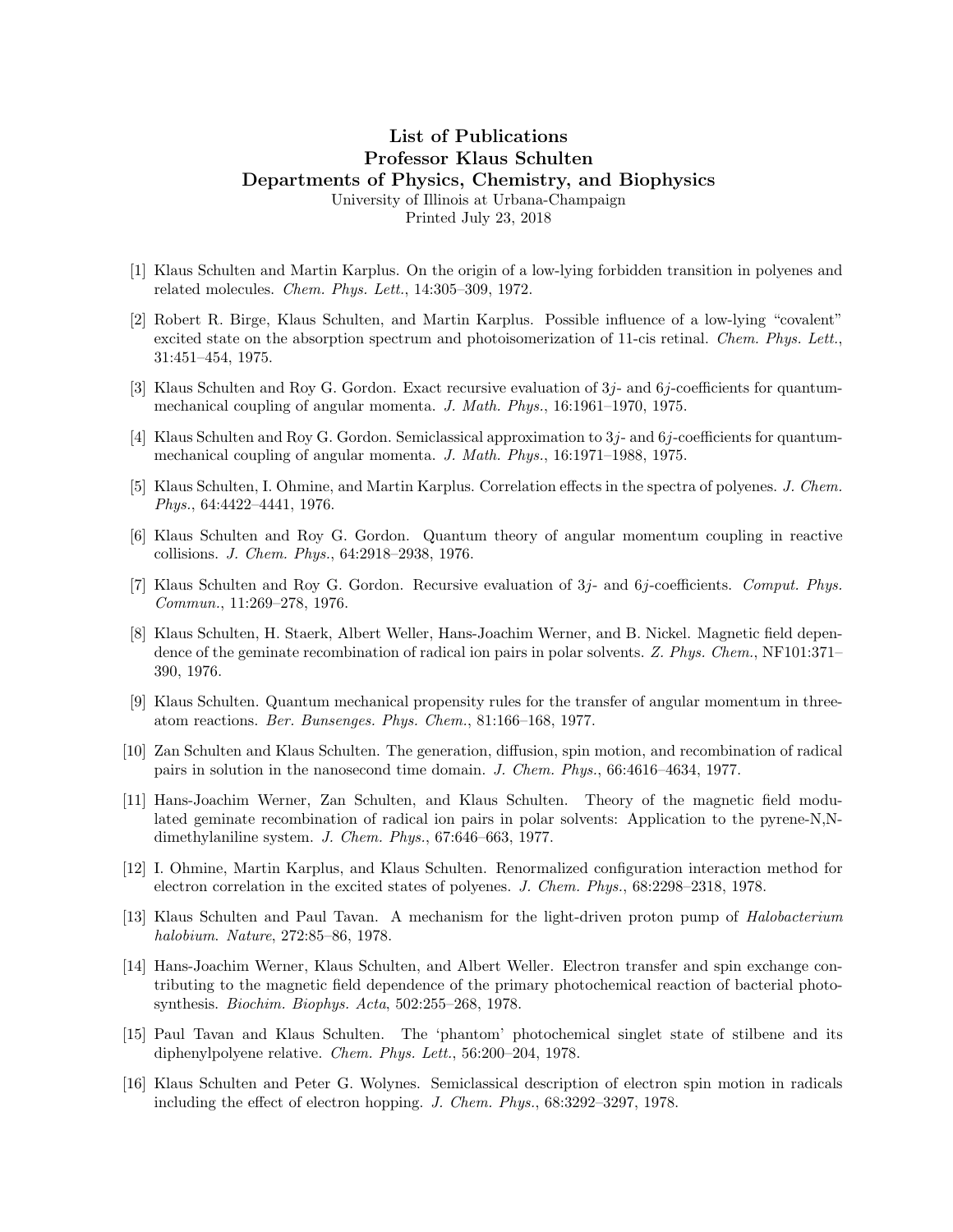- [17] Klaus Schulten and Albert Weller. Exploring fast electron transfer processes by magnetic fields. Biophys. J., 24:295–305, 1978.
- [18] Klaus Schulten. An isomerization model for the photocycle of bacteriorhodopsin. In S. R. Caplan and M. Ginzburg, editors, Energetics and Structure of Halophilic Organisms, pp. 331–334. Elsevier, 1978.
- [19] Klaus Schulten, Charles E. Swenberg, and Albert Weller. A biomagnetic sensory mechanism based on magnetic field modulated coherent electron spin motion. Z. Phys. Chem., NF111:1–5, 1978.
- [20] G. Orlandi and Klaus Schulten. Coupling of stereochemistry and proton donor–acceptor properties of a Schiff base: A model of a light-driven proton pump. Chem. Phys. Lett., 64:370–374, 1979.
- [21] Paul Tavan and Klaus Schulten. The  $2^1A_g 1^1B_u$  energy gap in the polyenes: An extended configuration interaction study. J. Chem. Phys., 70:5407–5413, 1979.
- [22] Paul Tavan and Klaus Schulten. Correlation effects in the spectra of polyacenes. J. Chem. Phys., 70:5414–5421, 1979.
- [23] Klaus Schulten and Irving R. Epstein. Recombination of radical pairs in high magnetic fields: A path integral–Monte Carlo treatment. J. Chem. Phys., 71:309–316, 1979.
- [24] Ernst-Walter Knapp and Klaus Schulten. Magnetic field effect on the hyperfine-induced electron spin motion in radicals undergoing diamagnetic–paramagnetic exchange. J. Chem. Phys., 71:1878–1883. 1979.
- [25] Ernst-Walter Knapp, Klaus Schulten, and Zan Schulten. Proton conduction in linear hydrogen-bonded systems. Chem. Phys., 46:215–229, 1980.
- [26] Klaus Schulten, Zan Schulten, and Attila Szabo. Reactions governed by a binomial redistribution process. The Ehrenfest urn problem. Physica, 100A:599–614, 1980.
- [27] Paul Tavan and Klaus Schulten. An efficient approach to CI: General matrix element formulas for spin-coupled particle-hole excitations. J. Chem. Phys., 72:3547–3576, 1980.
- [28] Attila Szabo, Klaus Schulten, and Zan Schulten. First passage time approach to diffusion controlled reactions. J. Chem. Phys., 72:4350–4357, 1980.
- [29] Uri Dinur, Barry Honig, and Klaus Schulten. On the nature of excited electronic states in cyanine dyes: Implications for visual pigment spectra. Chem. Phys. Lett., 72:493–497, 1980.
- [30] Klaus Schulten, Uri Dinur, and Barry Honig. The spectra of carbonium ions, cyanine dyes, and protonated Schiff base polyenes. J. Chem. Phys., 73:3927–3935, 1980.
- [31] Klaus Schulten, Zan Schulten, and Attila Szabo. Dynamics of reactions involving diffusive barrier crossing. J. Chem. Phys., 74:4426–4432, 1981.
- [32] Reiner Peters, Axel Brünger, and Klaus Schulten. Continuous fluorescence microphotolysis: A sensitive method for study of diffusion processes in single cells. Proc. Natl. Acad. Sci. USA, 78:962–966, 1981.
- [33] Gene Lamm and Klaus Schulten. Extended Brownian dynamics approach to diffusion-controlled processes. J. Chem. Phys., 75:365–371, 1981.
- [34] Klaus Schulten. Magnetic field effects in chemistry and biology. In J. Treusch, editor, Festkörperprobleme, volume 22, pp. 61–83. Vieweg, Braunschweig, 1982.
- [35] Bruce S. Hudson, Bryan E. Kohler, and Klaus Schulten. Linear polyene electronic structure and potential surfaces. In Edward C. Lim, editor, Excited States, volume 6, pp. 1–95. Academic Press, New York, 1982.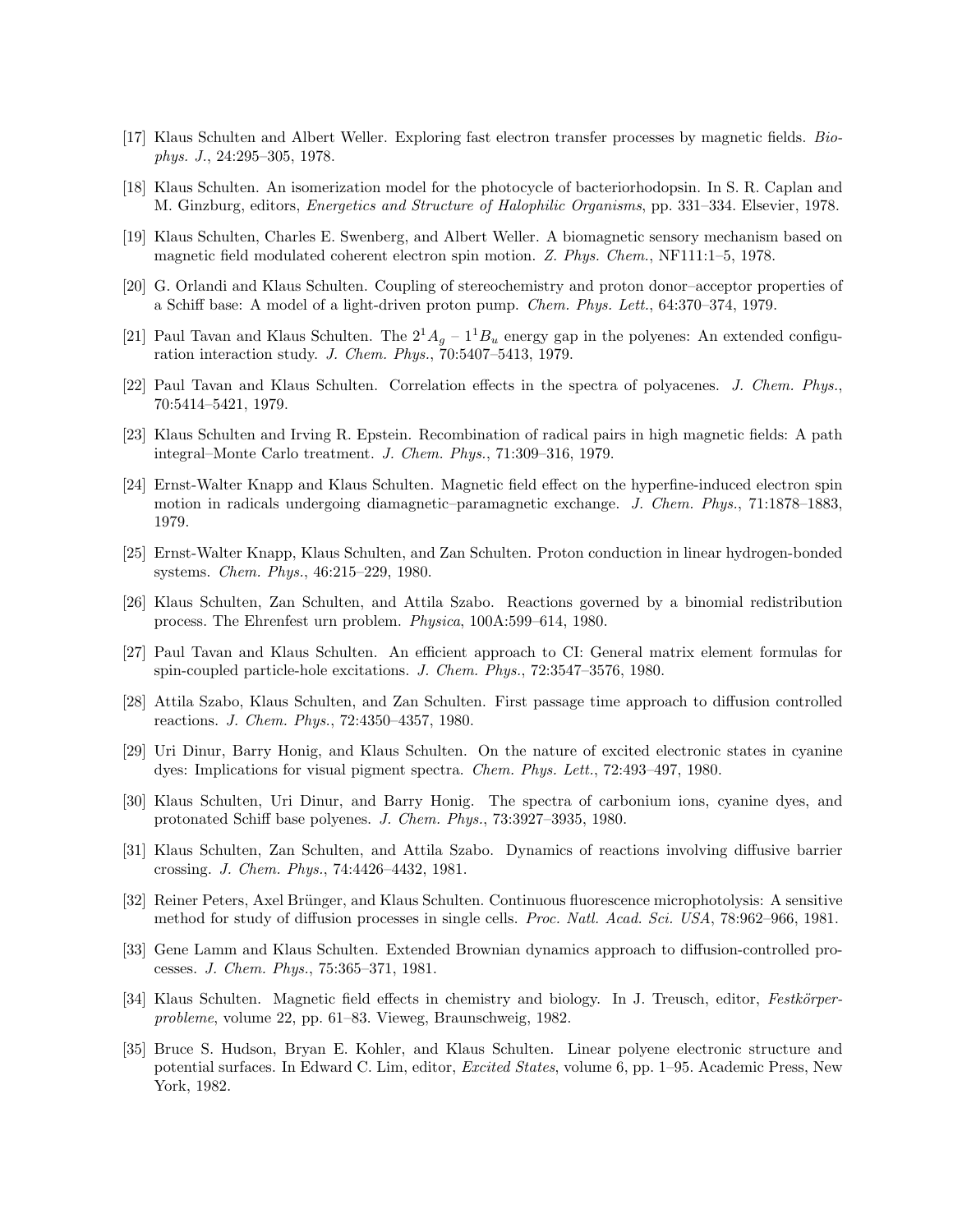- [36] Gene Lamm and Klaus Schulten. Extended Brownian dynamics: II. Reactive, nonlinear diffusion. J. Chem. Phys., 78:2713–2734, 1983.
- [37] Walter Nadler and Klaus Schulten. Generalized moment expansion for the Mössbauer spectrum of Brownian particles. Phys. Rev. Lett., 51:1712–1715, 1983.
- [38] Klaus Schulten. Ensemble averaged spin pair dynamics of doublet and triplet molecules. In P. Reineker, H. Haken, and H. C. Wolf, editors, Organic Molecular Aggregates, pp. 76–87. Springer, 1983.
- [39] Axel Brünger, Zan Schulten, and Klaus Schulten. A network thermodynamic investigation of stationary and non-stationary proton transport through proteins. Z. Phys. Chem., NF136:1–63, 1983.
- [40] Klaus Schulten. Ensemble averaged spin pair dynamics of doublet and triplet molecules. J. Chem. Phys., 80:3668–3679, 1984.
- [41] Klaus Schulten, Axel Brünger, Walter Nadler, and Zan Schulten. Generalized moment description of Brownian dynamics in biological systems. In E. Frehland, editor, Synergetics — From Microscopic to Macroscopic Order, pp. 80–89. Springer, 1984.
- [42] Klaus Schulten, Zan Schulten, and Paul Tavan. An isomerization model for the pump cycle of bacteriorhodopsin. In L. Bolis, E. J. M. Helmreich, and H. Passow, editors, *Information and En*ergy Transduction in Biological Membranes, pp. 113–131. Allan R. Liss, Inc., New York, 1984.
- [43] Walter Nadler and Klaus Schulten. Theory of Mössbauer spectra of proteins fluctuating between conformational substates. Proc. Natl. Acad. Sci. USA, 81:5719–5723, 1984.
- [44] Paul Tavan and Klaus Schulten. The effect of protonation on the thermal isomerization of stilbazolium betaines. Chem. Phys. Lett., 110:191–195, 1984.
- [45] Klaus Schulten and Albert Weller. Magnetfeldeffekte in Chemie und Biologie. Die Umschau, 25/26:779– 783, 1984.
- [46] Paul Tavan, Klaus Schulten, and Dieter Oesterhelt. The effect of protonation and electrical interactions on the stereochemistry of retinal Schiff bases. Biophys. J., 47:415–430, 1985.
- [47] Zan Schulten and Klaus Schulten. Model for the resistance of the proton channel formed by the proteolipid of ATPase. Eur. Biophys. J., 11:149–155, 1985.
- [48] Paul Tavan, Klaus Schulten, Wolfgang Gärtner, and Dieter Oesterhelt. Substituents at the C<sub>13</sub> position of retinal and their influence on the function of bacteriorhodopsin. Biophys. J., 47:349–356, 1985.
- [49] Axel Brünger, Reiner Peters, and Klaus Schulten. Continuous fluorescence microphotolysis to observe lateral diffusion in membranes: Theoretical methods and applications. J. Chem. Phys., 82:2147-2160, 1985.
- [50] Klaus Schulten. The effect of intramolecular paramagnetic–diamagnetic exchange on the magnetic field effect of radical pair recombination. J. Chem. Phys., 82:1312–1316, 1985.
- [51] Walter Nadler and Klaus Schulten. Generalized moment expansion for Brownian relaxation processes. J. Chem. Phys., 82:151–160, 1985.
- [52] Walter Nadler, Paul Tavan, and Klaus Schulten. A model for the lateral diffusion of 'stiff' chains in a lipid bilayer. Eur. Biophys. J., 12:25–31, 1985.
- [53] Herbert Treutlein and Klaus Schulten. Noise induced limit cycles of the Bonhoeffer–van der Pol model of neural pulses. Ber. Bunsenges. Phys. Chem., 89:710–718, 1985.
- [54] Walter Nadler and Klaus Schulten. Mean relaxation time approximation for dynamical correlation functions in stochastic systems near instabilities. Z. Physik B, 59:53–61, 1985.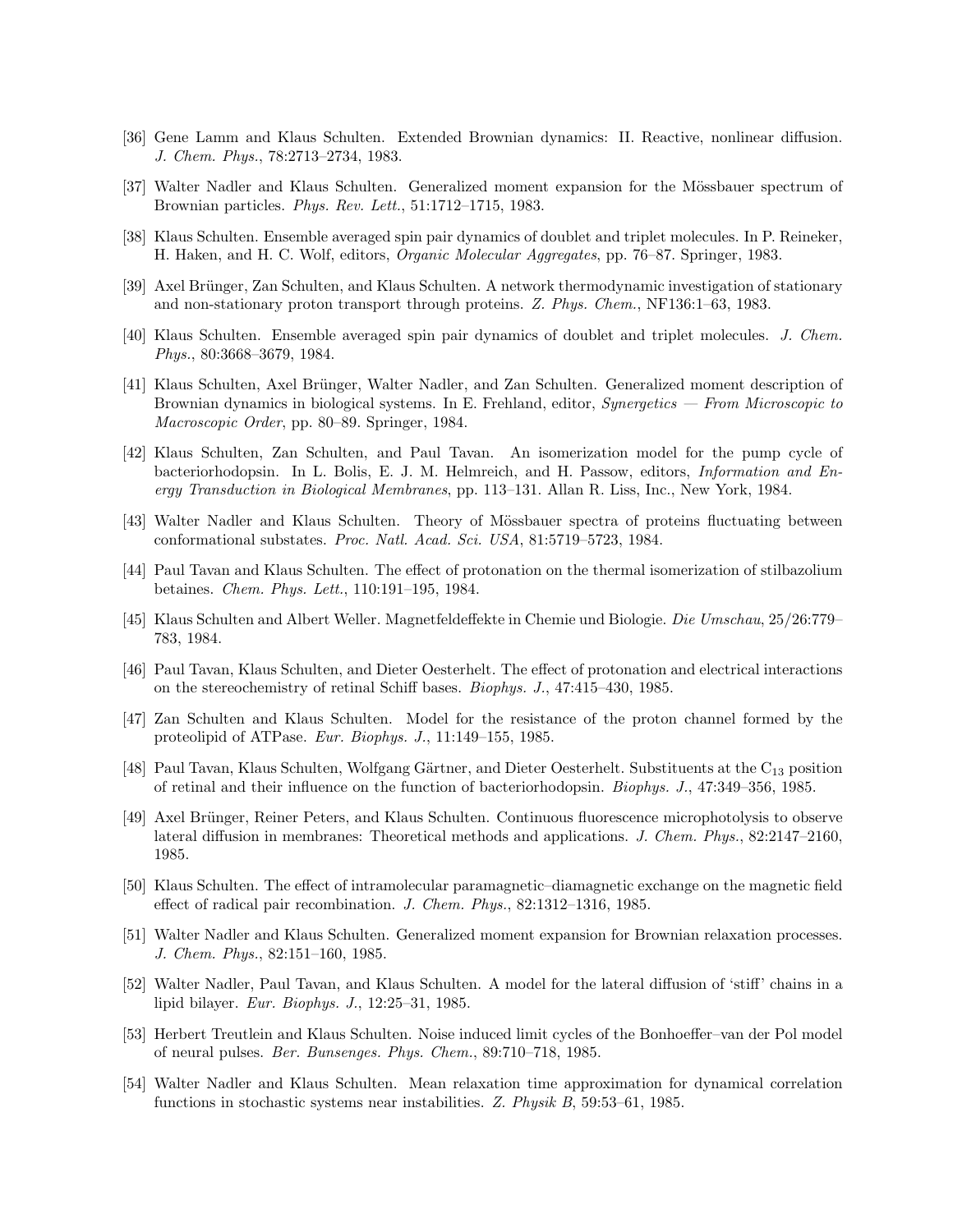- [55] M. Scholz, Klaus Schulten, and Reiner Peters. Single-cell flux measurement by continuous fluorescence microphotolysis. Eur. Biophys. J., 13:37–44, 1985.
- [56] Robert Bittl, Herbert Treutlein, and Klaus Schulten. Electron conduction along aliphatic chains. In M. Michel-Beyerle, editor, Antennas and Reaction Centers of Photosynthetic Bacteria — Structure, Interaction and Dynamics, pp. 264–276. Springer, 1985.
- [57] Joachim Buhmann, Helge Ritter, and Klaus Schulten. Neuro-kybernetik und künstliche Intelligenz. Computerwoche, 25, 1985.
- [58] Zan Schulten and Klaus Schulten. Proton conduction through proteins: An overview of theoretical principles and applications. Meth. Enzym., 127:419–438, 1986.
- [59] Herbert Treutlein and Klaus Schulten. Noise-induced neural impulses. Eur. Biophys. J., 13:355–365, 1986.
- [60] Walter Nadler and Klaus Schulten. Generalized moment expansion for observables of stochastic processes in dimensions  $d > 1$ : Application to Mössbauer spectra of proteins. J. Chem. Phys., 84:4015– 4025, 1986.
- [61] Klaus Schulten and Robert Bittl. Probing the dynamics of a polymer with paramagnetic end groups by magnetic fields. J. Chem. Phys., 84:5155–5161, 1986.
- [62] Helge Ritter and Klaus Schulten. On the stationary state of Kohonen's self-organizing sensory mapping. Biol. Cyber., 54:99–106, 1986.
- [63] Klaus Schulten. Continuous fluorescence microphotolysis by a sin<sup>2</sup> kx grating. Chem. Phys. Lett., 124:230–236, 1986.
- [64] Paul Tavan and Klaus Schulten. Evidence for a 13,14-cis cycle in bacteriorhodopsin. Biophys. J., 50:81–89, 1986.
- [65] Joachim Buhmann and Klaus Schulten. Associative recognition and storage in a model network of physiological neurons. Biol. Cyber., 54:319–335, 1986.
- [66] Joachim Buhmann and Klaus Schulten. A physiological neural network as an autoassociative memory. In E. Bienenstock, F. Fogelman, and G. Weisbuch, editors, Disordered Systems and Biological Organization, pp. 273–279. Springer, 1986.
- [67] Dieter Oesterhelt, P. Hegemann, Paul Tavan, and Klaus Schulten. Trans-cis isomerization of retinal and a mechanism for ion translocation in halorhodopsin. Eur. Biophys. J., 14:123–129, 1986.
- [68] Robert Bittl and Klaus Schulten. Study of polymer dynamics by magnetic field dependent biradical reactions. In G. Maret, N. Boccara, and J. Kiepenheuer, editors, Biophysical Effects of Steady Magnetic Fields, volume 11 of Proceedings in Physics, pp. 90–98. Springer, Berlin, 1986.
- [69] Klaus Schulten. Magnetic field effects on radical pair processes in chemistry and biology. In J. H. Bernhard, editor, Biological Effects of Static and Extremely Low Frequency Magnetic Fields, pp. 133– 140. MMV Medizin Verlag, Munich, 1986.
- [70] Klaus Schulten and Andreas Windemuth. Model for a physiological magnetic compass. In G. Maret, N. Boccara, and J. Kiepenheuer, editors, Biophysical Effects of Steady Magnetic Fields, volume 11 of Proceedings in Physics, pp. 99–106. Springer, Berlin, 1986.
- [71] Joachim Buhmann and Klaus Schulten. Influence of noise on the behaviour of an autoassociative neural network. In J. S. Denker, editor, Neural Networks for Computing, pp. 71–76. American Institute of Physics Publication, Conference Proceedings 151, 1986.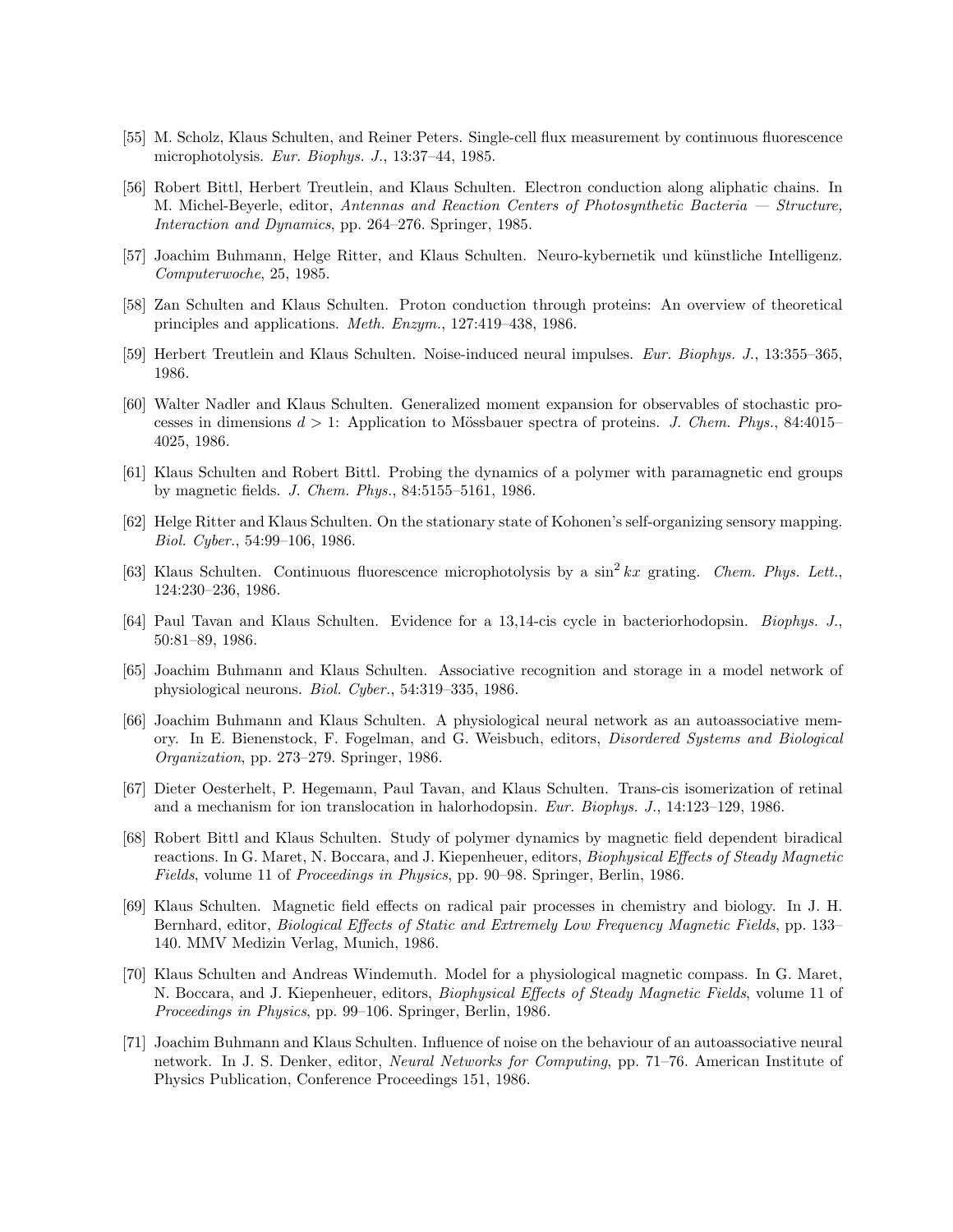- [72] Helge Ritter and Klaus Schulten. Topology conserving mappings for learning motor tasks. In J. S. Denker, editor, Neural networks for computing, pp. 376–380. American Institute of Physics publication, conference proceedings 151, 1986.
- [73] Robert Divko and Klaus Schulten. Stochastic spin models for pattern recognition. In J. S. Denker, editor, Neural Networks for Computing, pp. 129–134. American Institute of Physics Publication, Conference Proceedings 151, 1986.
- [74] Paul Tavan and Klaus Schulten. The low-lying electronic excitations in long polyenes: A PPP–MRD– CI study. J. Chem. Phys., 85:6602–6609, 1986.
- [75] Helge Ritter and Klaus Schulten. Planning a dynamic trajectory via path finding in discretized phase space. In Parallel Processing: Logic, Organization, and Technology, volume 253 of Lecture Notes in Computer Science, pp. 29–39. Springer, 1987.
- [76] Joachim Buhmann, Robert Divko, Helge Ritter, and Klaus Schulten. Physicists explore human and artificial intelligence. In Structure and Dynamics of Nucleic Acids, Proteins and Membranes, pp. 301–328. Plenum Press, 1986.
- [77] Joachim Buhmann and Klaus Schulten. Influence of noise on the function of a "physiological" neural network. Biol. Cyber., 56:313–327, 1987.
- [78] Joachim Buhmann and Klaus Schulten. Noise-driven temporal association in neural networks. Europhys. Lett., 4:1205–1209, 1987.
- [79] Paul Tavan and Klaus Schulten. Electronic excitations in finite and infinite polyenes. Phys. Rev. B, 36:4337–4358, 1987.
- [80] Kim Sharp, Richard Fine, Klaus Schulten, and Barry Honig. Brownian dynamics simulation of diffusion to irregular bodies. Phys. Chem., 91:3624–3631, 1987.
- [81] Klaus Schulten. Ordnung aus Chaos, Vernunft aus Zufall Physik biologischer und digitaler Informationsverarbeitung. In B.-O. Küppers, editor, *Ordnung aus dem Chaos*, pp. 243–268. Piper Verlag, Munich, 1987.
- [82] Walter Nadler, Axel Brünger, Klaus Schulten, and Martin Karplus. Molecular and stochastic dynamics of proteins. Proc. Natl. Acad. Sci. USA, 84:7933–7937, 1987.
- [83] Joachim Buhmann, Robert Divko, Helge Ritter, and Klaus Schulten. Physik und Gehirn Wie dynamische Modelle von Nervennetzen natürliche Intelligenz erklären. MC-Computermagazin, 9:108– 120, 1987.
- [84] Joseph Eccles, Barry Honig, and Klaus Schulten. Spectroscopic determinants in the reaction center of Rhodopseudomonas viridis. Biophys. J., 53:137–144, 1988.
- [85] Helge Ritter and Klaus Schulten. Extending Kohonen's self-organizing mapping algorithm to learn ballistic movements. In R. Eckmiller and Ch. von der Malsburg, editors, Neural Computers, volume 41 of NATO Sci. Ser. F, pp. 393–406. Springer–Verlag, 1988.
- [86] Joachim Buhmann and Klaus Schulten. Storing sequences of biased patterns in neural networks with stochastic dynamics. In R. Eckmiller and Ch. von der Malsburg, editors, Neural Computers, Computer and Systems Sciences, pp. 231–242. Springer, 1988.
- [87] Herbert Treutlein, Andreas Windemuth, and Klaus Schulten. "Molecular Design" Simulation und Graphik von Biomolekülen. MC-Computermagazin, 1:46–57, 1988.
- [88] Paul Tavan and Klaus Schulten. Quasiparticle excitations in polyenes and polyacetylene. In A. J. Heeger, J. Orenstein, and D. Ulrich, editors, Nonlinear Optical Properties of Polymers, volume 109 of Symposium Proceedings, pp. 163–170. Materials Research Society, Pittsburgh, 1988.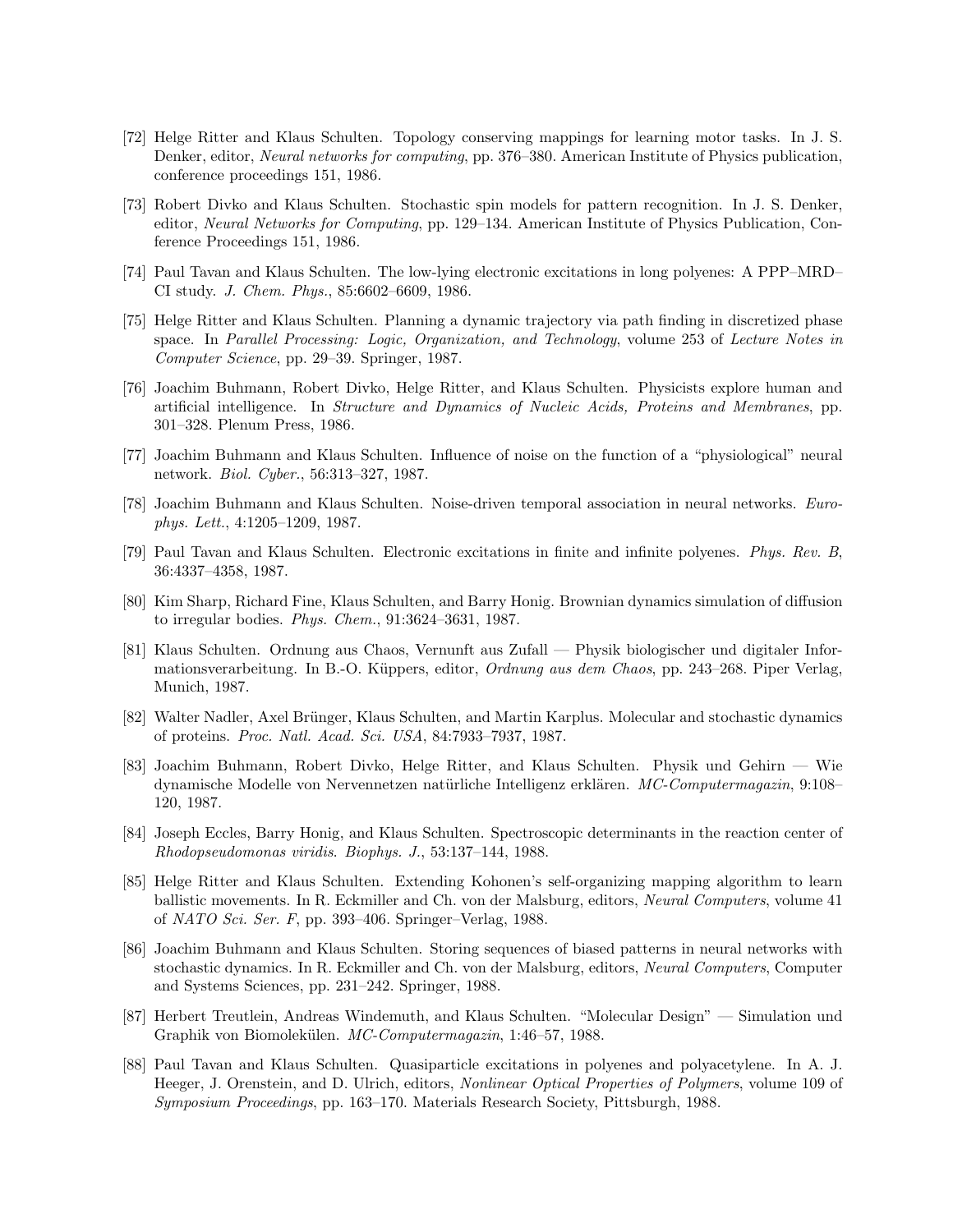- [89] Hans-Ulrich Bauer, Klaus Schulten, and Walter Nadler. Generalized moment expansion of dynamic correlation functions in finite Ising systems. Phys. Rev. B, 38:445–458, 1988.
- [90] Herbert Treutlein, Klaus Schulten, J. Deisenhofer, H. Michel, Axel Brünger, and Martin Karplus. Molecular dynamics simulation of the primary processes in the photosynthetic reaction center of Rhodopseudomonas viridis. In J. Breton and A. Verméglio, editors, The Photosynthetic Bacterial Reaction Center: Structure and Dynamics, volume 149 of NATO Sci. Ser. A, pp. 139–150. Plenum, New York, 1988.
- [91] Herbert Treutlein, Klaus Schulten, Christoph Niedermeier, J. Deisenhofer, H. Michel, and D. Devault. Electrostatic control of electron transfer in the photosynthetic reaction center of Rhodopseudomonas viridis. In J. Breton and A. Verméglio, editors, The Photosynthetic Bacterial Reaction Center: Structure and Dynamics, volume 149 of NATO Sci. Ser. A, pp. 369–377. Plenum, New York, 1988.
- [92] Robert Bittl and Klaus Schulten. Length dependence of the magnetic field modulated triplet yield of photogenerated biradicals. Chem. Phys. Lett., 146:58–62, 1988.
- [93] Klaus Boehncke, Christoph Köhler, Georg Meyer-Berg, and Klaus Schulten. Eine Computersimulation künstlicher Wesen — Experimente in einer Welt synthetischer Psychologie.  $MC-Computer magazin$ . 7:34–48, 1988.
- [94] Robert Bittl and Klaus Schulten. A static ensemble approximation for stochastically modulated quantum systems. J. Chem. Phys., 90:1794–1803, 1989.
- [95] Helge Ritter and Klaus Schulten. Convergence properties of Kohonen's topology conserving maps: Fluctuations, stability and dimension selection. Biol. Cyber., 60:59–71, 1988.
- [96] Walter Nadler and Klaus Schulten. Mean relaxation time approximation for dynamical correlation functions in stochastic systems near instabilities: II. The single mode laser. Z. Physik, 72:535–543, 1988.
- [97] Joachim Buhmann, Robert Divko, and Klaus Schulten. Associative memory with high information content. Phys. Rev. A, 39:2689–2692, 1989.
- [98] Helge Ritter and Klaus Schulten. Kohonen's self-organizing maps: Exploring their computational capabilities. In IEEE International Conference on Neural Networks, San Diego, California, July 24– 27, 1988, volume 1, pp. 109–116, New York, 1988. The Institute of Electrical and Electronics Engineers.
- [99] Joachim Buhmann and Klaus Schulten. Invariant pattern recognition by means of fast synaptic plasticity. In IEEE International Conference on Neural Networks, San Diego, California, July 24–27, 1988, volume 1, pp. 125–132, New York, 1988. The Institute of Electrical and Electronics Engineers.
- [100] Helmut Grubmüller, Helmut Heller, and Klaus Schulten. Eine Cray für 100.000 DM. MC-Computermagazin, 11:48–64, 1988.
- [101] Herbert Treutlein, Christoph Niedermeier, Klaus Schulten, J. Deisenhofer, H. Michel, Axel Brünger, and Martin Karplus. Molecular dynamics simulation of the primary processes in the Photosynthetic reaction center of Rhodopseudomonas viridis. In A. Pullman et al., editors, Transport Through Membranes: Carriers, Channels and Pumps, pp. 513–525. Kluwer Academic Publishers, Dordrecht, 1988.
- [102] Michael F. Grossjean, Paul Tavan, and Klaus Schulten. Can normal mode analysis reveal the geometry of the  $L_{550}$  chromophore of bacteriorhodopsin? Eur. Biophys. J., 16:341–349, 1989.
- [103] Helge Ritter, Thomas Martinetz, and Klaus Schulten. Wie neuronale Netwerke Roboter steuern können.  $MC$ -Computermagazin, 2:48–61, 1989.
- [104] Helge Ritter, Thomas Martinetz, and Klaus Schulten. Topology-conserving maps for learning visuomotor-coordination. Neur. Netw., 2:159–168, 1989.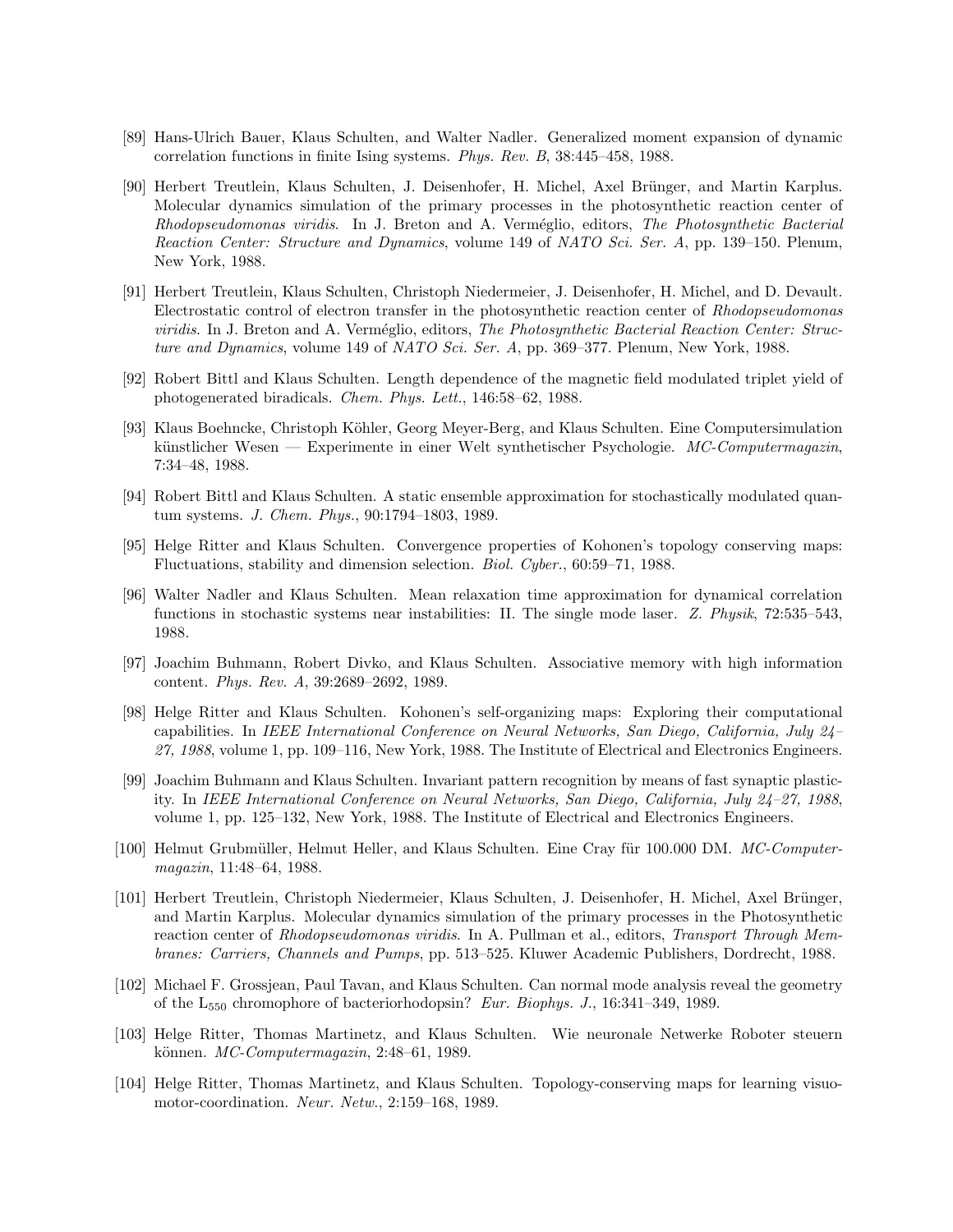- [105] Jeanne Rubner and Klaus Schulten. A regularized approach to color constancy. Biol. Cyber., 61:29–36, 1989.
- [106] Helge Ritter, Thomas Martinetz, and Klaus Schulten. Topology-conserving maps for motor control. In L. Personnaz and G. Dreyfus, editors, Neural Networks: From Models to Applications, N'EURO '88, pp. 579–591. EZIDET, Paris, 1989.
- [107] Joachim Buhmann, Robert Divko, and Klaus Schulten. On sparsely coded associative memories. In L. Personnaz and G. Dreyfus, editors, Neural Networks: From Models to Applications, N'EURO '88, pp. 360–371. EZIDET, Paris, 1989.
- [108] Thomas Martinetz, Helge Ritter, and Klaus Schulten. 3D-neural-net for learning visuomotorcoordination of a robot arm. In Proceedings of the International Joint Conference on Neural Networks, Washington, volume 2, pp. 351–356, San Diego, 1989. The Institute of Electrical and Electronics Engineers.
- [109] Thomas Martinetz, Helge Ritter, and Klaus Schulten. Kohonen's self-organizing map for modeling the formation of the auditory cortex of a bat. In R. Pfeifer, Z. Schreter, F. Fogelman-Soulié, and L. Steels, editors, Connectionism in Perspective, pp. 403–412. North-Holland, Amsterdam, 1989.
- [110] Helge Ritter, Thomas Martinetz, and Klaus Schulten. Textbook: Neuronale Netze: Eine Einführung in die Neuroinformatik selbstorganisierender Abbildungen. Addison-Wesley, Bonn, first edition, 1990.
- [111] Helmut Heller, Helmut Grubmüller, and Klaus Schulten. Molecular dynamics simulation on a parallel computer. Mol. Sim., 5:133–165, 1990.
- [112] Markus van Almsick and Klaus Schulten. Mathematica: Mathematik auf Mikrocomputern. MC-Computermagazin, 11:42–59, 1989.
- [113] Robert Bittl and Klaus Schulten. Biradical spin dynamics with distance-dependent exchange interaction and electron transfer efficiency. Chem. Phys. Lett., 173:387–392, 1990.
- [114] Thomas Martinetz, Helge Ritter, and Klaus Schulten. Three-dimensional neural net for learning visuomotor coordination of a robot arm. IEEE Trans. Neur. Netw., 1:131–136, 1990.
- [115] Jeanne Rubner and Klaus Schulten. Development of feature detectors by self-organization: A network model. Biol. Cyber., 62:193–199, 1990.
- [116] Klaus Obermayer, Helge Ritter, and Klaus Schulten. Large-scale simulation of a self-organizing neural network: Formation of a somatotopic map. In R. Eckmiller, G. Hartmann, and G. Hauske, editors, Parallel Processing in Neural Systems and Computers, pp. 71–74. Elsevier, Amsterdam, 1990.
- [117] Thomas Martinetz, Helge Ritter, and Klaus Schulten. Learning of visuo motor-coordination of a robot arm with redundant degrees of freedom. In R. Eckmiller, G. Hartmann, and G. Hauske, editors, Parallel Processing in Neural Systems and Computers, pp. 431–434. Elsevier, Amsterdam, 1990.
- [118] Robert Divko and Klaus Schulten. Hierarchical spin model for stereo interpretation using phase sensitive detectors. In R. Eckmiller, G. Hartmann, and G. Hauske, editors, Parallel Processing in Neural Systems and Computers, pp. 335–338. Elsevier, Amsterdam, 1990.
- [119] Jeanne Rubner, Klaus Schulten, and Paul Tavan. A self-organizing network for complete feature extraction. In R. Eckmiller, G. Hartmann, and G. Hauske, editors, Parallel Processing in Neural Systems and Computers, pp. 365–368. Elsevier, Amsterdam, 1990.
- [120] Christian Kurrer and Klaus Schulten. Propagation of chemical waves in discrete excitable media: Anisotropic and isotropic wave fronts. In A. V. Holden, M. Markus, and H. G. Othmer, editors, Nonlinear Wave Processes in Excitable Media, volume 244 of NATO Sci. Ser. B, pp. 489–500. Plenum Press, New York, 1991.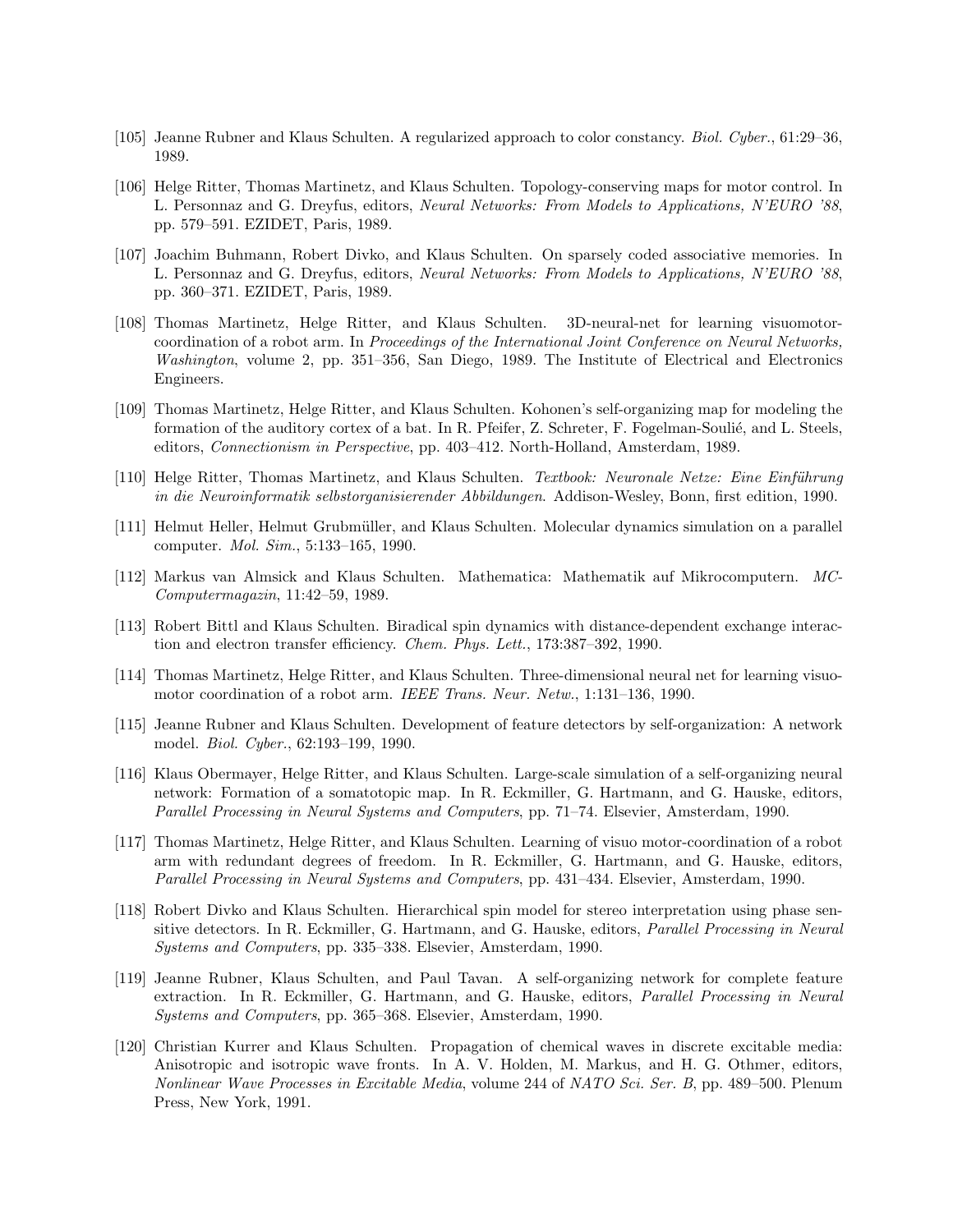- [121] Robert Bittl, Klaus Schulten, and Nick Turro. Micellar radical pair decay. J. Chem. Phys., 93:8260– 8269, 1990.
- [122] Helge Ritter, Thomas Martinetz, and Klaus Schulten. Textbook: Neuronale Netze: Eine Einführung in die Neuroinformatik selbstorganisierender Abbildungen. Addison-Wesley, Bonn, second enlarged edition, 1990.
- [123] Herbert Treutlein, Klaus Schulten, Axel Brünger, Martin Karplus, J. Deisenhofer, and H. Michel. Chromophore-protein interactions and the function of the photosynthetic reaction center: A molecular dynamics study. Proc. Natl. Acad. Sci. USA, 89:75–79, 1992.
- [124] Michael F. Grossjean, Paul Tavan, and Klaus Schulten. Quantum chemical vibrational analysis of the chromophore of bacteriorhodopsin. J. Phys. Chem., 94:8059–8069, 1990.
- [125] Wolfgang R. Bauer and Klaus Schulten. Theory of contrast agents in magnetic resonance imaging: Coupling of spin relaxation and transport. Magn. Res. Med., 26:16–39, 1992.
- [126] M. K. Grossjean, Michael F. Grossjean, Klaus Schulten, and Paul Tavan. Semistochastic approach to many electron systems. J. Chem. Phys., 97:1865–1875, 1992.
- [127] Andreas Windemuth and Klaus Schulten. Molecular dynamics simulation on the Connection Machine. Mol. Sim., 5:353–361, 1991.
- [128] Markus Tesch and Klaus Schulten. A simulated cooling process for proteins. Chem. Phys. Lett., 169:97–102, 1990.
- [129] Daniel Barsky, Benno Pütz, Klaus Schulten, and Richard L. Magin. Theory of paramagnetic contrast agents in liposome systems. Magn. Res. Med., 24:1–13, 1992.
- [130] Jörg A. Walter, Helge Ritter, and Klaus Schulten. Non-linear prediction with self-organizing maps. In International Joint Conference on Neural Networks, San Diego, California, volume 1, pp. 589–594. The Institute of Electrical and Electronics Engineers, New York, 1990.
- [131] Klaus Obermayer, Helge Ritter, and Klaus Schulten. A neural network model for the formation of topographic maps in the CNS: Development of receptive fields. In International Joint Conference on Neural Networks, San Diego, California, volume 2, pp. 423–429. The Institute of Electrical and Electronics Engineers, New York, 1990.
- [132] Thomas Martinetz and Klaus Schulten. Hierarchical neural net for learning control of a robot's arm and gripper. In International Joint Conference on Neural Networks, San Diego, California, volume 2, pp. 747–752. The Institute of Electrical and Electronics Engineers, New York, 1990.
- [133] Klaus Obermayer, Helge Ritter, and Klaus Schulten. Large-scale simulations of self-organizing neural networks on parallel computers: Application to biological modelling. Parall. Comp., 14:381–404, 1990.
- [134] Marco Nonella and Klaus Schulten. Molecular dynamics simulation of electron transfer in proteins: Theory and application to  $Q_A \rightarrow Q_B$  transfer in the photosynthetic reaction center. J. Phys. Chem., 95:2059–2067, 1991.
- [135] Andreas Windemuth and Klaus Schulten. Stochastic dynamics simulation for macromolecules. Beckman Institute Technical Report TB-91-19, University of Illinois, 1991.
- [136] Helge Ritter, Klaus Obermayer, Klaus Schulten, and Jeanne Rubner. Self-organizing maps and adaptive filters. In J. Leo van Hemmen, Eytan Domany, and Klaus Schulten, editors, *Models of Neural Networks*, Physics of Neural Networks, pp. 281–306. Springer–Verlag, New York, 1991.
- [137] Christian Kurrer and Klaus Schulten. Effect of noise and perturbations on limit cycle systems. Physica D,  $50:311-320$ , 1991.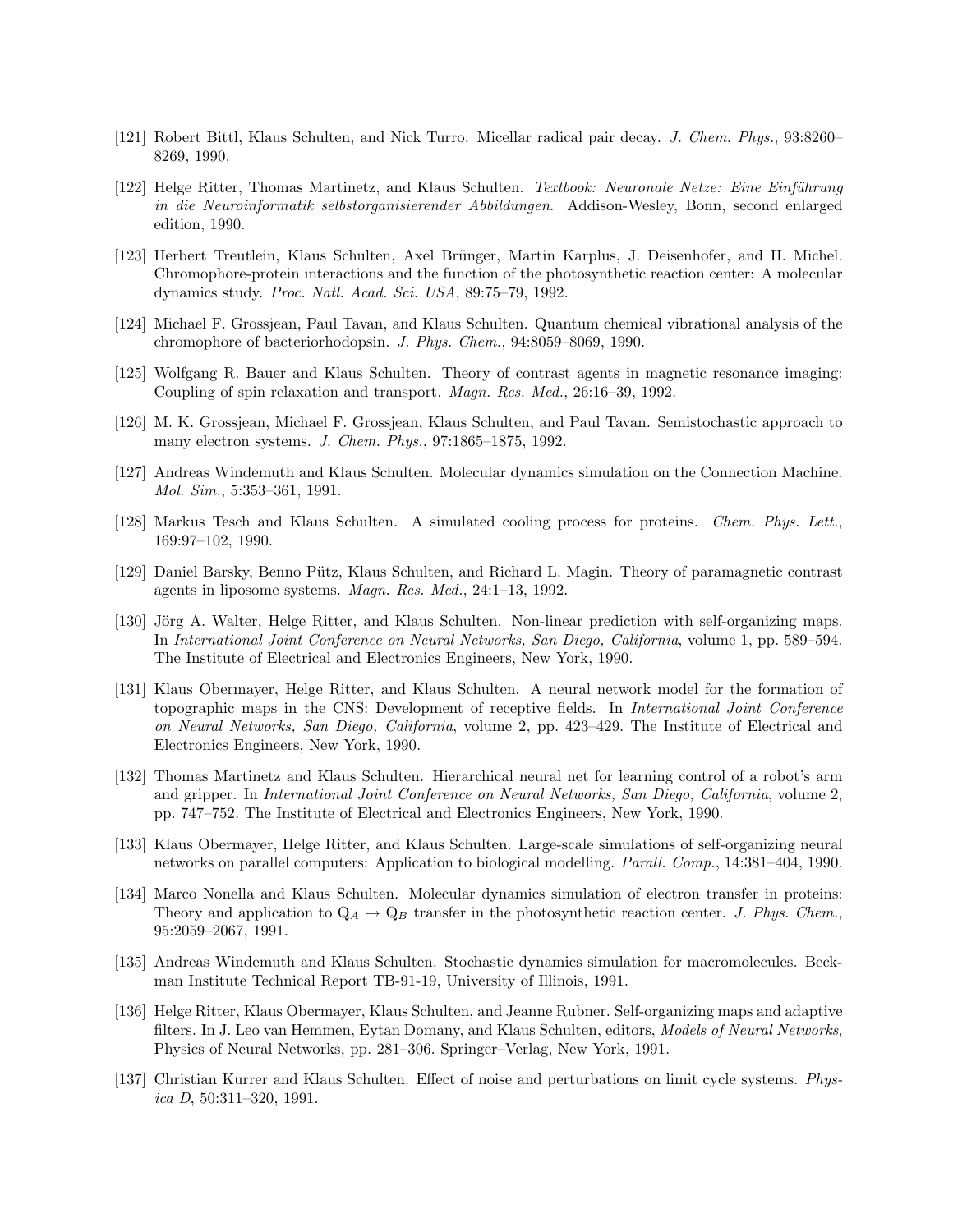- [138] Klaus Obermayer, Helge Ritter, and Klaus Schulten. A principle for the formation of the spatial structure of cortical feature maps. Proc. Natl. Acad. Sci. USA, 87:8345–8349, 1990.
- [139] Klaus Boehncke, Helmut Heller, Helmut Grubmüller, and Klaus Schulten. Molecular dynamics simulations on a systolic ring of transputers. In Alan S. Wagner, editor, NATUG 3: Transputer Research and Applications 3, pp. 83–94, Amsterdam, 1990. North American Transputer Users Group, IOS Press.
- [140] Klaus Obermayer, Helmut Heller, Helge Ritter, and Klaus Schulten. Simulation of self-organizing neural nets: A comparision between a transputer ring and a Connection Machine CM-2. In Alan S. Wagner, editor, NATUG 3: Transputer Research and Applications 3, pp. 95–106, Amsterdam, 1990. North American Transputer Users Group, IOS Press.
- [141] Helmut Grubmüller, Helmut Heller, Andreas Windemuth, and Klaus Schulten. Generalized Verlet algorithm for efficient molecular dynamics simulations with long-range interactions. Mol. Sim., 6:121– 142, 1991.
- [142] Christoph Niedermeier and Klaus Schulten. Molecular dynamics simulations in heterogenous dielectrica and Debye-Hückel media: Application to the protein bovine pancreatic trypsin inhibitor. Mol. Sim., 8:361–387, 1992.
- [143] Klaus Boehncke, Marco Nonella, Klaus Schulten, and Andrew H.-J. Wang. Molecular dynamics investigation of the interaction between DNA and dystamycin. Biochemistry, 30:5465–5475, 1991.
- [144] Christian Kurrer, Benno Nieswand, and Klaus Schulten. A model for synchronous activity in the visual cortex. In A. Babloyantz, editor, Self-Organization, Emergent Properties, and Learning, volume 260 of NATO Sci. Ser. B, pp. 81–95. Plenum Press, New York, 1991.
- [145] Klaus Obermayer, Helge Ritter, and Klaus Schulten. A model for the development of the spatial structure of retinotopic maps and orientation columns. *IEICE Trans. Fund. Electr. Comm. Comp.* Sci., E75-A:537–545, 1992. Reprinted in The Principles of Organization in Organisms — Santa Fe Institute Studies in the Sciences of Complexity, Vol. XII. A. Baskin and J. Mittenthal, Eds. (Addison Wesley, 1991).
- [146] Klaus Schulten and Markus Tesch. Coupling of protein motion to electron transfer: Molecular dynamics and stochastic quantum mechanics study of photosynthetic reaction centers. Chem. Phys., 158:421–446, 1991.
- [147] Benno Pütz, Daniel Barsky, and Klaus Schulten. Edge enhancement by diffusion in microscopic magnetic resonance imaging. J. Magn. Reson., 97:27–53, 1992.
- [148] Thomas Martinetz and Klaus Schulten. A neural network for robot control: Cooperation between neural units as a requirement for learning. Comp. & Elect. Engr., 19:315–332, 1993.
- [149] Thomas M. Martinetz, Stanislav G. Berkovich, and Klaus Schulten. "Neural gas" for vector quantization and its application to time-series prediction. IEEE Trans. Neur. Netw., 4:558–569, 1993.
- [150] Thomas Martinetz and Klaus Schulten. A "neural gas" network learns topologies. In Teuvo Kohonen, Kai Mäkisara, Olli Simula, and Jari Kangas, editors, Artificial Neural Networks, pp. 397–402. Elsevier, Amsterdam, 1991.
- [151] Klaus Obermayer, Gary G. Blasdel, and Klaus Schulten. A neural network model for the formation and for the spatial structure of retinotopic maps, orientation- and ocular dominance columns. In Teuvo Kohonen, Kai Mäkisara, Olli Simula, and Jari Kangas, editors, Artificial Neural Networks, pp. 505–511. Elsevier, Amsterdam, 1991.
- [152] Edgar Erwin, Klaus Obermayer, and Klaus Schulten. Convergence properties of self-organizing maps. In Teuvo Kohonen, Kai Mäkisara, Olli Simula, and Jari Kangas, editors, Artificial Neural Networks, pp. 409–414. Elsevier, Amsterdam, 1991.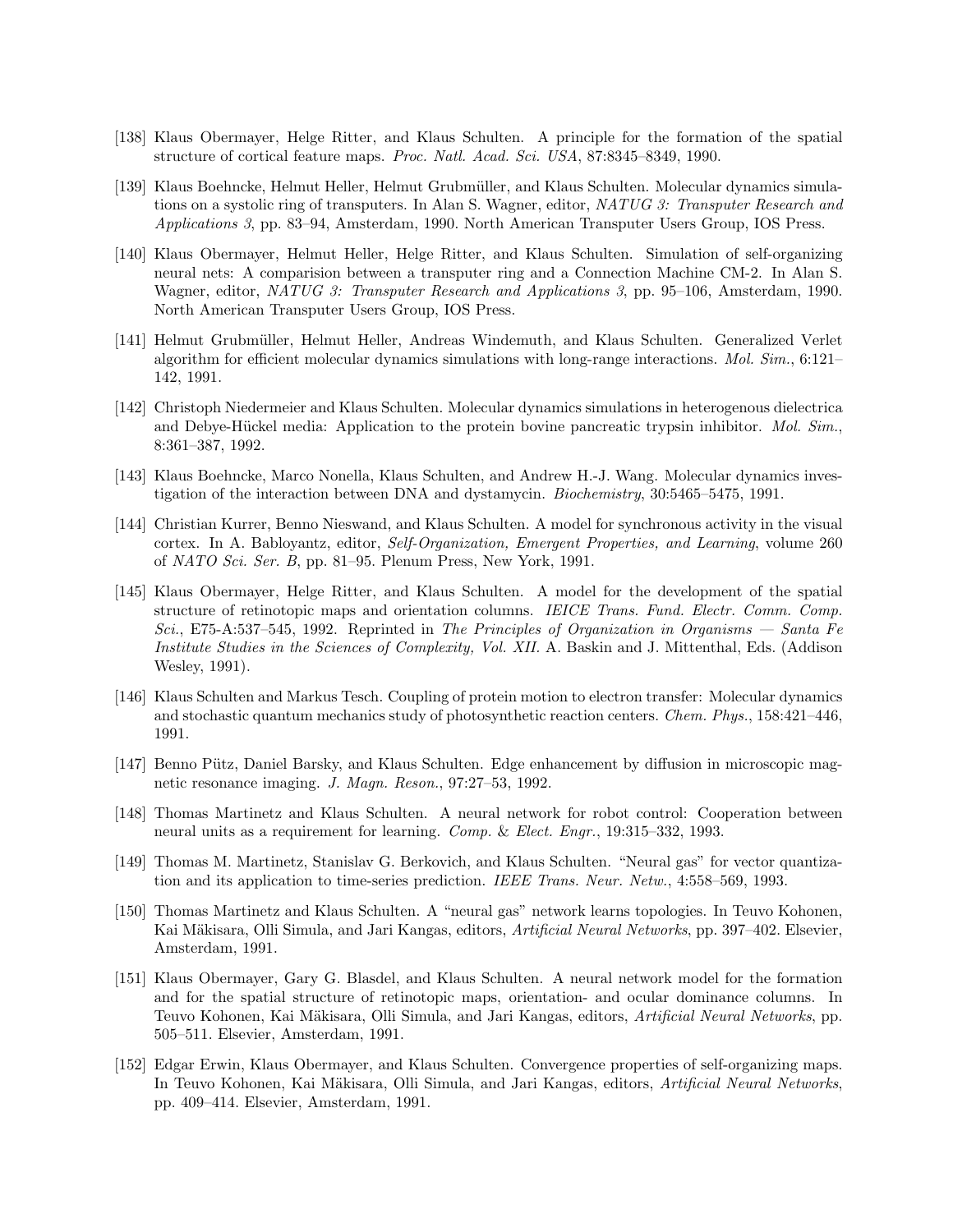- [153] Jörg A. Walter, Thomas Martinetz, and Klaus Schulten. Industrial robot learns visuo-motor coordination by means of "neural gas" network. In Teuvo Kohonen, Kai Mäkisara, Olli Simula, and Jari Kangas, editors, Artificial Neural Networks, pp. 357–364. Elsevier, Amsterdam, 1991.
- [154] Christian Kurrer, Benno Nieswand, and Klaus Schulten. Dynamics of synchronous neural activity in the visual cortex. In Teuvo Kohonen, Kai Mäkisara, Olli Simula, and Jari Kangas, editors, Artificial Neural Networks, pp. 133–138. Elsevier, Amsterdam, 1991.
- [155] Klaus Obermayer, Helge Ritter, and Klaus Schulten. Development and spatial structure of cortical feature maps: A model study. In D. Touretzky and R. Lippman, editors, Advances in Neural Information Processing Systems 3, pp. 11–17. Morgan Kaufmann, San Mateo CA, 1991.
- [156] Marco Nonella, Andreas Windemuth, and Klaus Schulten. Structure of bacteriorhodopsin and in situ isomerization of retinal: A molecular dynamics study. J. Photochem. Photobiol., 54:937–948, 1991.
- [157] Mark A. Shifman, Andreas Windemuth, Klaus Schulten, and Perry L. Miller. Molecular dynamics simulation on a network of workstations using a machine-independent parallel programming language. Comp. Biomed. Res., 25:168–180, 1992.
- [158] Edgar Erwin, Klaus Obermayer, and Klaus Schulten. Formation of dimension-reducing somatotopic maps. In Samir I. Sayegh, editor, Proceedings of the Fourth Conference on Neural Networks and Parallel Distributed Processing, pp. 115–126. Indiana University at Fort Wayne, 1992.
- [159] Helge Ritter, Thomas Martinetz, and Klaus Schulten. Textbook: Neural Computation and Self-Organizing Maps: An Introduction. Addison-Wesley, New York, revised English edition, 1992.
- [160] Stanislav G. Berkovitch, Philippe Dalger, Ted Hesselroth, Thomas Martinetz, Benoît Noël, Jörg A. Walter, and Klaus Schulten. Vector quantization algorithm for time series prediction and visuo-motor control of robots. In W. Brauer and D. Hernandez, editors, Verteilte Künstliche Intelligenz und kooperatives Arbeiten, volume 291 of Informatikfachberichte, pp. 443–447. Springer, Berlin, 1991.
- [161] Benno Pütz, Daniel Barsky, and Klaus Schulten. Edge enhancement by diffusion: Microscopic magnetic resonance imaging of an ultra-thin glass capillary. Chem. Phys. Lett., 183:391–396, 1991.
- [162] Wolfgang R. Bauer and Klaus Schulten. Nuclear spin dynamics  $(I=1/2)$  under the influence of random perturbation fields in the "strong collision" approximation. Ber. Bunsenges. Phys. Chem., 96:721–727, 1992.
- [163] Edgar Erwin, Klaus Obermayer, and Klaus Schulten. Self-organizing maps: Ordering, convergence properties and energy functions. Biol. Cyber., 67:47–55, 1992.
- [164] Edgar Erwin, Klaus Obermayer, and Klaus Schulten. Self-organizing maps: Stationary states, metastability and convergence rate. *Biol. Cyber.*, 67:35–45, 1992.
- [165] Klaus Schulten. Computational biology on massively parallel machines. In Parallel Computation Proceedings of the First International ACPC Conference, Salzburg, Austria, pp. 391–400, New York, 1992. Springer.
- [166] Dong Xu and Klaus Schulten. Coupling of protein motion to electron transfer in a photosynthetic reaction center: Investigating the low temperature behaviour in the framework of the spin-boson model. Chem. Phys., 182:91–117, 1994.
- [167] Klaus Obermayer, Gary G. Blasdel, and Klaus Schulten. Statistical-mechanical analysis of selforganization and pattern formation during the development of visual maps. Phys. Rev. A, 45:7568– 7589, 1992.
- [168] Jörg A. Walter and Klaus Schulten. Implementation of self-organizing neural networks for visuo-motor control of an industrial robot. IEEE Trans. Neur. Netw., 4:86–95, 1993.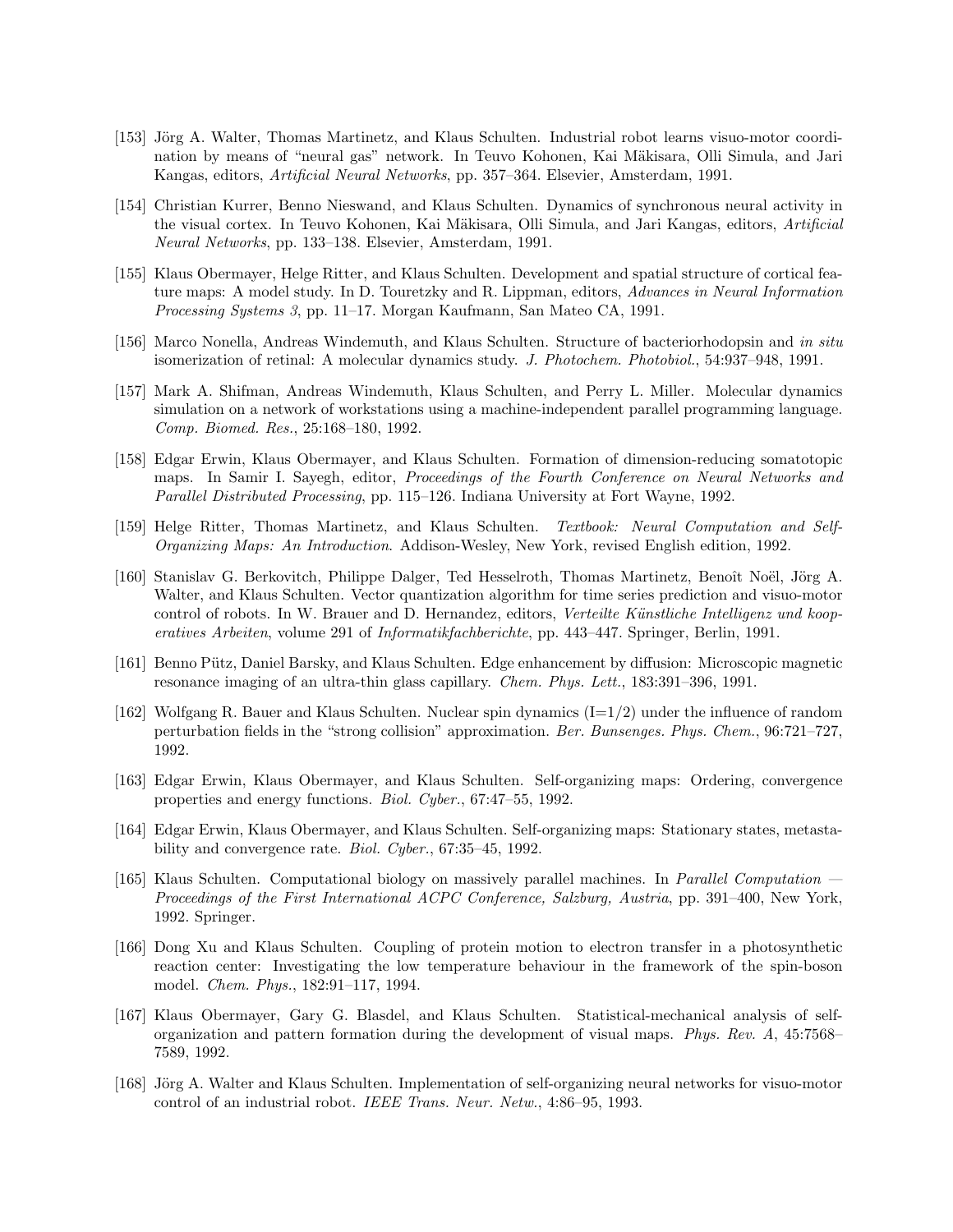- [169] Feng Zhou, Andreas Windemuth, and Klaus Schulten. Molecular dynamics study of the proton pump cycle of bacteriorhodopsin. Biochemistry, 32:2291–2306, 1993.
- [170] Klaus Obermayer, Klaus Schulten, and Gary G. Blasdel. A comparison between a neural network model for the formation of brain maps and experimental data. In D. S. Touretzky and R. Lippman, editors, Advances in Neural Information Processing Systems 4, pp. 83–90. Morgan Kaufmann Publishers, 1992.
- [171] Helmut Heller and Klaus Schulten. Parallel distributed computing for molecular dynamics: Simulation of large heterogeneous systems on a systolic ring of transputers. Chem. Des. Autom. News, 7:11–22, 1992.
- [172] Daniel Barsky, Benno Pütz, Klaus Schulten, J. Schoeniger, E. W. Hsu, and S. Blackband. Diffusional edge enhancement observed by NMR in thin glass capillaries. Chem. Phys. Lett., 200:88–96, 1992.
- [173] John A. Board, Jr., J. W. Causey, James F. Leathrum, Jr., Andreas Windemuth, and Klaus Schulten. Accelerated molecular dynamics simulation with the parallel fast multipole algorithm. Chem. Phys. Lett., 198:89–94, 1992.
- [174] Amitabh B. Sinha, Klaus Schulten, and Helmut Heller. Performance analysis of a parallel molecular dynamics program. Comput. Phys. Commun., 78:265–278, 1994.
- [175] Ted Hesselroth, Kakali Sarkar, P. Patrick van der Smagt, and Klaus Schulten. Neural network control of a pneumatic robot arm. IEEE Trans. Sys., Man, Cybern., 24:28–37, 1994.
- [176] Dong Xu and Klaus Schulten. Multi-mode coupling of protein motion to electron transfer in the photosynthetic reaction center: Spin-boson theory based on a classical molecular dynamics simulation. In J. Breton and A. Vermeglio, editors, The Photosynthetic Bacterial Reaction Center: II. Structure, Spectroscopy and Dynamics, NATO Sci. Ser. A, pp. 301–312. Plenum Press, New York, 1992.
- [177] Christian Kurrer and Klaus Schulten. Dependence of percolation thresholds on lattice connectivity. Phys. Rev. E, 48:614–617, 1993.
- [178] Thomas Martinetz and Klaus Schulten. Topology representing networks. Neur. Netw., 7:507–522, 1994.
- [179] Helmut Heller, Michael Schaefer, and Klaus Schulten. Molecular dynamics simulation of a bilayer of 200 lipids in the gel and in the liquid crystal-phases. J. Phys. Chem., 97:8343–8360, 1993.
- [180] Edgar Erwin, Klaus Obermayer, and Klaus Schulten. A comparison of models of visual cortical map formation. In Frank H. Eeckman and James M. Bower, editors, Computation and Neural Systems, chapter 60, pp. 395–402. Kluwer Academic Publishers, 1993.
- [181] Patrick van der Smagt and Klaus Schulten. Control of pneumatic robot arm dynamics by a neural network. In Proceedings of the World Congress on Neural Networks, Portland, OR, July 11-15, volume 3, pp. 180–183, 1993.
- [182] Thomas Martinetz and Klaus Schulten. A neural network with Hebbian-like adaptation rules learning visuomotor coordination of a PUMA robot. In Proceedings of the IEEE International Conference on Neural Networks (ICNN–93), San Francisco, pp. 820–825, 1993.
- [183] Kakali Sarkar and Klaus Schulten. Topology representing network in robotics. In J. Leo van Hemmen, Eytan Domany, and Klaus Schulten, editors, Models of Neural Networks, volume 3 of Physics of Neural Networks, pp. 281–302. Springer–Verlag, New York, 1996.
- [184] Benno Pütz, Daniel Barsky, and Klaus Schulten. Mechanisms of liposomal contrast agents in magnetic resonance imaging. J. Liposome Res., 4:771–808, 1994.
- [185] William Humphrey, Ilya Logunov, Klaus Schulten, and Mordechai Sheves. Molecular dynamics study of bacteriorhodopsin and artificial pigments. Biochemistry, 33:3668–3678, 1994.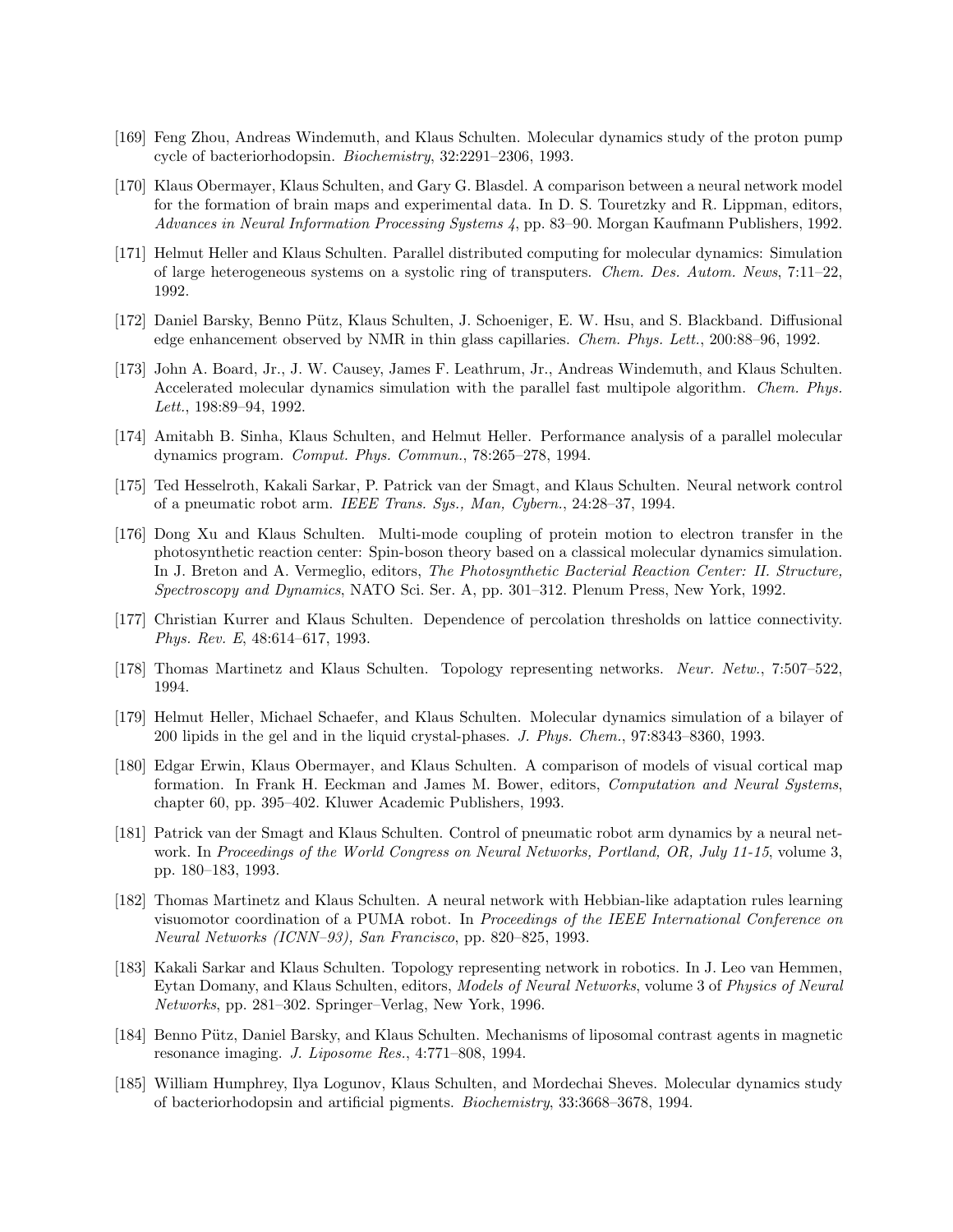- [186] Thomas C. Bishop and Klaus Schulten. Molecular dynamics study of a sequence specific protein–DNA interaction. In G. Wipff, editor, Computational Approaches in Supramolecular Chemistry, pp. 419–439. Kluwer Academic Publishers, Boston, 1994.
- [187] Jeff M. Canfield, R. Linn Belford, Peter G. Debrunner, and Klaus Schulten. A perturbation theory treatment of oscillating magnetic fields in the radical pair mechanism. Chem. Phys., 182:1–18, 1994.
- [188] Thomas C. Bishop, Helmut Heller, and Klaus Schulten. Molecular dynamics on parallel computers: Applications for theoretical biophysics. In Rajiv K. Kalia and Priya Vashishta, editors, Toward Teraflop Computing and New Grand Challenge Applications, pp. 129–138. Nova Science Publishers, Inc., New York, 1995.
- [189] Edgar Erwin, Klaus Obermayer, and Klaus Schulten. A critical comparison of models for orientation and ocular dominance columns in the striate cortex. In G. Tesauro, D. Touretzky, and T. Leen, editors, Advances in Neural Information Processing Systems 7, pp. 93–100. MIT Press, Cambridge, Mass and London, England, 1995.
- [190] Svilen Tzonev, Joseph Malpeli, and Klaus Schulten. Morphogenesis of the lateral geniculate nucleus: How singularities affect global structure. In G. Tesauro, D. Touretzky, and T. Leen, editors, Advances in Neural Information Processing Systems 7, pp. 133–140, Cambridge, Mass and London, England, 1995. MIT Press.
- [191] Edgar Erwin, Klaus Obermayer, and Klaus Schulten. Models of orientation and ocular dominance columns in the visual cortex: A critical comparison. Neur. Comp., 7:425–468, 1995.
- [192] Ilya Logunov, William Humphrey, Klaus Schulten, and Mordechai Sheves. Molecular dynamics study of the 13-cis form  $(bR_{548})$  of bacteriorhodopsin and its photocycle. *Biophys. J.*, 68:1270–1282, 1995.
- [193] Feng Zhou and Klaus Schulten. Molecular dynamics study of a membrane–water interface. J. Phys. Chem., 99:2194–2208, 1995.
- [194] Christian Kurrer and Klaus Schulten. Noise-induced neuronal oscillations. Phys. Rev. E, 51:6213–6218, 1995.
- [195] Mark Nelson, William Humphrey, Attila Gursoy, Andrew Dalke, Laxmikant Kal´e, Robert Skeel, Klaus Schulten, and Richard Kufrin. MDScope – A visual computing environment for structural biology. Comput. Phys. Commun., 91:111–134, 1995.
- [196] John A. Board, Jr., Laxmikant V. Kal´e, Klaus Schulten, Robert D. Skeel, and Tamar Schlick. Modeling biomolecules: Larger scales, longer durations. IEEE Comp. Sci. Eng., Winter:19–30, 1994.
- [197] James Phillips and Klaus Schulten. Modeling AFM tip dynamics through diffusion in time-periodic potentials. Beckman Institute Technical Report TB-95-03, University of Illinois, 1995.
- [198] Qing Sheng, Klaus Schulten, and Charles Pidgeon. A molecular dynamics simulation of immobilized artificial membranes. J. Phys. Chem., 99:11018–11027, 1995.
- [199] Dong Xu, Klaus Schulten, Oren M. Becker, and Martin Karplus. Temperature quench echoes in proteins. J. Chem. Phys., 103:3112–3123, 1995.
- [200] Dong Xu and Klaus Schulten. Velocity reassignment echoes in proteins. J. Chem. Phys., 103:3124–3139, 1995.
- [201] Ioan Kosztin, Byron Faber, and Klaus Schulten. Introduction to the diffusion Monte Carlo method. Am. J. Phys., 64:633–644, 1996.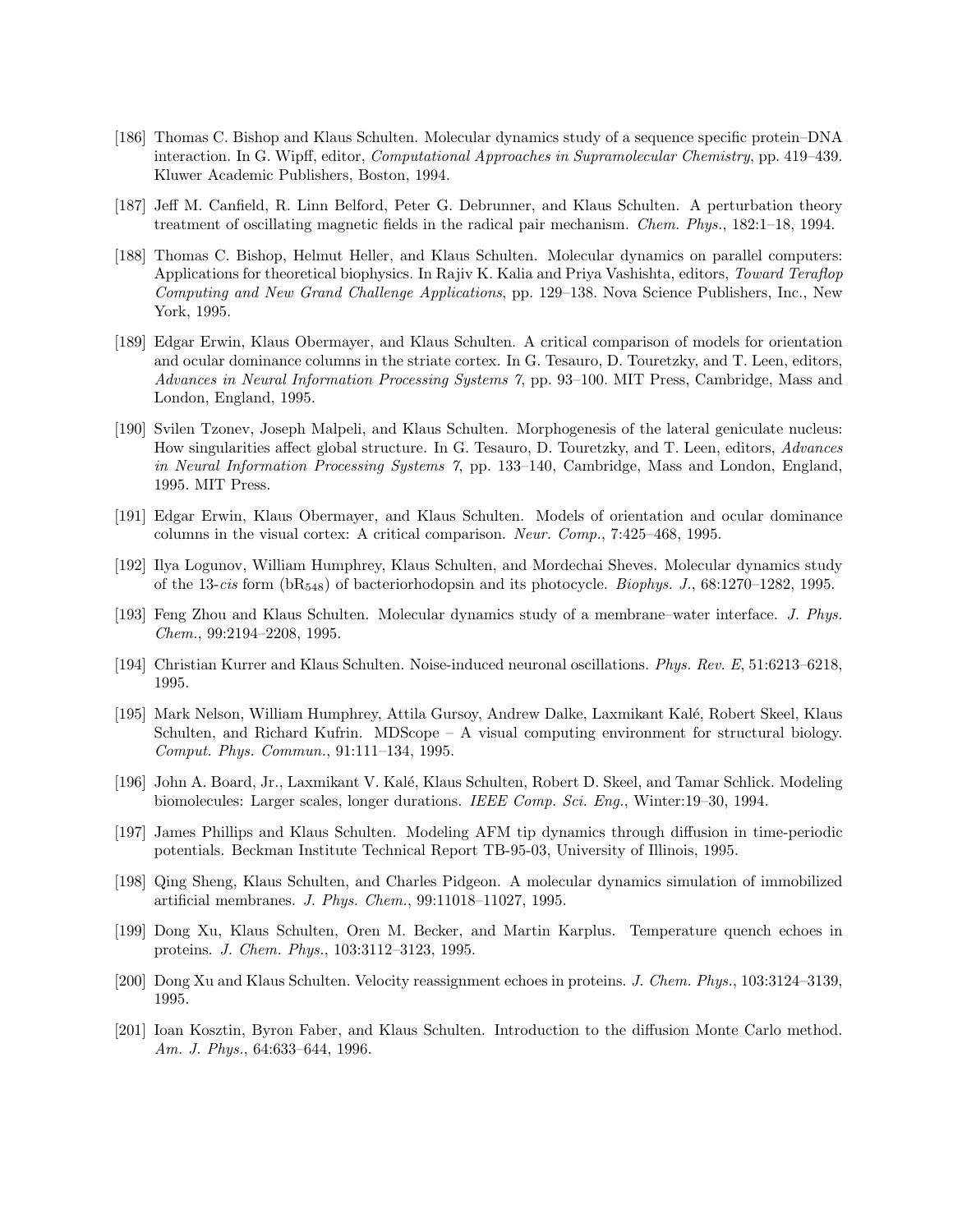- [202] Xiche Hu, Dong Xu, Kenneth Hamer, Klaus Schulten, Jürgen Koepke, and Hartmut Michel. Knowledge-based structure prediction of the light-harvesting complex II of Rhodospirillum molischianum. In P. M. Pardalos, D. Shalloway, and G. Xue, editors, Global Minimization of Nonconvex Energy Functions: Molecular Conformation and Protein Folding, pp. 97–122. American Mathematical Society, Providence, R.I., 1996.
- [203] Xiche Hu, Dong Xu, Kenneth Hamer, Klaus Schulten, Jürgen Koepke, and Hartmut Michel. Prediction of the structure of an integral membrane protein–the light-harvesting complex II of Rhodospirillum molischianum. In K.M. Merz and B. Roux, editors, Biological Membranes: A Molecular Perspective from Computation and Experiment, pp. 503–533. Birkhäuser, Cambridge, MA, 1996.
- [204] K.-R. Müller, M. Finke, N. Murata, K. Schulten, and S. Amari. Large scale simulations for learning curves. In Jong-Hoon Oh, Chulan Kwon, and Sungzoon Cho, editors, Progress in neural Processing Vol. 1 / Neural Networks: The Statistical Mechanics Perspective, pp. 73–84. World Scientific, Singapore, 1995.
- [205] Jeff M. Canfield, R. Linn Belford, Peter G. Debrunner, and Klaus Schulten. A perturbation theory treatment of oscillating magnetic fields in the radical pair mechanism - Erratum. Chem. Phys., 191:347– 347, 1995.
- [206] James Phillips and Klaus Schulten. Diffusive hysteresis at high and low driving frequencies. Phys. Rev. E, 52:2473–2477, 1995.
- [207] Mark Nelson, William Humphrey, Attila Gursoy, Andrew Dalke, Laxmikant Kalé, Robert Skeel, Klaus Schulten, and Richard Kufrin. MDScope – A visual computing environment for structural biology. In S.N. Atluri, G. Yagawa, and T.A. Cruse, editors, Computational Mechanics 95, volume 1, pp. 476–481, 1995.
- [208] Xiche Hu, Dong Xu, Kenneth Hamer, Klaus Schulten, Jürgen Koepke, and Hartmut Michel. Predicting the structure of the light-harvesting complex II of Rhodospirillum molischianum. Prot. Sci., 4:1670– 1682, 1995.
- [209] Thomas C. Bishop and Klaus Schulten. Molecular dynamics study of glucocorticoid receptor–DNA binding. Proteins: Struct., Func., Gen., 24:115–133, 1996.
- [210] Klaus Schulten, William Humphrey, Ilya Logunov, Mordechai Sheves, and Dong Xu. Molecular dynamics studies of bacteriorhodopsin's photocycles. Israel J. Chem., 35:447–464, 1995.
- [211] William Humphrey, Dong Xu, Mordechai Sheves, and Klaus Schulten. Molecular dynamics study of the early intermediates in the bacteriorhodopsin photocycle. J. Phys. Chem., 99:14549–14560, 1995.
- [212] Michael Zeller, K. R. Wallace, and Klaus Schulten. Biological visuo-motor control of a pneumatic robot arm. In Dagli et al., editors, Intelligent Engineering Systems Through Artificial Neural Networks, volume 5, pp. 645–650, New York, 1995. American Society of Mechanical Engineers.
- [213] Ilya Logunov and Klaus Schulten. Quantum chemistry of in situ retinal: Study of the spectral properties and dark adaptation of bacteriorhodopsin. In D. Bicout and M. J. Field, editors, Proceedings of the Ecole de Physique des Houches, pp. 235–256, Paris, 1995. Les Editions de Physique, Springer.
- [214] Klaus Schulten. Curve crossing in a protein: Coupling of the elementary quantum process to motions of the protein. In D. Bicout and M. J. Field, editors, Proceedings of the Ecole de Physique des Houches, pp. 85–118, Paris, 1995. Les Editions de Physique, Springer.
- [215] J. M. Canfield, R. L. Belford, P. G. Debrunner, and K. Schulten. A perturbation treatment of oscillating magnetic fields in the radical pair mechanism using the Liouville equation. Chem. Phys., 195:59–69, 1995.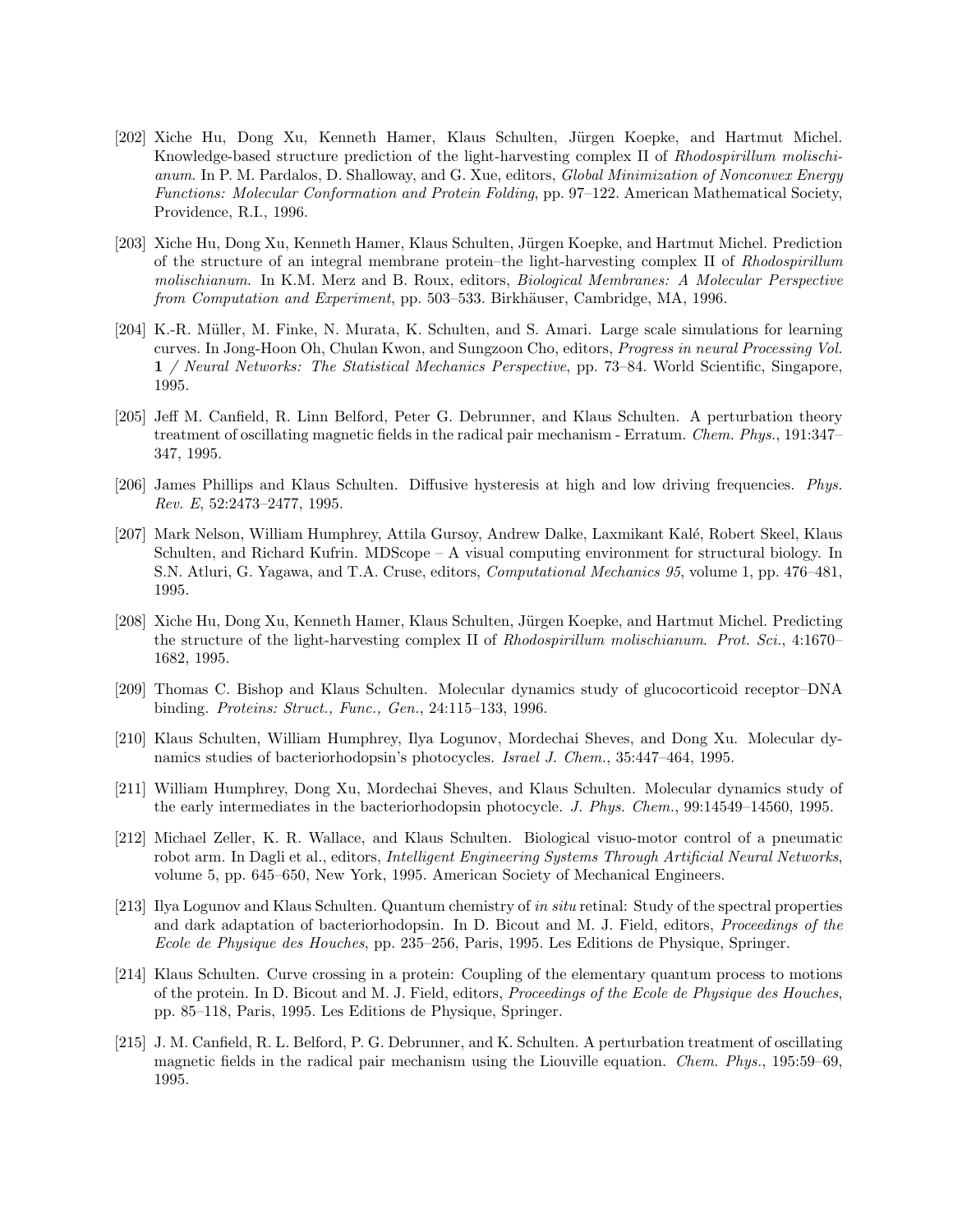- [216] Dong Xu, Mordechai Sheves, and Klaus Schulten. Molecular dynamics study of the M<sup>412</sup> intermediate of bacteriorhodopsin. Biophys. J., 69:2745–2760, 1995.
- [217] Klaus Schulten and Michael Zeller. Topology representing maps and brain function. In Nova Acta Leopoldina NF, volume 72, pp. 133–157. Jahresversammlungsband, 1996.
- [218] Dong Xu, Charles Martin, and Klaus Schulten. Molecular dynamics study of early picosecond events in the bacteriorhodopsin photocycle: Dielectric response, vibrational cooling and the J, K intermediates. Biophys. J., 70:453–460, 1996.
- [219] K.-R. Müller, N. Murata, M. Finke, K. Schulten, and S. Amari. A numerical study of learning curves in stochastic multi-layer feed-forward networks. Neur. Comp., 8:1085–1106, 1995.
- [220] Manel A. Balsera, Willy Wriggers, Yoshitsugu Oono, and Klaus Schulten. Principal component analysis and long time protein dynamics. J. Phys. Chem., 100:2567–2572, 1996.
- [221] Klaus Schulten, Hui Lu, and Linsen Bai. Probing protein motion through temperature echoes. In Henrik Flyvbjerg, John Hertz, Mogens H. Jensen, Ole G. Mouritsen, and Kim Sneppen, editors, Physics of Biological Systems: From Molecules to Species, Lecture Notes in Physics, pp. 117–152. Springer, 1997.
- [222] William Humphrey, Andrew Dalke, and Klaus Schulten. VMD Visual Molecular Dynamics. J. Mol. Graphics, 14:33–38, 1996.
- [223] Feng Zhou and Klaus Schulten. Molecular dynamics study of the activation of phospholipase  $A_2$  on a membrane surface. *Proteins: Struct.*, Func., Gen., 25:12-27, 1996.
- [224] Dong Xu, James Christopher Phillips, and Klaus Schulten. Protein response to external electric fields: Relaxation, hysteresis, and echo. J. Phys. Chem., 100:12108–12121, 1996.
- [225] Juergen Koepke, Xiche Hu, Cornelia Muenke, Klaus Schulten, and Hartmut Michel. The crystal structure of the light harvesting complex II (B800-850) from Rhodospirillum molischianum. Structure, 4:581–597, 1996.
- [226] Mark Nelson, William Humphrey, Attila Gursoy, Andrew Dalke, Laxmikant Kalé, Robert D. Skeel, and Klaus Schulten. NAMD – A parallel, object-oriented molecular dynamics program. Int. J. Supercomp. Appl. High Perform. Comp., 10:251–268, 1996.
- [227] R. Sharma, T. S. Huang, V. I. Pavlovic, K. Schulten, A. Dalke, J. Phillips, M. Zeller, W. Humphrey, Y. Zhao, Z. Lo, and S. Chu. Speech/gesture interface to a visual computing environment for molecular biologists. In Proceedings of 13th ICPR 96, volume 3, pp. 964–968, 1996.
- [228] Ilya Logunov and Klaus Schulten. Quantum chemistry molecular dynamics study of the dark adaptation process in bacteriorhodopsin. J. Am. Chem. Soc., 118:9727–9735, 1996.
- [229] Michael Zeller, Rajeev Sharma, and Klaus Schulten. Topology representing network for sensor-based robot motion planning. In Proceedings of the 1996 World Congress on Neural Networks, pp. 100–103. INNS Press, 1996.
- [230] Michael Zeller, Rajeev Sharma, and Klaus Schulten. Vision-based motion planning of a pneumatic robot using a topology representing neural network. In Proceedings of 1996 IEEE Int. Symposium on Intelligent Control, pp. 7–12, 1996.
- [231] P. van der Smagt, F. Grön, and K. Schulten. Analysis and control of a rubbertuator arm. Biol. Cyber., 75:433–440, 1996.
- [232] Andrew Dalke and Klaus Schulten. Using TCL for molecular visualization and analysis. In Proceedings of the Pacific Symposium on Biocomputing '97, volume 2, pp. 85–96, 1997.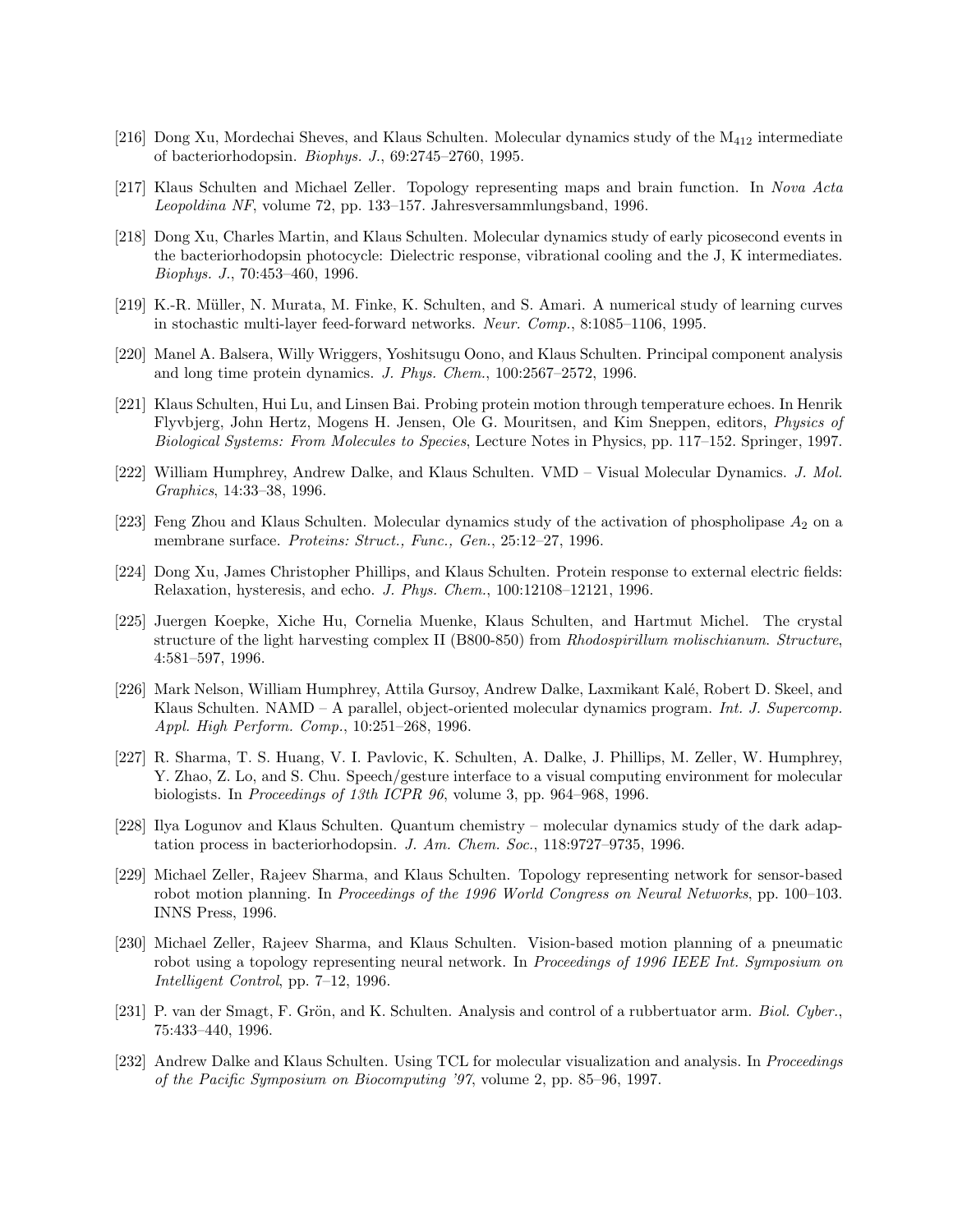- [233] Daniel Barsky, Benno Pütz, and Klaus Schulten. Theory of heterogeneous relaxation in compartmentalized tissues. Magn. Res. Med., 37:666–675, 1997.
- [234] William Humphrey, Ernst Bamberg, and Klaus Schulten. Photoproducts of bacteriorhodopsin mutants: A molecular dynamics study. Biophys. J., 72:1347–1356, 1997.
- [235] Michael Zeller, Rajeev Sharma, and Klaus Schulten. Motion planning of a pneumatic robot using a neural network. IEEE Control Systems Magazine, 17:89–98, 1997.
- [236] Sergei Izrailev, Sergey Stepaniants, Manel Balsera, Yoshi Oono, and Klaus Schulten. Molecular dynamics study of unbinding of the avidin-biotin complex. Biophys. J., 72:1568–1581, 1997.
- [237] Tom Connor Bishop, Dorina Kosztin, and Klaus Schulten. How hormone receptor–DNA binding affects nucleosomal DNA: The role of symmetry. Biophys. J., 72:2056–2067, 1997.
- [238] Michael Zeller, Rajeev Sharma, and Klaus Schulten. Vision-based robot motion planning using a topology representing neural network. In Jens Kalkkuhl, Ken Hunt, Rafal Zbikowski, and Andrzej Dzielinski, editors, Applications of Neural Adaptive Control Technology, volume 17 of World Scientific Series in Robotics and Intelligent Systems, pp. 181–204. World Scientific Publishing, 1997.
- [239] Ioan Kosztin and Klaus Schulten. Boundary integral method for stationary states of two-dimensional quantum systems. Int. J. of Modern Phys. C, 8:293–325, 1997.
- [240] Xiche Hu, Thorsten Ritz, Ana Damjanović, and Klaus Schulten. Pigment organization and transfer of electronic excitation in the purple bacteria. J. Phys. Chem. B, 101:3854–3871, 1997.
- [241] Willy Wriggers and Klaus Schulten. Protein domain movements: Detection of rigid domains and visualization of hinges in comparisons of atomic coordinates. Proteins: Struct., Func., Gen., 29:1–14, 1997.
- [242] Thomas C. Bishop, Robert D. Skeel, and Klaus Schulten. Difficulties with multiple time stepping and the fast multipole algorithm in molecular dynamics. J. Comp. Chem., 18:1785–1791, 1997.
- [243] Dorina Kosztin, Thomas C. Bishop, and Klaus Schulten. Binding of the estrogen receptor to DNA: The role of waters. Biophys. J., 73:557–570, 1997.
- [244] Manel Balsera, Sergey Stepaniants, Sergei Izrailev, Yoshitsugu Oono, and Klaus Schulten. Reconstructing potential energy functions from simulated force-induced unbinding processes. Biophys. J., 73:1281–1287, 1997.
- [245] Willy Wriggers and Klaus Schulten. Stability and dynamics of G-actin: Back door water diffusion and behavior of a subdomain 3/4 loop. Biophys. J., 73:624–639, 1997.
- [246] Michael Zeller, Rajeev Sharma, and Klaus Schulten. Learning the perceptual control manifold for sensor-based robot path planning. In Proceedings of the 1997 IEEE International Symposium on Computational Intelligence in Robotics and Automation (CIRA'97), pp. 48–53. IEEE Computer Society Press, 1997.
- [247] Michael Zeller, James C. Phillips, Andrew Dalke, William Humphrey, Klaus Schulten, Rajeev Sharma, T. S. Huang, V. I. Pavlovic, Y. Zhao, Z. Lo, and S. Chu. A visual computing environment for very large scale biomolecular modeling. In Proceedings of the 1997 IEEE International Conference on Application-specific Systems, Architectures and Processors (ASAP), pp. 3–12. IEEE Computer Society Press, 1997.
- [248] Xiche Hu and Klaus Schulten. How nature harvests sunlight. Physics Today, 50:28–34, 1997.
- [249] James C. Phillips, Willy Wriggers, Zhigang Li, Ana Jonas, and Klaus Schulten. Predicting the structure of apolipoprotein A-I in reconstituted high density lipoprotein disks. Biophys. J., 73:2337–2346, 1997.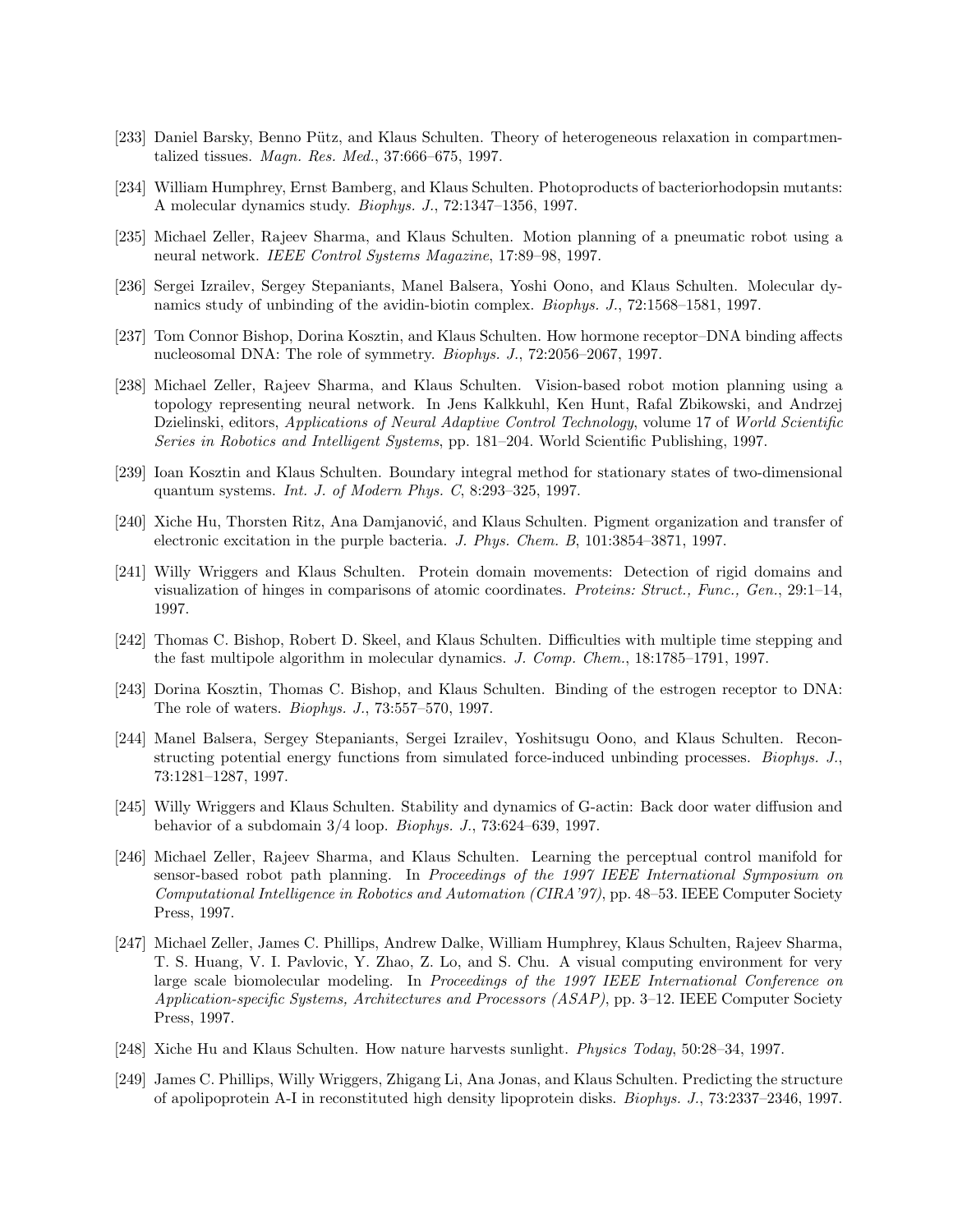- [250] Barry Isralewitz, Sergei Izrailev, and Klaus Schulten. Binding pathway of retinal to bacterio-opsin: A prediction by molecular dynamics simulations. Biophys. J., 73:2972–2979, 1997.
- [251] Sergey Stepaniants, Sergei Izrailev, and Klaus Schulten. Extraction of lipids from phospholipid membranes by steered molecular dynamics. J. Mol. Mod., 3:473–475, 1997.
- [252] Ivo Hofacker and Klaus Schulten. Oxygen and proton pathways in cytochrome c oxidase. Proteins: Struct., Func., Gen., 30:100–107, 1998.
- [253] Alexander Balaeff, Mair E. A. Churchill, and Klaus Schulten. Structure prediction of a complex between the chromosomal protein HMG-D and DNA. Proteins: Struct., Func., Gen., 30:113–135, 1998.
- [254] Thorsten Ritz, Xiche Hu, Ana Damjanović, and Klaus Schulten. Excitons and excitation transfer in the photosynthetic unit of purple bacteria. J. Luminesc., 76-77:310–321, 1998.
- [255] Sergei Izrailev, Sergey Stepaniants, Barry Isralewitz, Dorina Kosztin, Hui Lu, Ferenc Molnar, Willy Wriggers, and Klaus Schulten. Steered molecular dynamics. In P. Deuflhard, J. Hermans, B. Leimkuhler, A. E. Mark, S. Reich, and R. D. Skeel, editors, Computational Molecular Dynamics: Challenges, Methods, Ideas, volume 4 of Lecture Notes in Computational Science and Engineering, pp. 39–65. Springer-Verlag, Berlin, 1998.
- [256] James C. Phillips, Robert Brunner, Aritomo Shinozaki, Milind Bhandarkar, Neal Krawetz, Laxmikant Kalé, Robert D. Skeel, and Klaus Schulten. Avoiding algorithmic obfuscation in a message-driven parallel MD code. In P. Deuflhard, J. Hermans, B. Leimkuhler, A. Mark, S. Reich, and R. D. Skeel, editors, Computational Molecular Dynamics: Challenges, Methods, Ideas, volume 4 of Lecture Notes in Computational Science and Engineering, pp. 472–482. Springer-Verlag, 1998.
- [257] Svilen Tzonev, Joseph Malpeli, and Klaus Schulten. A three-dimensional model of the morphogenesis of the rhesus lateral geniculate nucleus. Beckman Institute Technical Report, University of Illinois, 1998.
- [258] Willy Wriggers and Klaus Schulten. Nucleotide-dependent movements of the kinesin motor domain predicted by simulated annealing. Biophys. J., 75:646–661, 1998.
- [259] Xiche Hu, Ana Damjanović, Thorsten Ritz, and Klaus Schulten. Architecture and function of the light harvesting apparatus of purple bacteria. Proc. Natl. Acad. Sci. USA, 95:5935-5941, 1998.
- [260] Michael Bailey, Klaus Schulten, and John E. Johnson. The use of solid physical models for the study of macromolecular assembly. Curr. Opin. Struct. Biol., 8:202–208, 1998.
- [261] Willy Wriggers, Ernest Mehler, Felicia Pitici, Harel Weinstein, and Klaus Schulten. Structure and dynamics of calmodulin in solution. Biophys. J., 74:1622–1639, 1998.
- [262] Michal Ben-Nun, Ferenc Molnar, Hui Lu, James C. Phillips, Todd J. Martínez, and Klaus Schulten. Quantum dynamics of retinal's femtosecond photoisomerization in bacteriorhodopsin. In Faraday Discussions, No. 110, pp. 447–462. Faraday Publications, 1998.
- [263] Xiche Hu and Klaus Schulten. A model for the light-harvesting complex I (B875) of Rhodobacter sphaeroides. Biophys. J., 75:683–694, 1998.
- [264] Ana Damjanović, Thorsten Ritz, and Klaus Schulten. Energy transfer between carotenoids and bacteriochlorophylls in a light harvesting protein. Phys. Rev. E, 59:3293–3311, 1999.
- [265] Hui Lu, Barry Isralewitz, André Krammer, Viola Vogel, and Klaus Schulten. Unfolding of titin immunoglobulin domains by steered molecular dynamics simulation. Biophys. J., 75:662–671, 1998.
- [266] W. Humphrey, H. Lu, I. Logunov, H. J. Werner, and K. Schulten. Three electronic state model of the primary phototransformation of bacteriorhodopsin. Biophys. J., 75:1689–1699, 1998.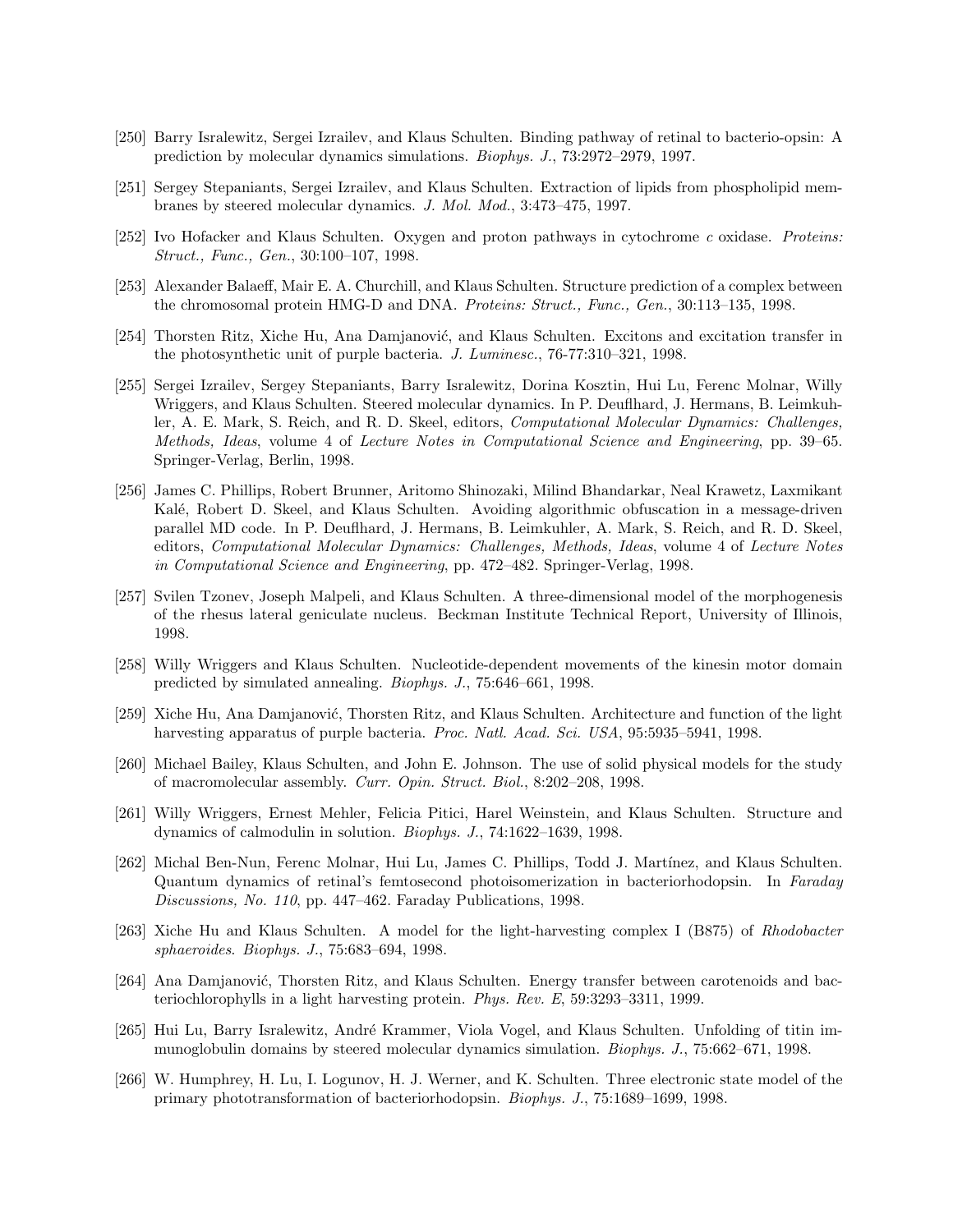- [267] David Kaufman, Ioan Kosztin, and Klaus Schulten. Expansion method for stationary states of quantum billiards. Am. J. Phys., 67:133–141, 1999.
- [268] Klaus Schulten. From simplicity to complexity and back: Function, architecture and mechanism of light harvesting systems in photosynthetic bacteria. In H. Frauenfelder, J. Deisenhofer, and P. G. Wolynes, editors, Simplicity and Complexity in Proteins and Nucleic Acids, pp. 227–253, Berlin, 1999. Dahlem University Press. (pdf available from author upon request).
- [269] Marshall G. Cory, Michael C. Zerner, Xiche Hu, and Klaus Schulten. Electronic excitations in aggregates of bacteriochlorophylls. J. Phys. Chem. B, 102:7640–7650, 1998.
- [270] Dorina Kosztin, Sergei Izrailev, and Klaus Schulten. Unbinding of retinoic acid from its receptor studied by steered molecular dynamics. Biophys. J., 76:188–197, 1999.
- [271] Thorsten Ritz, Ana Damjanović, and Klaus Schulten. Light-harvesting and photoprotection by carotenoids: Structure-based calculations for photosynthetic antenna systems. In G. Garab, editor, Photosynthesis: Mechanisms and Effects (Proceedings of the XIth International Congress on Photosynthesis), volume 1, pp. 487–490, Dordrecht, 1998. Kluwer Academic Publications.
- [272] Milind Bhandarkar, Gila Budescu, William Humphrey, Jesus A. Izaguirre, Sergei Izrailev, Laxmikant V. Kalé, Dorina Kosztin, Ferenc Molnar, James C. Phillips, and Klaus Schulten. BioCoRE: A collaboratory for structural biology. In Agostino G. Bruzzone, Adelinde Uchrmacher, and Ernest H. Page, editors, Proceedings of the SCS International Conference on Web-Based Modeling and Simulation, pp. 242–251, San Francisco, California, 1999.
- [273] Willy Wriggers, Ronald A. Milligan, Klaus Schulten, and J. Andrew McCammon. Self-organizing neural networks bridge the biomolecular resolution gap. J. Mol. Biol., 284:1247–1254, 1998.
- [274] Willy Wriggers and Klaus Schulten. Investigating a back door mechanism of actin phosphate release by steered molecular dynamics. Proteins: Struct., Func., Gen., 35:262–273, 1999.
- [275] Justin Gullingsrud, Rosemary Braun, and Klaus Schulten. Reconstructing potentials of mean force through time series analysis of steered molecular dynamics simulations. J. Comp. Phys., 151:190–211, 1999.
- [276] Laxmikant Kal´e, Robert Skeel, Milind Bhandarkar, Robert Brunner, Attila Gursoy, Neal Krawetz, James Phillips, Aritomo Shinozaki, Krishnan Varadarajan, and Klaus Schulten. NAMD2: Greater scalability for parallel molecular dynamics. J. Comp. Phys., 151:283–312, 1999.
- [277] André Krammer, Hui Lu, Barry Isralewitz, Klaus Schulten, and Viola Vogel. Forced unfolding of the fibronectin type III module reveals a tensile molecular recognition switch. Proc. Natl. Acad. Sci. USA, 96:1351–1356, 1999.
- [278] Tamar Schlick, Robert Skeel, Axel Brünger, Laxmikant Kalé, John A. Board Jr., Jan Hermans, and Klaus Schulten. Algorithmic challenges in computational molecular biophysics. J. Comp. Phys., 151:9– 48, 1999.
- [279] Hui Lu and Klaus Schulten. Steered molecular dynamics simulations of force-induced protein domain unfolding. Proteins: Struct., Func., Gen., 35:453–463, 1999.
- [280] Christian V. Forst and Klaus Schulten. Evolution of metabolisms: A new method for the comparison of metabolic pathways. In Sorin Istrail, Pavel Pevzner, and Michael Waterman, editors, Proceedings of the Third Annual International Conference on Computational Molecular Biology, pp. 174–180, Lyon, France, 1999. ACM Press, New York.
- [281] Hui Lu and Klaus Schulten. Steered molecular dynamics simulation of conformational changes of immunoglobulin domain I27 interpret atomic force microscopy observations. Chem. Phys., 247:141– 153, 1999.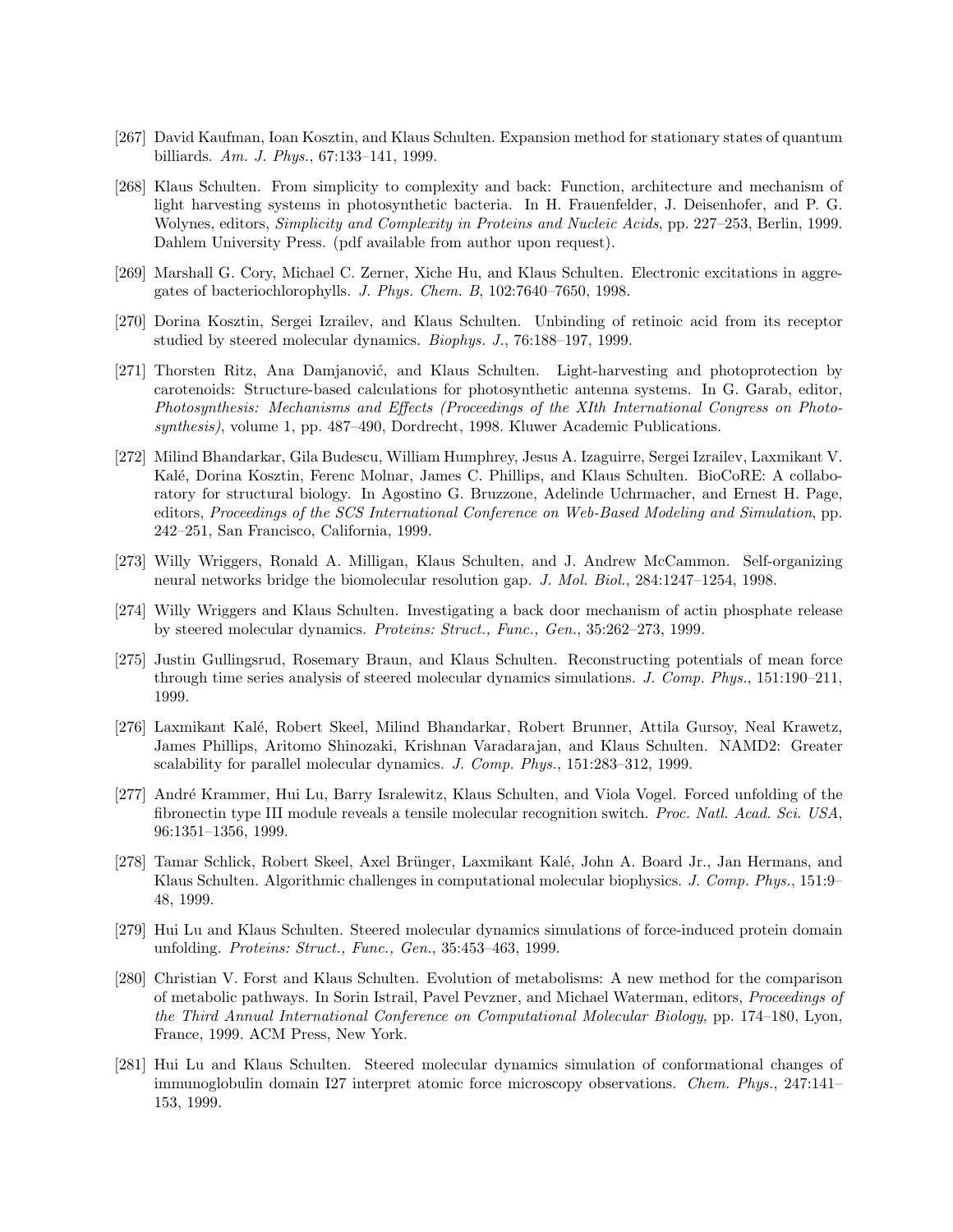- [282] Dorina Kosztin, Richard Gumport, and Klaus Schulten. Probing the role of structural water in a duplex oligodeoxyribonucleotide containing a water-mimicking base analogue. Nucleic Acids Res., 27:3550–3556, 1999.
- [283] Sergei Izrailev, Antony R. Crofts, Edward A. Berry, and Klaus Schulten. Steered molecular dynamics simulation of the Rieske subunit motion in the cytochrome  $bc_1$  complex. *Biophys. J.*, 77:1753–1768, 1999.
- [284] Hui Lu, Andr´e Krammer, Barry Isralewitz, Viola Vogel, and Klaus Schulten. Computer modeling of force-induced titin domain unfolding. In Jerry Pollack and Henk Granzier, editors, Elastic Filaments of the Cell, chapter 1, pp. 143–162. Kluwer Academic/Plenum Publishers, New York, NY, 2000.
- [285] Emad Tajkhorshid, Jerome Baudry, Klaus Schulten, and Sandor Suhai. Molecular dynamics study of the nature and origin of retinal's twisted structure in bacteriorhodopsin. Biophys. J., 78:683–693, 2000.
- [286] Piotr E. Marszalek, Hui Lu, Hongbin Li, Mariano Carrion-Vazquez, Andres F. Oberhauser, Klaus Schulten, and Julio M. Fernandez. Mechanical unfolding intermediates in titin modules. Nature, 402:100–103, 1999.
- [287] Thorsten Ritz, Salih Adem, and Klaus Schulten. A model for photoreceptor-based magnetoreception in birds. Biophys. J., 78:707–718, 2000.
- [288] Ana Damjanović, Thorsten Ritz, and Klaus Schulten. Excitation energy trapping by the reaction center of Rhodobacter sphaeroides. Int. J. Quantum Chem., 77:139–151, 2000.
- [289] Christian Forst and Klaus Schulten. Evolution of metabolisms: A new method for the comparison of metabolic pathways using genomics information. Journal of Computational Biology, 6:343–360, 1999.
- [290] Alexander Balaeff, L. Mahadevan, and Klaus Schulten. Elastic rod model of a DNA loop in the lac operon. Phys. Rev. Lett., 83:4900–4903, 1999.
- [291] K. Moffat, J.-P. Changeux, D. M. Crothers, H. Grubmueller, G. U. Nienhaus, M. U. Palma, F. G. Parak, K. Schulten, and A. Warshel. Group report: How does complexity lead to an apparently simple function? In H. Frauenfelder, J. Deisenhofer, and P. G. Wolynes, editors, *Simplicity and Complexity* in Proteins and Nucleic Acids, pp. 255–280, Berlin, 1999. Dahlem University Press.
- [292] John Board and Klaus Schulten. The fast multipole algorithm. IEEE Comp. Sci. Eng., 2:56–59, 2000.
- [293] Ferenc Molnar, Michal Ben-Nun, Todd J. Martínez, and Klaus Schulten. Characterization of a conical intersection between the ground and first excited state for a retinal analog. J. Mol. Struc.  $(THEOCHEM)$ , WATOC special issue, 506:169-178, 2000.
- [294] Rajeev Sharma, Michael Zeller, Vladimir I. Pavlovic, Thomas S. Huang, Zion Lo, Stephen Chu, Yunxin Zhao, James C. Phillips, and Klaus Schulten. Speech/gesture interface to a visual-computing environment. IEEE Comp. Graph. App., 20:29–37, 2000.
- [295] Ferenc Molnar, Lawrence S. Norris, and Klaus Schulten. Simulated unbinding and binding of fatty acid substrates in the cyclooxygenase site of prostaglandin  $H_2$  synthase-1. Progr. Reac. Kin. Mech., 25:263–298, 2000.
- [296] Ana Damjanović, Thorsten Ritz, and Klaus Schulten. Excitation transfer in the peridinin-chlorophyllprotein of Amphidinium carterae. Biophys. J., 79:1695–1705, 2000.
- [297] Klaus Schulten. Electron transfer: Exploiting thermal motion. Science, 290:61–62, 2000.
- [298] Amit Kessel, Klaus Schulten, and Nir Ben-Tal. Calculations suggest a pathway for the transverse diffusion of a hydrophobic peptide across a lipid bilayer. Biophys. J., 79:2322–2330, 2000.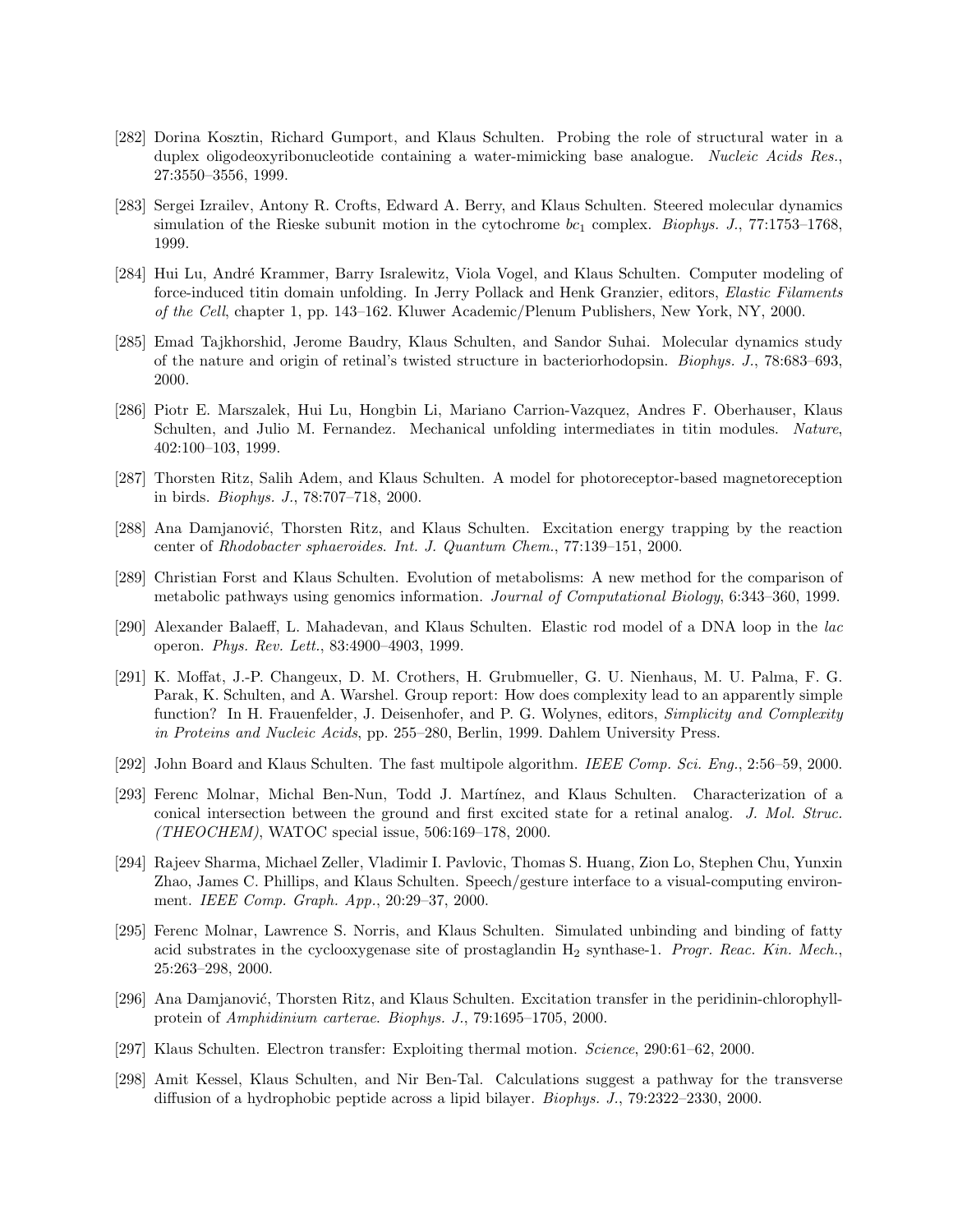- [299] Klaus Schulten. To students contemplating research in biomolecular modelling. Journal of Molecular Graphics and Modeling, 18:218–220, 2000.
- [300] Hui Lu and Klaus Schulten. The key event in force-induced unfolding of titin's immunoglobulin domains. Biophys. J., 79:51–65, 2000.
- [301] Thorsten Ritz, Ana Damjanović, Klaus Schulten, Jian-Ping Zhang, and Yasushi Koyama. Efficient light harvesting through carotenoids. Photosyn. Res., 66:125–144, 2000.
- [302] Jerome Baudry, Emad Tajkhorshid, Ferenc Molnar, James Phillips, and Klaus Schulten. Molecular dynamics study of bacteriorhodopsin and the purple membrane. J. Phys. Chem. B, 105:905–918, 2001.
- [303] Barry Isralewitz, Jerome Baudry, Justin Gullingsrud, Dorina Kosztin, and Klaus Schulten. Steered molecular dynamics investigations of protein function. Journal of Molecular Graphics and Modeling, 19:13–25, 2001. Also in Protein Flexibility and Folding, L. A. Kuhn and M. F. Thorpe, editors, Biological Modeling Series (Elsevier).
- [304] John E. Stone, Justin Gullingsrud, Paul Grayson, and Klaus Schulten. A system for interactive molecular dynamics simulation. In John F. Hughes and Carlo H. Séquin, editors, 2001 ACM Symposium on Interactive 3D Graphics, pp. 191–194, New York, 2001. ACM SIGGRAPH.
- [305] Christian Forst and Klaus Schulten. Phylogenetic analysis of metabolic pathways. Journal of Molecular Evolution, 52:471–489, 2001.
- [306] Thorsten Ritz and Klaus Schulten. Physik der Photosynthese. Physikalische Blaetter, 57:49–53, 2001.
- [307] Barry Isralewitz, Mu Gao, and Klaus Schulten. Steered molecular dynamics and mechanical functions of proteins. Curr. Opin. Struct. Biol., 11:224–230, 2001.
- [308] Justin Gullingsrud, Dorina Kosztin, and Klaus Schulten. Structural determinants of MscL gating studied by molecular dynamics simulations. Biophys. J., 80:2074–2081, 2001.
- [309] David Craig, André Krammer, Klaus Schulten, and Viola Vogel. Comparison of the early stages of forced unfolding of fibronectin type III modules. Proc. Natl. Acad. Sci. USA, 98:5590–5595, 2001.
- [310] Mu Gao, Hui Lu, and Klaus Schulten. Simulated refolding of stretched titin immunoglobulin domains. Biophys. J., 81:2268–2277, 2001.
- [311] Thorsten Ritz, Sanghyun Park, and Klaus Schulten. Kinetics of excitation migration and trapping in the photosynthetic unit of purple bacteria. J. Phys. Chem. B, 105:8259–8267, 2001.
- [312] Shigehiko Hayashi, Emad Tajkhorshid, Eva Pebay-Peyroula, Antoine Royant, Ehud M. Landau, Javier Navarro, and Klaus Schulten. Structural determinants of spectral tuning in retinal proteins – bacteriorhodopsin vs sensory rhodopsin II. J. Phys. Chem. B, 105:10124–10131, 2001.
- [313] Fangqiang Zhu, Emad Tajkhorshid, and Klaus Schulten. Molecular dynamics study of aquaporin-1 water channel in a lipid bilayer. FEBS Lett., 504:212–218, 2001.
- [314] Thomas W. Lynch, Dorina Kosztin, Mark A. McLean, Klaus Schulten, and Stephen G. Sligar. Dissecting the molecular origins of protein-nucleic acid recognition: Hydrostatic pressure and molecular dynamics. Biophys. J., 82:93–98, 2002.
- [315] Melih Sener and Klaus Schulten. A general random matrix approach to account for the effect of static disorder on the spectral properties of light harvesting systems. Phys. Rev. E, 65:031916, 2002. (12) pages).
- [316] Thorsten Ritz, Ana Damjanović, and Klaus Schulten. The quantum physics of photosynthesis. ChemPhysChem, 3:243–248, 2002.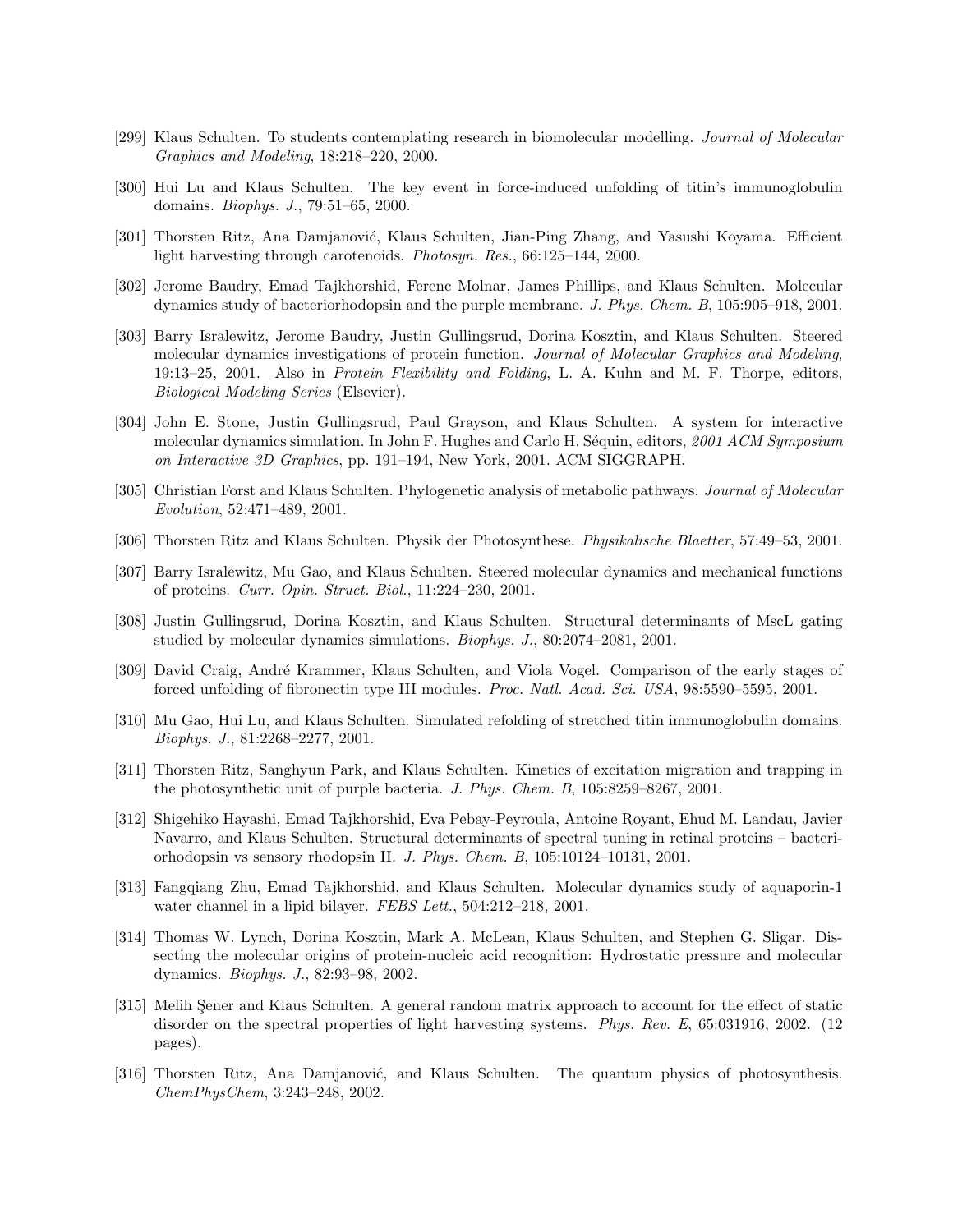- [317] Xiche Hu, Thorsten Ritz, Ana Damjanović, Felix Autenrieth, and Klaus Schulten. Photosynthetic apparatus of purple bacteria. Quart. Rev. Biophys., 35:1–62, 2002.
- [318] Morten Ø. Jensen, Emad Tajkhorshid, and Klaus Schulten. The mechanism of glycerol conduction in aquaglyceroporins. Structure, 9:1083–1093, 2001.
- [319] André Krammer, David Craig, Wendy E. Thomas, Klaus Schulten, and Viola Vogel. A structural model for force regulated integrin binding to fibronectin's RGD-synergy site. *Matrix Biology*, 21:139– 147, 2002.
- [320] Ana Damjanović, Ioan Kosztin, Ulrich Kleinekathoefer, and Klaus Schulten. Excitons in a photosynthetic light-harvesting system: A combined molecular dynamics, quantum chemistry and polaron model study. Phys. Rev. E, 65:031919, 2002. (24 pages).
- [321] Michal Ben-Nun, Ferenc Molnar, Klaus Schulten, and Todd J. Martinez. The role of intersection topography in bond selectivity of *cis-trans* photoisomerization. *Proc. Natl. Acad. Sci. USA*, 99:1769– 1773, 2002.
- [322] Rob Phillips, Markus Dittrich, and Klaus Schulten. Quasicontinuum representations of atomic-scale mechanics: From proteins to dislocations. Annu. Rev. Mater. Res., 32:219–233, 2002.
- [323] Ioan Kosztin, Robijn Bruinsma, Paul O'Lague, and Klaus Schulten. Mechanical force generation by G-proteins. Proc. Natl. Acad. Sci. USA, 99:3575–3580, 2002.
- [324] Thomas W. Lynch, Mark A. McLean, Dorina Kosztin, Klaus Schulten, and Stephen G. Sligar. High pressure gel mobility shift analysis and molecular dynamics: Investigating specific protein-nucleic acid recognition. In R. Hayashi, editor, Trends in High Pressure Bioscience and Biotechnology, pp. 87–94. Elsevier, 2002.
- [325] Shigehiko Hayashi, Emad Tajkhorshid, and Klaus Schulten. Structural changes during the formation of early intermediates in the bacteriorhodopsin photocycle. Biophys. J., 83:1281–1297, 2002.
- [326] John Ervin, Edgar Larios, Szabolcs Osvath, Klaus Schulten, and Martin Gruebele. What causes hyperfluorescence: folding intermediates or conformationally flexible native states? Biophys. J., 83:473–483, 2002.
- [327] Fangqiang Zhu, Emad Tajkhorshid, and Klaus Schulten. Pressure-induced water transport in membrane channels studied by molecular dynamics. Biophys. J., 83:154–160, 2002.
- [328] Morten O. Jensen, Sanghyun Park, Emad Tajkhorshid, and Klaus Schulten. Energetics of glycerol conduction through aquaglyceroporin GlpF. Proc. Natl. Acad. Sci. USA, 99:6731–6736, 2002.
- [329] Emad Tajkhorshid, Peter Nollert, Morten O. Jensen, Larry J. W. Miercke, Joseph O'Connell, Robert M. Stroud, and Klaus Schulten. Control of the selectivity of the aquaporin water channel family by global orientational tuning. *Science*, 296:525–530, 2002.
- [330] Rosemary Braun, Mehmet Sarikaya, and Klaus Schulten. Genetically engineered gold-binding polypeptides: Structure prediction and molecular dynamics. J. Biomat. Sci., 13:747–758, 2002.
- [331] Melih K. Sener, Deyu Lu, Thorsten Ritz, Sanghyun Park, Petra Fromme, and Klaus Schulten. Robustness and optimality of light harvesting in cyanobacterial photosystem I. J. Phys. Chem. B, 106:7948– 7960, 2002.
- [332] Mu Gao, Matthias Wilmanns, and Klaus Schulten. Steered molecular dynamics studies of titin I1 domain unfolding. Biophys. J., 83:3435–3445, 2002.
- [333] Jan Saam, Emad Tajkhorshid, Shigehiko Hayashi, and Klaus Schulten. Molecular dynamics investigation of primary photoinduced events in the activation of rhodopsin. Biophys. J., 83:3097–3112, 2002.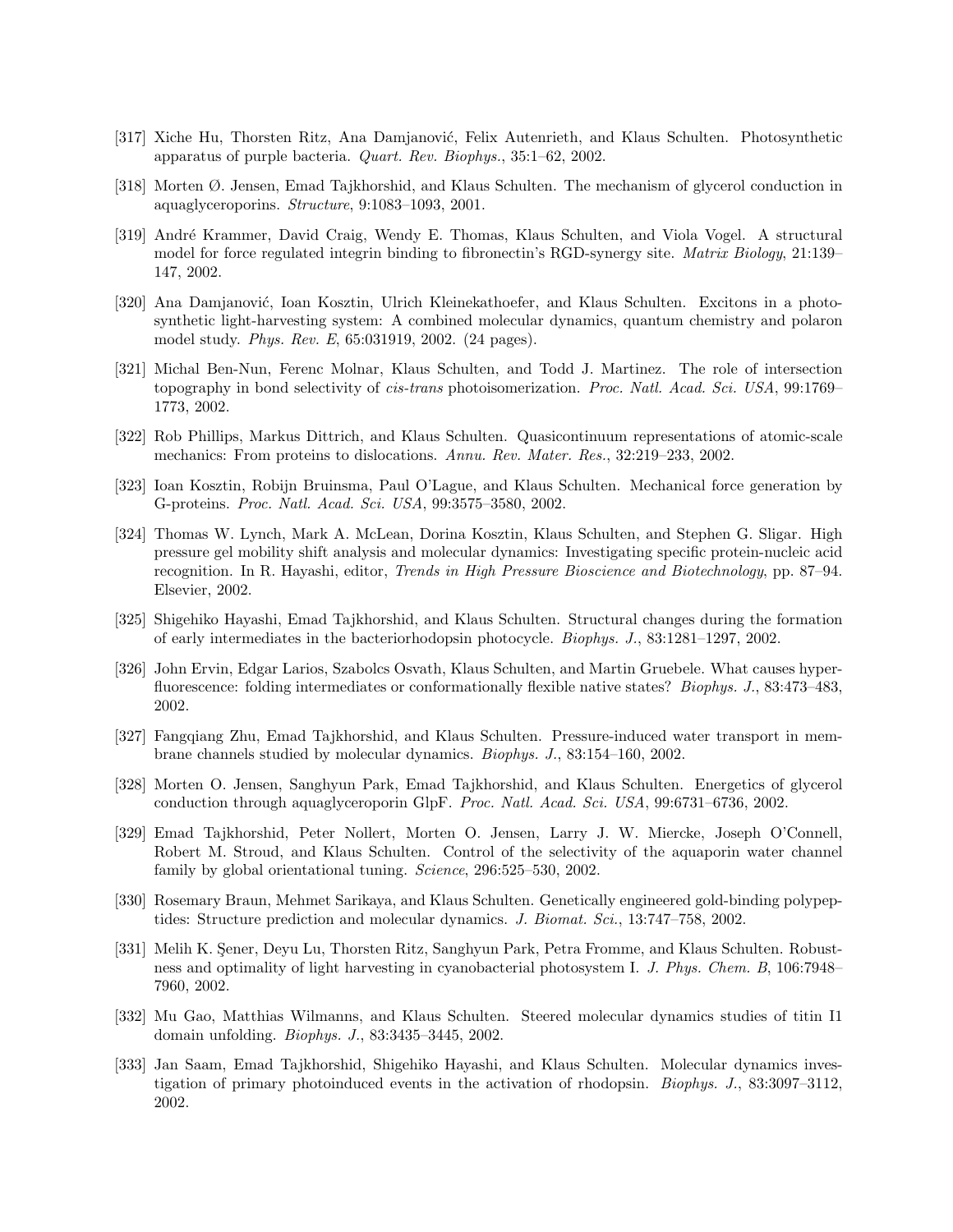- [334] Mu Gao, Hui Lu, and Klaus Schulten. Unfolding of titin domains studied by molecular dynamics simulations. J. Muscle Res. Cell Mot., 23:513–521, 2002.
- [335] Mu Gao, David Craig, Viola Vogel, and Klaus Schulten. Identifying unfolding intermediates of FN-III<sub>10</sub> by steered molecular dynamics. J. Mol. Biol., 323:939–950, 2002.
- [336] M. V. Bayas, Klaus Schulten, and D. Leckband. Forced detachment of the CD2-CD58 complex. Biophys. J., 84:2223–2233, 2003.
- [337] Paul Grayson, Emad Tajkhorshid, and Klaus Schulten. Mechanisms of selectivity in channels and enzymes studied with interactive molecular dynamics. Biophys. J., 85:36–48, 2003.
- [338] Fangqiang Zhu and Klaus Schulten. Water and proton conduction through carbon nanotubes as models for biological channels. Biophys. J., 85:236–244, 2003.
- [339] Sanghyun Park, Melih K. Sener, Deyu Lu, and Klaus Schulten. Reaction paths based on mean firstpassage times. J. Chem. Phys., 119:1313–1319, 2003.
- [340] Emad Tajkhorshid, Aleksij Aksimentiev, Ilya Balabin, Mu Gao, Barry Isralewitz, James C. Phillips, Fangqiang Zhu, and Klaus Schulten. Large scale simulation of protein mechanics and function. In Frederic M. Richards, David S. Eisenberg, and John Kuriyan, editors, Advances in Protein Chemistry, volume 66, pp. 195–247. Elsevier Academic Press, New York, 2003.
- [341] Shigehiko Hayashi, Emad Tajkhorshid, and Klaus Schulten. Molecular dynamics simulation of bacteriorhodopsin's photoisomerization using ab initio forces for the excited chromophore. Biophys. J., 85:1440–1449, 2003.
- [342] Sanghyun Park, Fatemeh Khalili-Araghi, Emad Tajkhorshid, and Klaus Schulten. Free energy calculation from steered molecular dynamics simulations using Jarzynski's equality. J. Chem. Phys., 119:3559–3566, 2003.
- [343] Justin Gullingsrud and Klaus Schulten. Gating of MscL studied by steered molecular dynamics. Biophys. J., 85:2087–2099, 2003.
- [344] Morten Ø. Jensen, Emad Tajkhorshid, and Klaus Schulten. Electrostatic tuning of permeation and selectivity in aquaporin water channels. Biophys. J., 85:2884–2899, 2003.
- [345] Deyu Lu, Paul Grayson, and Klaus Schulten. Glycerol conductance and physical asymmetry of the Escherichia coli glycerol facilitator GlpF. Biophys. J., 85:2977–2987, 2003.
- [346] Markus Dittrich, Shigehiko Hayashi, and Klaus Schulten. On the mechanism of ATP hydrolysis in F1-ATPase. Biophys. J., 85:2253–2266, 2003.
- [347] Mu Gao, David Craig, Olivier Lequin, Iain D. Campbell, Viola Vogel, and Klaus Schulten. Structure and functional significance of mechanically unfolded fibronectin type III1 intermediates. Proc. Natl. Acad. Sci. USA, 100:14784–14789, 2003.
- [348] Mehmet Sarikaya, Candan Tamerler, Alex K. -Y. Jen, Klaus Schulten, and François Baneyx. Molecular biomimetics: nanotechnology through biology. Nature Materials, 2:577–585, 2003.
- [349] Alexander Balaeff, L. Mahadevan, and Klaus Schulten. Structural basis for cooperative DNA binding by CAP and Lac repressor. Structure, 12:123–132, 2004.
- [350] Fangqiang Zhu, Emad Tajkhorshid, and Klaus Schulten. Theory and simulation of water permeation in aquaporin-1. Biophys. J., 86:50–57, 2004.
- [351] David Craig, Mu Gao, Klaus Schulten, and Viola Vogel. Tuning the mechanical stability of fibronectin type III modules through sequence variation. Structure, 12:21–30, 2004.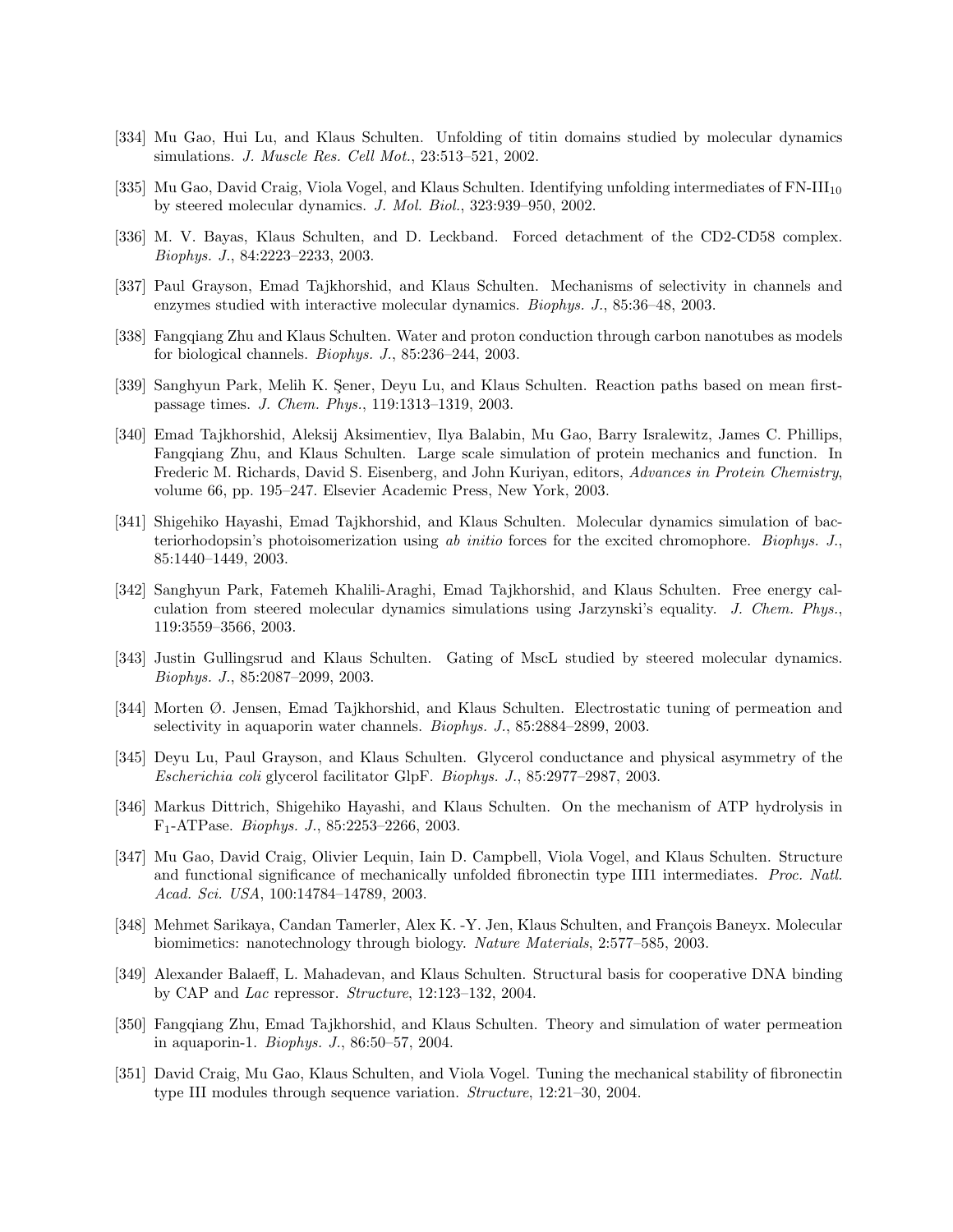- [352] Aleksij Aksimentiev, Ilya A. Balabin, Robert H. Fillingame, and Klaus Schulten. Insights into the molecular mechanism of rotation in the Fo sector of ATP synthase. Biophys. J., 86:1332–1344, 2004.
- [353] Alexander Balaeff, Christophe R. Koudella, L. Mahadevan, and Klaus Schulten. Modeling DNA loops using continuum and statistical mechanics. Phil. Trans. R. Soc. Lond. A, 362:1355–1371, 2004.
- [354] Jordi Cohen and Klaus Schulten. Mechanism of anionic conduction across CLC. Biophys. J., 86:836– 845, 2004.
- [355] Boaz Ilan, Emad Tajkhorshid, Klaus Schulten, and Gregory A. Voth. The mechanism of proton exclusion in aquaporin channels. Proteins: Struct., Func., Bioinf., 55:223–228, 2004.
- [356] Sanghyun Park and Klaus Schulten. Calculating potentials of mean force from steered molecular dynamics simulations. J. Chem. Phys., 120:5946–5961, 2004.
- [357] Justin Gullingsrud and Klaus Schulten. Lipid bilayer pressure profiles and mechanosensitive channel gating. Biophys. J., 86:3496–3509, 2004.
- [358] Aleksij Aksimentiev and Klaus Schulten. Extending the molecular modeling methodology to study insertion of membrane nanopores. Proc. Natl. Acad. Sci. USA, 101:4337-4338, 2004.
- [359] Melih K. Sener, Sanghyun Park, Deyu Lu, Ana Damjanović, Thorsten Ritz, Petra Fromme, and Klaus Schulten. Excitation migration in trimeric cyanobacterial photosystem I. J. Chem. Phys., 120:11183– 11195, 2004.
- [360] E. Larios, J. S. Li, K. Schulten, H. Kihara, and M. Gruebele. Multiple probes reveal a native-like intermediate during the low-temperature refolding of ubiquitin. J. Mol. Biol., 340:115–125, 2004.
- [361] Rosemary Braun, Donald M. Engelman, and Klaus Schulten. Molecular dynamics simulations of micelle formation around dimeric glycophorin A transmembrane helices. Biophys. J., 87:754–763, 2004.
- [362] Elizabeth Villa, Alexander Balaeff, L. Mahadevan, and Klaus Schulten. Multi-scale method for simulating protein-DNA complexes. Multiscale Model. Simul., 2:527–553, 2004.
- [363] Mu Gao and Klaus Schulten. Integrin activation in vivo and in silico. Structure, 12:2096–2098, 2004.
- [364] M. V. Bayas, K. Schulten, and D. Leckband. Forced dissociation of the strand dimer interface between C-cadherin ectodomains. Mechanics and Chemistry of Biosystems, 1:101–111, 2004.
- [365] Jerome Baudry, Emad Tajkhorshid, and Klaus Schulten. Complementarities and convergence of results in bacteriorhodopsin trimer simulations. Biophys. J., 87:1394–1395, 2004.
- [366] Yan Li, Deyu Lu, Slava V. Rotkin, Klaus Schulten, and Umberto Ravaioli. Electronic structure and dielectric behavior of finite-length single-walled carbon nanotubes. In Proceedings of the Fourth IEEE Conference on Nanotechnology, pp. 273–275, Munich, Germany, 2004.
- [367] Edgar Larios, Wei Y. Yang, Klaus Schulten, and Martin Gruebele. A similarity measure for partially folded proteins: application to unfolded and native-like conformational fluctuations. Chem. Phys., 307:217–225, 2004.
- [368] Benoit Roux and Klaus Schulten. Computational studies of membrane channels. Structure, 12:1343– 1351, 2004.
- [369] Shigehiko Hayashi, Emad Tajkhorshid, Hideki Kandori, and Klaus Schulten. Role of hydrogen-bond network in energy storage of bacteriorhodopsin's light-driven proton pump revealed by ab initio normal mode analysis. J. Am. Chem. Soc., 126:10516–10517, 2004.
- [370] J. B. Heng, C. Ho, T. Kim, R. Timp, A. Aksimentiev, Y. V. Grinkova, S. Sligar, K. Schulten, and G. Timp. Sizing DNA using a nanometer-diameter pore. Biophys. J., 87:2905–2911, 2004.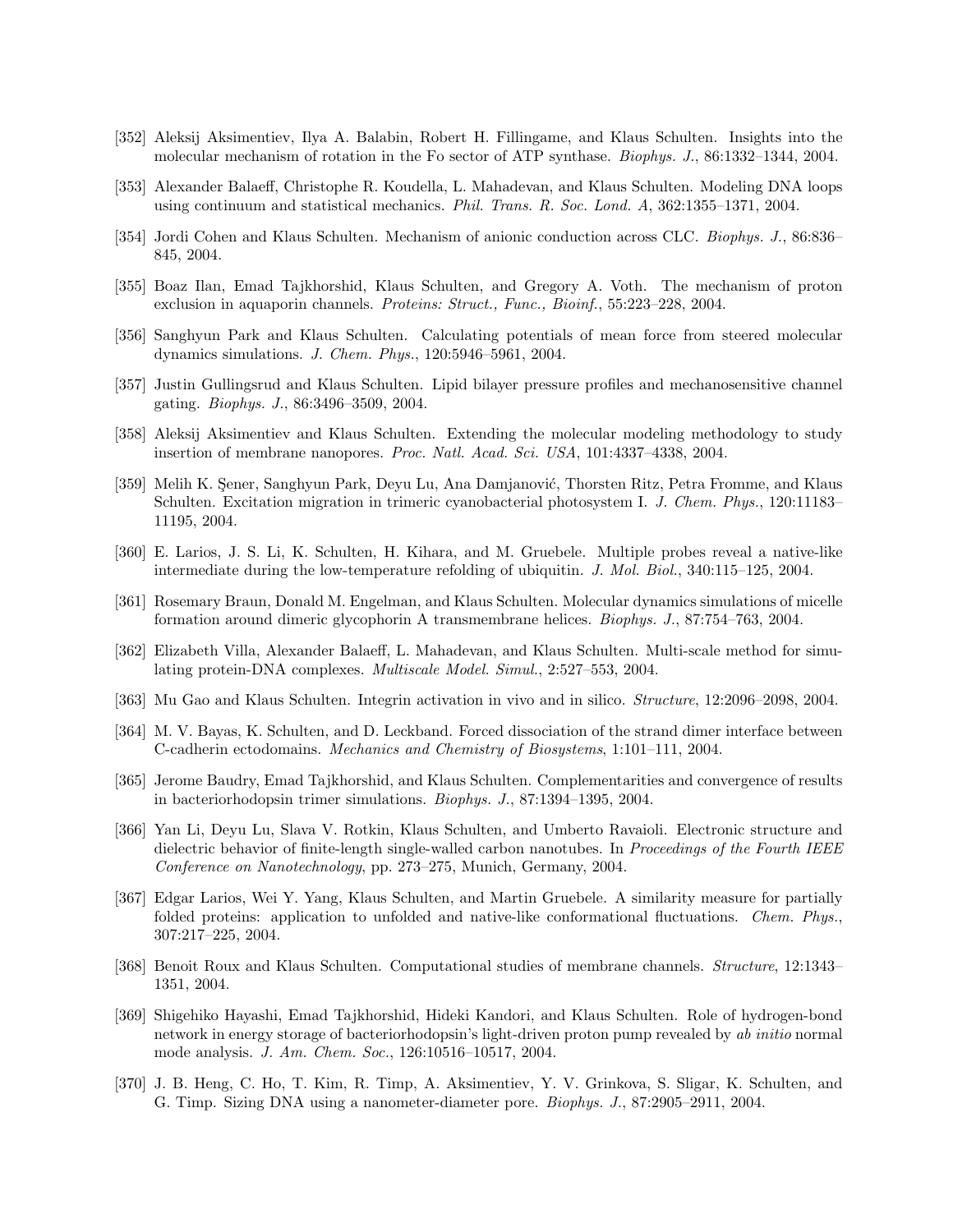- [371] Aleksij Aksimentiev, Jiunn Benjamin Heng, Gregory Timp, and Klaus Schulten. Microscopic kinetics of DNA translocation through synthetic nanopores. Biophys. J., 87:2086–2097, 2004.
- [372] Markus Dittrich, Shigehiko Hayashi, and Klaus Schulten. ATP hydrolysis in the  $\beta_{\rm TP}$  and  $\beta_{\rm DP}$  catalytic sites of  $F_1$ -ATPase. *Biophys. J.*, 87:2954–2967, 2004.
- [373] Marcos Sotomayor and Klaus Schulten. Molecular dynamics study of gating in the mechanosensitive channel of small conductance MscS. Biophys. J., 87:3050–3065, 2004.
- [374] David Craig, Mu Gao, Klaus Schulten, and Viola Vogel. Structural insights into how the MIDAS ion stabilizes integrin binding to an RGD peptide under force. Structure, 12:2049–2058, 2004.
- [375] Felix Autenrieth, Emad Tajkhorshid, Klaus Schulten, and Zaida Luthey-Schulten. Role of water in transient cytochrome c2 docking. J. Phys. Chem. B, 108:20376–20387, 2004.
- [376] Ioan Kosztin and Klaus Schulten. Fluctuation-driven molecular transport through an asymmetric membrane channel. Phys. Rev. Lett., 93:238102, 2004. (4 pages).
- [377] Deyu Lu, Yan Li, Slava V. Rotkin, Umberto Ravaioli, and Klaus Schulten. Finite-size effect and wall polarization in a carbon nanotube channel. Nano Lett., 4:2383–2387, 2004.
- [378] Fangqiang Zhu, Emad Tajkhorshid, and Klaus Schulten. Collective diffusion model for water permeation through microscopic channels. Phys. Rev. Lett., 93:224501, 2004. (4 pages).
- [379] Jin Yu, Taekjip Ha, and Klaus Schulten. Conformational model of the Holliday junction transition deduced from molecular dynamics simulations. Nucleic Acids Res., 32:6683–6695, 2004.
- [380] Amy Y. Shih, Ilia G. Denisov, James C. Phillips, Stephen G. Sligar, and Klaus Schulten. Molecular dynamics simulations of discoidal bilayers assembled from truncated human lipoproteins. Biophys. J., 88:548–556, 2005.
- [381] Emad Tajkhorshid, Jordi Cohen, Aleksij Aksimentiev, Marcos Sotomayor, and Klaus Schulten. Towards understanding membrane channels. In Boris Martinac and Andrzej Kubalski, editors, Bacterial ion channels and their eukaryotic homologues, pp. 153–190. ASM Press, Washington, DC, 2005.
- [382] Melih Sener and Klaus Schulten. Physical principles of efficient excitation transfer in light harvesting. In David L. Andrews, editor, Energy Harvesting Materials, pp. 1–26. World Scientific, Singapore, 2005.
- [383] Yan Li, Deyu Lu, Slava V. Rotkin, Klaus Schulten, and Umberto Ravaioli. Screening of water dipoles inside finite-length armchair carbon nanotubes. J. Comp. Electron., 4:161–165, 2005.
- [384] Emad Tajkhorshid, Fangqiang Zhu, and Klaus Schulten. Kinetic theory and simulation of singlechannel water transport. In S. Yip, editor, Handbook of Materials Modeling, Vol. I: Methods and Models, pp. 1797–1822. Springer, Netherlands, 2005.
- [385] Jordi Cohen, Kwiseon Kim, Matthew Posewitz, Maria L. Ghirardi, Klaus Schulten, Michael Seibert, and Paul King. Molecular dynamics and experimental investigation of  $H_2$  and  $O_2$  diffusion in [Fe]hydrogenase. Biochem. Soc. Trans., 33:80–82, 2005.
- [386] Maria L. Ghirardi, Paul W. King, Matthew C. Posewitz, Pin Ching Maness, Alexander Fedorov, Kwiseon Kim, Jordi Cohen, Klaus Schulten, and Michael Seibert. Approaches to developing biological H2-photoproducing organisms and processes. Biochem. Soc. Trans., 33:70–72, 2005.
- [387] Aleksij Aksimentiev and Klaus Schulten. Imaging alpha-hemolysin with molecular dynamics: Ionic conductance, osmotic permeability and the electrostatic potential map. Biophys. J., 88:3745–3761, 2005.
- [388] Elizabeth Villa, Alexander Balaeff, and Klaus Schulten. Structural dynamics of the Lac repressor-DNA complex revealed by a multiscale simulation. Proc. Natl. Acad. Sci. USA, 102:6783–6788, 2005.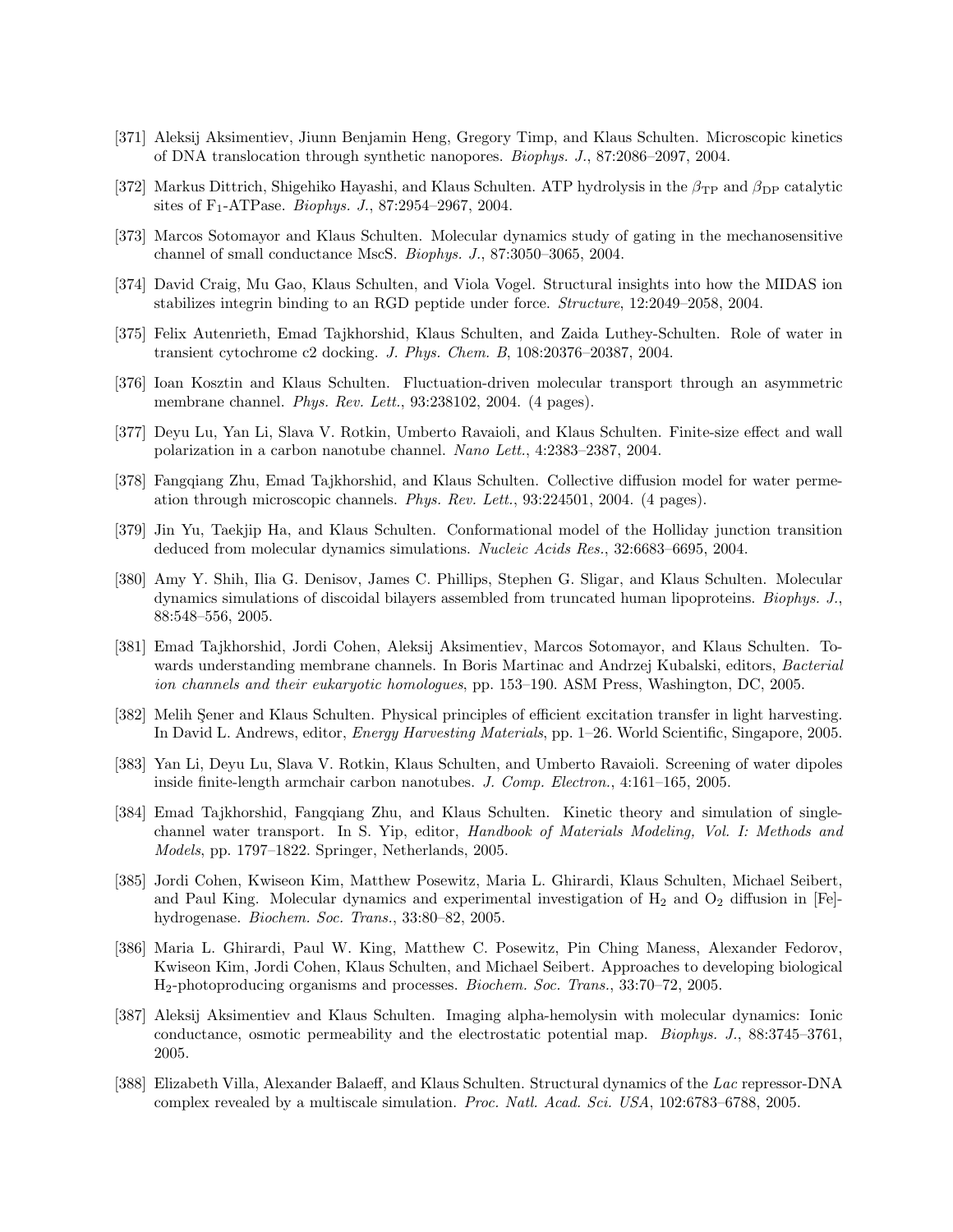- [389] Marcos Sotomayor, David P. Corey, and Klaus Schulten. In search of the hair-cell gating spring: Elastic properties of ankyrin and cadherin repeats. Structure, 13:669–682, 2005.
- [390] Deyu Lu, Yan Li, Umberto Ravaioli, and Klaus Schulten. Empirical nanotube model for biological applications. J. Phys. Chem. B, 109:11461–11467, 2005.
- [391] J. B Heng, A. Aksimentiev, C. Ho, P. Marks, Y. V. Grinkova, S. Sligar, K. Schulten, and G. Timp. Stretching DNA using an electric field in a synthetic nanopore. Nano Lett., 5:1883–1888, 2005.
- [392] Yi Wang, Klaus Schulten, and Emad Tajkhorshid. What makes an aquaporin a glycerol channel: A comparative study of AqpZ and GlpF. Structure, 13:1107–1118, 2005.
- [393] Markus Dittrich, Peter L. Freddolino, and Klaus Schulten. When light falls in LOV: A quantum mechanical/molecular mechanical study of photoexcitation in Phot-LOV1 of Chlamydomonas reinhardtii. J. Phys. Chem. B, 109:13006–13013, 2005.
- [394] Jordi Cohen, Kwiseon Kim, Paul King, Michael Seibert, and Klaus Schulten. Finding gas diffusion pathways in proteins: Application to  $O_2$  and  $H_2$  transport in CpI [FeFe]-hydrogenase and the role of packing defects. Structure, 13:1321–1329, 2005.
- [395] J. B. Heng, A. Aksimentiev, C. Ho, V. Dimitrov, T. Sorsch, J. Miner, W. Mansfield, K. Schulten, and G. Timp. Beyond the gene chip. Bell Labs Tech. J., 10:5–22, 2005.
- [396] Melih K. Sener, Craig Jolley, Adam Ben-Shem, Petra Fromme, Nathan Nelson, Roberta Croce, and Klaus Schulten. Comparison of the light harvesting networks of plant and cyanobacterial photosystem I. Biophys. J., 89:1630–1642, 2005.
- [397] James Gumbart, Yi Wang, Alekseij Aksimentiev, Emad Tajkhorshid, and Klaus Schulten. Molecular dynamics simulations of proteins in lipid bilayers. Curr. Opin. Struct. Biol., 15:423–431, 2005.
- [398] Jerome Math´e, Aleksei Aksimentiev, David R. Nelson, Klaus Schulten, and Amit Meller. Orientation discrimination of single stranded DNA inside the  $\alpha$ -hemolysin membrane channel. *Proc. Natl. Acad.* Sci. USA, 102:12377–12382, 2005.
- [399] Laxmikant V. Kale, Klaus Schulten, Robert D. Skeel, Glenn Martyna, Mark Tuckerman, James C. Phillips, Sameer Kumar, and Gengbin Zheng. Biomolecular modeling using parallel supercomputers. In S. Aluru, editor, *Handbook of computational molecular biology*, pp. 34.1–34.43. Taylor and Francis, 2005.
- [400] James C. Phillips, Rosemary Braun, Wei Wang, James Gumbart, Emad Tajkhorshid, Elizabeth Villa, Christophe Chipot, Robert D. Skeel, Laxmikant Kale, and Klaus Schulten. Scalable molecular dynamics with NAMD. J. Comp. Chem., 26:1781–1802, 2005.
- [401] Timothy A. Isgro and Klaus Schulten. Binding dynamics of isolated nucleoporin repeat regions to importin- $\beta$ . Structure, 13:1869–1879, 2005.
- [402] Markus Dittrich and Klaus Schulten. Zooming in on ATP hydrolysis in F<sub>1</sub>. J. Bioenerg. Biomembr., 37:441–444, 2005.
- [403] Deyu Lu, Yan Li, Umberto Ravaioli, and Klaus Schulten. Ion-nanotube terahertz oscillator. Phys. Rev. Lett., 95:246801, 2005. (4 pages).
- [404] J. B. Heng, A. Aksimentiev, C. Ho, P. Marks, Y. V. Grinkova, S. Sligar, K. Schulten, and G. Timp. The electromechanics of DNA in a synthetic nanopore. Biophys. J., 90:1098–1106, 2006.
- [405] Amy Y. Shih, Anton Arkhipov, Peter L. Freddolino, and Klaus Schulten. Coarse grained protein-lipid model with application to lipoprotein particles. J. Phys. Chem. B, 110:3674–3684, 2006.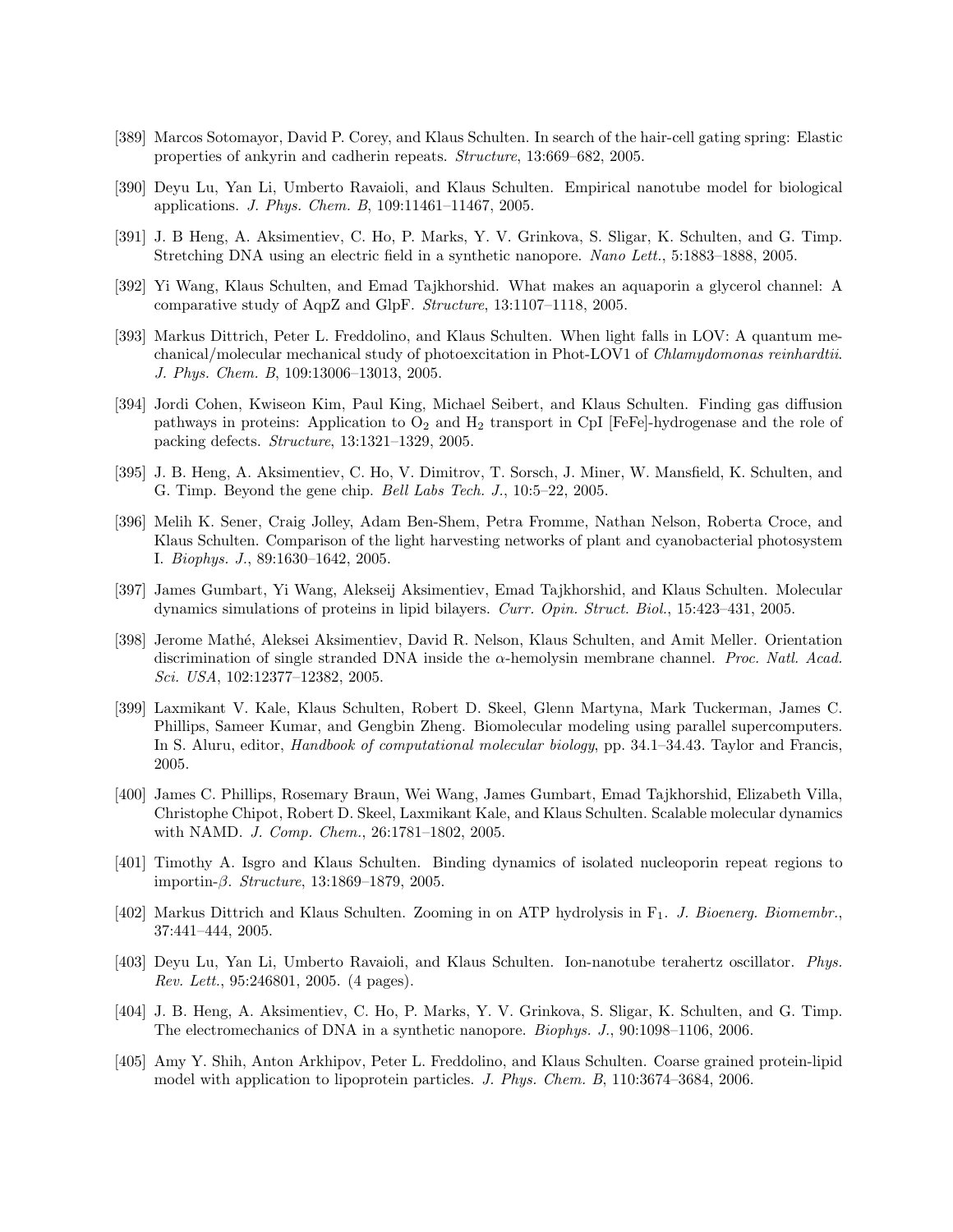- [406] Peter L. Freddolino, Anton S. Arkhipov, Steven B. Larson, Alexander McPherson, and Klaus Schulten. Molecular dynamics simulations of the complete satellite tobacco mosaic virus. Structure, 14:437–449, 2006.
- [407] Maria E. Gracheva, Anlin Xiong, Aleksei Aksimentiev, Klaus Schulten, Gregory Timp, and Jean-Pierre Leburton. Simulation of the electric response of DNA translocation through a semiconductor nanopore-capacitor. Nanotechnology, 17:622–633, 2006.
- [408] Deyu Lu, Aleksei Aksimentiev, Amy Y. Shih, Eduardo Cruz-Chu, Peter L. Freddolino, Anton Arkhipov, and Klaus Schulten. The role of molecular modeling in bionanotechnology. Phys. Biol., 3:S40–S53, 2006.
- [409] Eric H. Lee, Mu Gao, Nikos Pinotsis, Matthias Wilmanns, and Klaus Schulten. Mechanical strength of the titin Z1Z2/telethonin complex. Structure, 14:497–509, 2006.
- [410] James Gumbart and Klaus Schulten. Molecular dynamics studies of the archaeal translocon. Biophys. J., 90:2356–2367, 2006.
- [411] Alexander Balaeff, L. Mahadevan, and Klaus Schulten. Modeling DNA loops using the theory of elasticity. Phys. Rev. E, 73:031919, 2006. (23 pages).
- [412] Mu Gao and Klaus Schulten. Onset of anthrax toxin pore formation. Biophys. J., 90:3267–3279, 2006.
- [413] Marcos Sotomayor, Trudy A. van der Straaten, Umberto Ravaioli, and Klaus Schulten. Electrostatic properties of the mechanosensitive channel of small conductance MscS. Biophys. J., 90:3496–3510, 2006.
- [414] Eduardo R. Cruz-Chu, Aleksei Aksimentiev, and Klaus Schulten. Water-silica force field for simulating nanodevices. J. Phys. Chem. B, 110:21497–21508, 2006.
- [415] Jordi Cohen, Anton Arkhipov, Rosemary Braun, and Klaus Schulten. Imaging the migration pathways for  $O_2$ , CO, NO, and Xe inside myoglobin. *Biophys. J.*, 91:1844–1857, 2006.
- [416] Grischa Raphael Meyer, Justin Gullingsrud, Klaus Schulten, and Boris Martinac. Molecular dynamics study of MscL interactions with a curved lipid bilayer. Biophys. J., 91:1630–1637, 2006.
- [417] Anton Arkhipov, Peter L. Freddolino, Katsumi Imada, Keiichi Namba, and Klaus Schulten. Coarsegrained molecular dynamics simulations of a rotating bacterial flagellum. Biophys. J., 91:4589–4597, 2006.
- [418] Markus Dittrich, Jin Yu, and Klaus Schulten. PcrA helicase, a molecular motor studied from the electronic to the functional level. Topics in Current Chemistry, 268:319–347, 2006.
- [419] Mu Gao, Marcos Sotomayor, Elizabeth Villa, Eric Lee, and Klaus Schulten. Molecular mechanisms of cellular mechanics. Phys. Chem. Chem. Phys., 8:3692–3706, 2006.
- [420] Jin Yu, Taekjip Ha, and Klaus Schulten. Structure-based model of the stepping motor of PcrA helicase. Biophys. J., 91:2097–2114, 2006.
- [421] Michael Hoffmann, Marius Wanko, Paul Strodel, Peter H. Koenig, Thomas Frauenheim, Klaus Schulten, Walter Thiel, Emad Tajkhorshid, and Marcus Elstner. Color tuning in rhodopsins: the mechanism for the spectral shift between bacteriorhodopsin and sensory rhodopsin II. J. Am. Chem. Soc., 128:10808–10818, 2006.
- [422] Markus Dittrich and Klaus Schulten. PcrA helicase, a prototype ATP-driven molecular motor. Structure, 14:1345–1353, 2006.
- [423] Jerome Henin, Klaus Schulten, and Christophe Chipot. Conformational equilibrium in alanine-rich peptides probed by reversible stretching simulations. J. Phys. Chem. B, 110:16718–16723, 2006.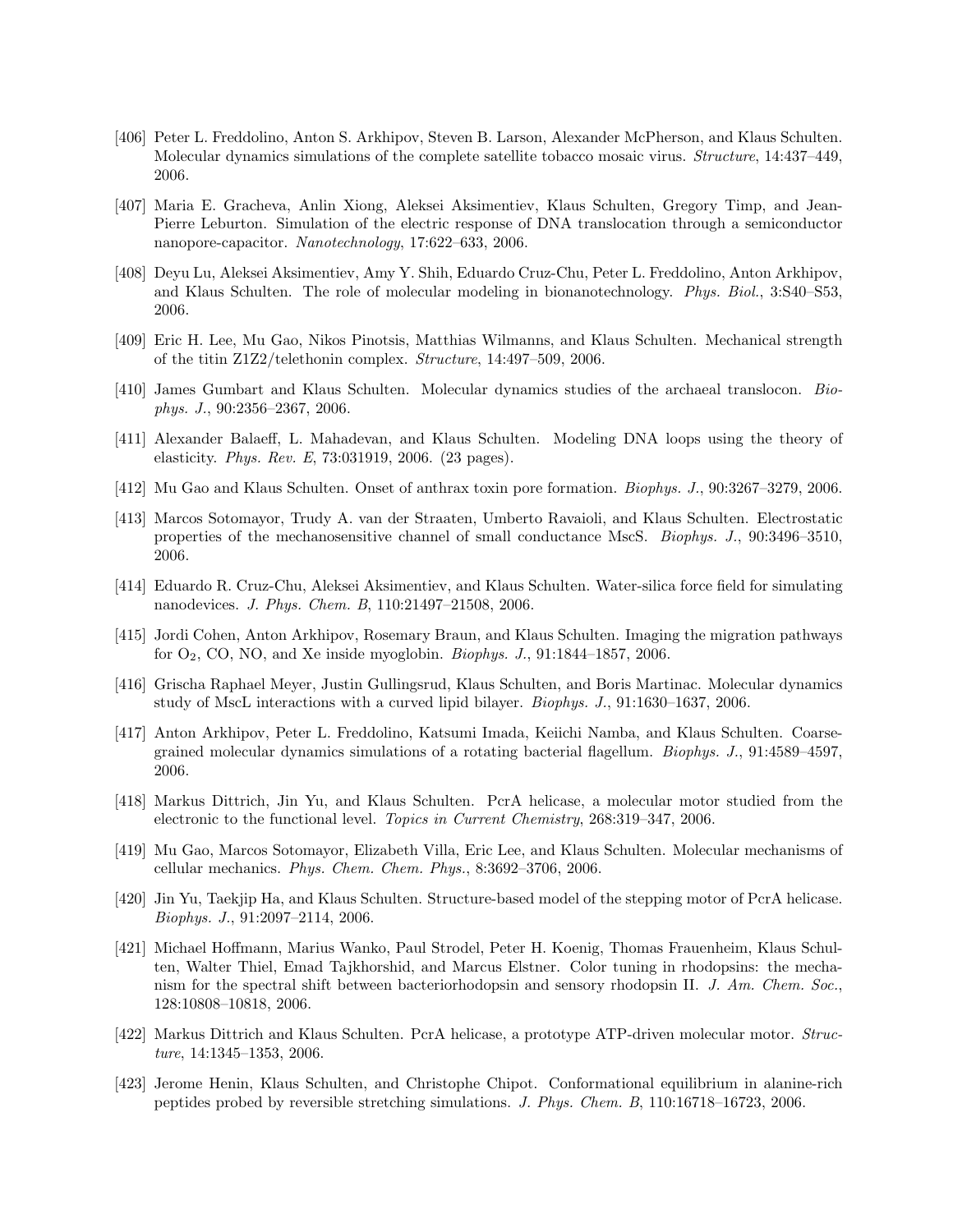- [424] Fatemeh Khalili-Araghi, Emad Tajkhorshid, and Klaus Schulten. Dynamics of  $K^+$  ion conduction through Kv1.2. Biophys. J., 91:L72–L74, 2006.
- [425] Jin Yu, Andrea J. Yool, Klaus Schulten, and Emad Tajkhorshid. Mechanism of gating and ion conductivity of a possible tetrameric pore in Aquaporin-1. Structure, 14:1411–1423, 2006.
- [426] Peter L. Freddolino, Markus Dittrich, and Klaus Schulten. Dynamic switching mechanisms in LOV1 and LOV2 domains of plant phototropins. Biophys. J., 91:3630–3639, 2006.
- [427] Maria L. Ghirardi, Jordi Cohen, Paul King, Klaus Schulten, Kwiseon Kim, and Michael Seibert. [FeFe] hydrogenases and photobiological hydrogen production. In Lionel Vayssieres, editor, Solar hydrogen and Nanotechnology, volume 6340 of Proc. SPIE, pp. 253–258, 2006.
- [428] Paul W. King, Drazenka Svedruzic, Jordi Cohen, Klaus Schulten, Michael Seibert, and Maria L. Ghirardi. Structural and functional investigations of biological catalysts for optimization of solardriven, H<sup>2</sup> production systems. In Lionel Vayssieres, editor, Solar Hydrogen and Nanotechnology, volume 6340 of Proc. SPIE, pp. 259–267, 2006.
- [429] Anton Arkhipov, Peter L. Freddolino, and Klaus Schulten. Stability and dynamics of virus capsids described by coarse-grained modeling. Structure, 14:1767–1777, 2006.
- [430] Eileen Puklin-Faucher, Mu Gao, Klaus Schulten, and Viola Vogel. How the headpiece hinge angle is opened: new insights into the dynamics of integrin activation. J. Cell Biol., 175:349–360, 2006.
- [431] Ying Yin, Morten Ø. Jensen, Emad Tajkhorshid, and Klaus Schulten. Sugar binding and protein conformational changes in lactose permease. Biophys. J., 91:3972–3985, 2006.
- [432] Sungchul Hohng, Ruobo Zhou, Michelle K. Nahas, Jin Yu, Klaus Schulten, David M. J. Lilley, and Taekjip Ha. Fluorescence-force spectroscopy maps two-dimensional reaction landscape of the Holliday junction. Science, 318:279–283, 2007.
- [433] Ioan Kosztin and Klaus Schulten. Molecular dynamics methods for bioelectronic systems in photosynthesis. In Thijs Aartsma and Joerg Matysik, editors, Biophysical Techniques in Photosynthesis II, volume 26 of Advances in Photosynthesis and Respiration, pp. 445–464. Springer, Dordrecht, 2008.
- [434] Andrew Aird, Jörg Wrachtrup, Klaus Schulten, and Carsten Tietz. Possible pathway for ubiquinone shuttling in R. rubrum revealed by molecular dynamics simulation. Biophys. J., 92:23–33, 2007.
- [435] Hanning Chen, Boaz Ilan, Yujie Wu, Fangqiang Zhu, Klaus Schulten, and Gregory A. Voth. Charge delocalization in proton channels. I. The aquaporin channels and proton blockage. Biophys. J., 92:46– 60, 2007.
- [436] Yi Wang, Jordi Cohen, Walter F. Boron, Klaus Schulten, and Emad Tajkhorshid. Exploring gas permeability of cellular membranes and membrane channels with molecular dynamics. J. Struct. Biol., 157:534–544, 2007.
- [437] Marcos Sotomayor, Valeria Vasquez, Eduardo Perozo, and Klaus Schulten. Ion conduction through MscS as determined by electrophysiology and simulation. Biophys. J., 92:886–902, 2007.
- [438] Amy Y. Shih, Peter L. Freddolino, Anton Arkhipov, and Klaus Schulten. Assembly of lipoprotein particles revealed by coarse-grained molecular dynamics simulations. J. Struct. Biol., 157:579–592, 2007.
- [439] Timothy A. Isgro and Klaus Schulten. Association of nuclear pore FG-repeat domains to NTF2 import and export complexes. J. Mol. Biol., 366:330–345, 2007.
- [440] Ilia A. Solov'yov, Danielle E. Chandler, and Klaus Schulten. Magnetic field effects in Arabidopsis thaliana cryptochrome-1. Biophys. J., 92:2711–2726, 2007.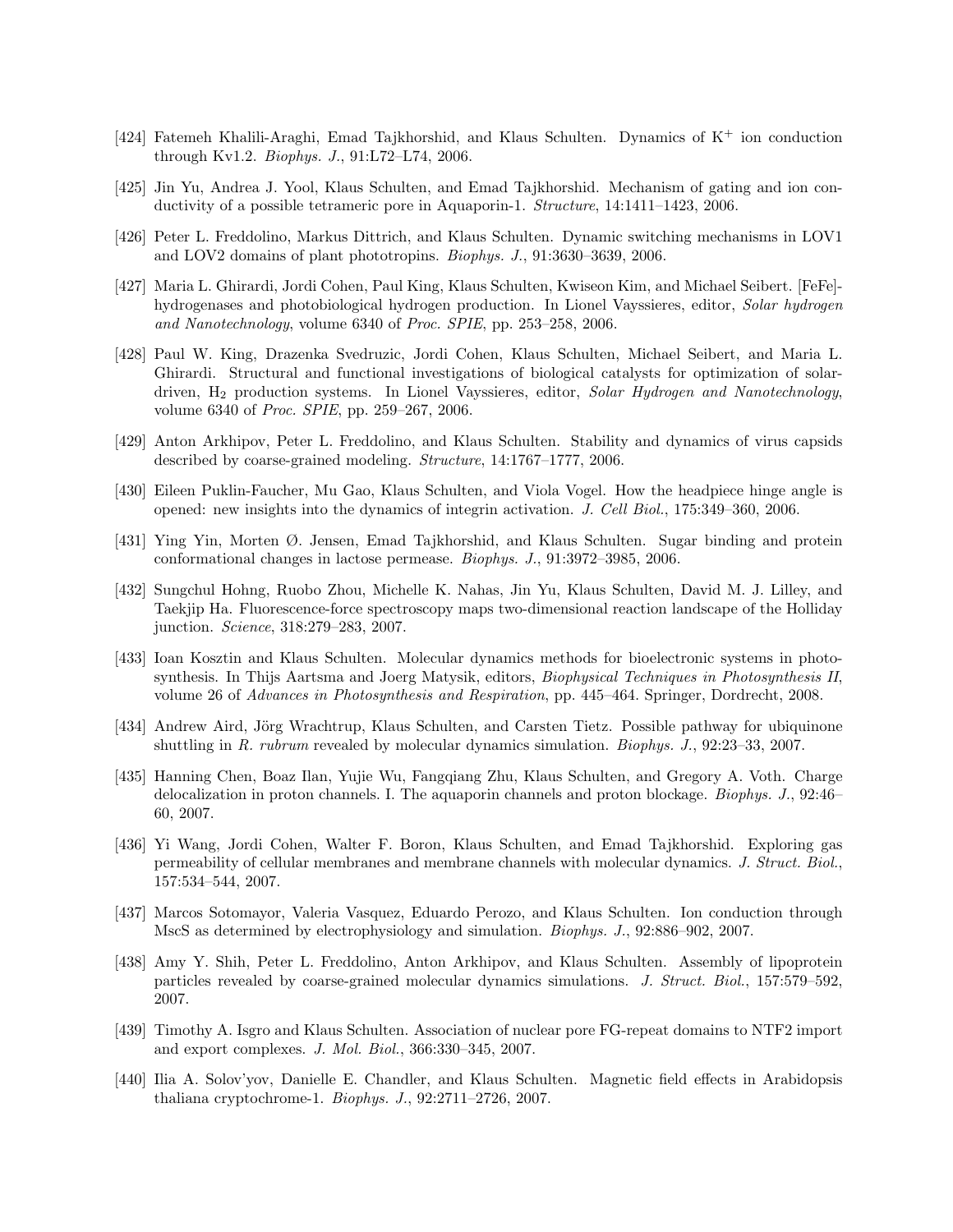- [441] Morten Ø. Jensen, Ying Yin, Emad Tajkhorshid, and Klaus Schulten. Sugar transport across lactose permease probed by steered molecular dynamics. Biophys. J., 93:92–102, 2007.
- [442] Bryan J. Johnson, Jordi Cohen, Richard W. Welford, Arwen R. Pearson, Klaus Schulten, Judith P. Klinman, and Carrie M. Wilmot. Exploring molecular oxygen pathways in Hanseluna Polymorpha copper-containing amine oxidase. J. Biol. Chem., 282:17767–17776, 2007.
- [443] Eric H. Lee, Jen Hsin, Olga Mayans, and Klaus Schulten. Secondary and tertiary structure elasticity of titin Z1Z2 and a titin chain model. Biophys. J., 93:1719–1735, 2007.
- [444] Marcos Sotomayor and Klaus Schulten. Single-molecule experiments in vitro and in silico. Science, 316:1144–1148, 2007.
- [445] Amy Y. Shih, Peter L. Freddolino, Stephen G. Sligar, and Klaus Schulten. Disassembly of nanodiscs with cholate. Nano Lett., 7:1692–1696, 2007.
- [446] Timothy A. Isgro and Klaus Schulten. Cse1p binding dynamics reveal a novel binding pattern for FG-repeat nucleoporins on transport receptors. Structure, 15:977–991, 2007.
- [447] Amy Y. Shih, Anton Arkhipov, Peter L. Freddolino, Stephen G. Sligar, and Klaus Schulten. Assembly of lipids and proteins into lipoprotein particles. J. Phys. Chem. B, 111:11095–11104, 2007.
- [448] Jin Yu, Taekjip Ha, and Klaus Schulten. How directional translocation is regulated in a DNA helicase motor. Biophys. J., 93:3783–3797, 2007.
- $[449]$  Jordi Cohen and Klaus Schulten. O<sub>2</sub> migration pathways are not conserved across proteins of a similar fold. Biophys. J., 93:3591–3600, 2007.
- [450] James Gumbart and Klaus Schulten. Structural determinants of lateral gate opening in the protein translocon. Biochemistry, 46:11147–11157, 2007.
- [451] Shuxun Cui, Jin Yu, Ferdinand Kühner, Klaus Schulten, and Hermann E. Gaub. Double stranded DNA dissociates into single strands when dragged into a poor solvent. J. Am. Chem. Soc., 129:14710–14716, 2007.
- [452] Anton Arkhipov, Jana Hüve, Martin Kahms, Reiner Peters, and Klaus Schulten. Continuous fluorescence microphotolysis and correlation spectroscopy using 4Pi microscopy. Biophys. J., 93:4006–4017, 2007.
- [453] John E. Stone, James C. Phillips, Peter L. Freddolino, David J. Hardy, Leonardo G. Trabuco, and Klaus Schulten. Accelerating molecular modeling applications with graphics processors. J. Comp. Chem., 28:2618–2640, 2007.
- [454] Francois Dehez, Janos G. Angyan, Ignacio Soteras Gutierrez, F. Javier Luque, Klaus Schulten, and Christophe Chipot. Modeling induction phenomena in intermolecular interactions with an ab initio force field. J. Chem. Theory Comput., 3:1914–1926, 2007.
- [455] Melih K. Sener, John D. Olsen, C. Neil Hunter, and Klaus Schulten. Atomic level structural and functional model of a bacterial photosynthetic membrane vesicle. Proc. Natl. Acad. Sci. USA, 104:15723-15728, 2007.
- [456] Michelle Gower, Jordi Cohen, James Phillips, Richard Kufrin, and Klaus Schulten. Managing biomolecular simulations in a grid environment with NAMD-G. In Proceedings of the 2006 TeraGrid Conference, 2006. (7 pages).
- [457] Aleksei Aksimentiev, Robert Brunner, Jordi Cohen, Jeffrey Comer, Eduardo Cruz-Chu, David Hardy, Aruna Rajan, Amy Shih, Grigori Sigalov, Ying Yin, and Klaus Schulten. Computer modeling in biotechnology, a partner in development. In Protocols in Nanostructure Design, Methods in Molecular Biology, pp. 181–234. Humana Press, 2008.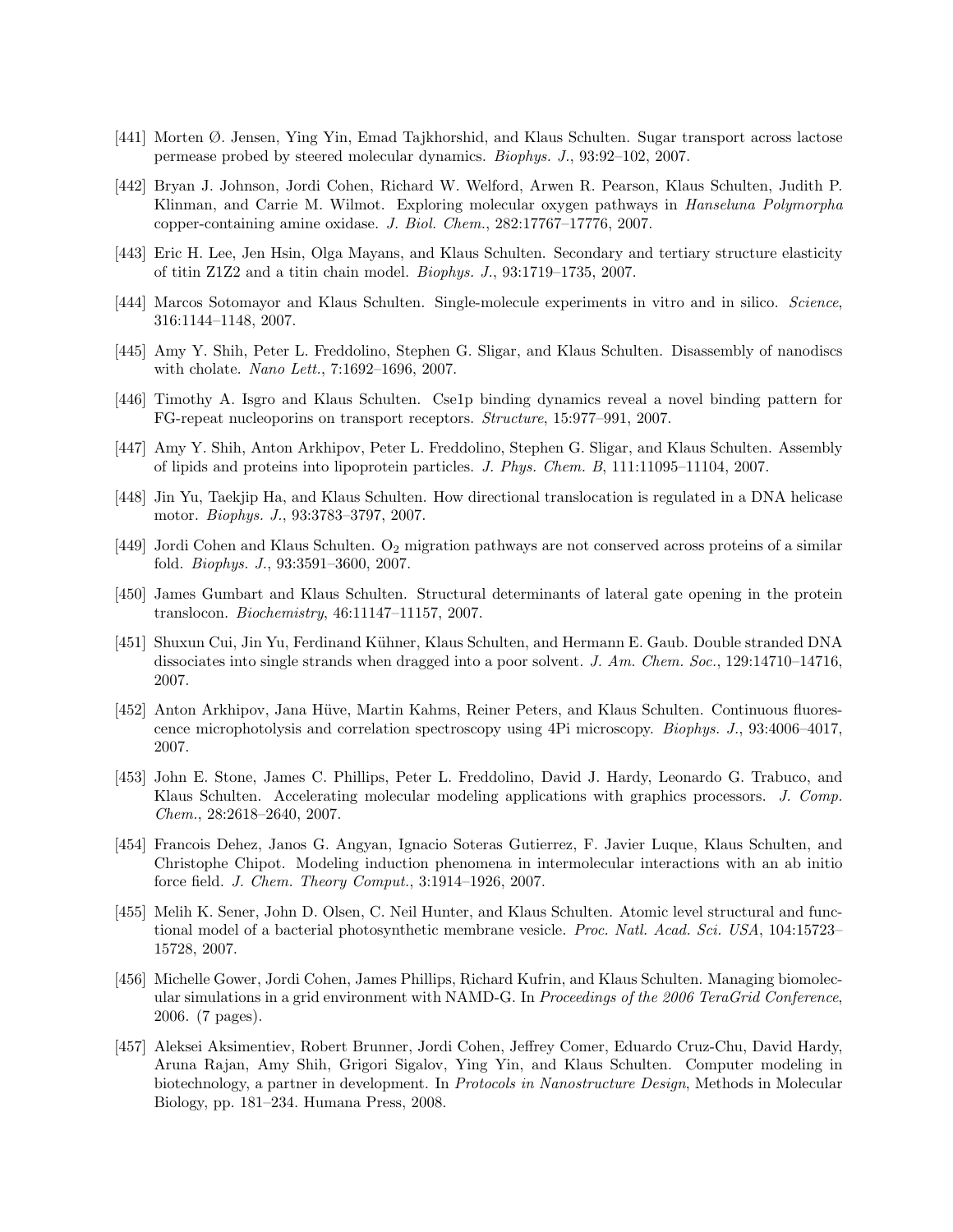- [458] Jerome Henin, Emad Tajkhorshid, Klaus Schulten, and Christophe Chipot. Diffusion of glycerol through Escherichia coli aquaglyceroporin GlpF. Biophys. J., 94:832–839, 2008.
- [459] Klaus Schulten, James C. Phillips, Laxmikant V. Kalé, and Abhinav Bhatele. Biomolecular modeling in the era of petascale computing. In David Bader, editor, Petascale Computing: Algorithms and Applications, pp. 165–181. Chapman and Hall/CRC Press, Taylor and Francis Group, New York, 2008.
- [460] Jordi Cohen, Kenneth W. Olsen, and Klaus Schulten. Finding gas migration pathways in proteins using implicit ligand sampling. In Robert K. Poole, editor, Globins and other NO-reactive Proteins in Microbes, Plants and Invertebrates, volume 437 of Methods in Enzymology, pp. 437–455. Elsevier, 2008.
- [461] Peter L. Freddolino, Anton Arkhipov, Amy Y. Shih, Ying Yin, Zhongzhou Chen, and Klaus Schulten. Application of residue-based and shape-based coarse graining to biomolecular simulations. In Gregory A. Voth, editor, Coarse-Graining of Condensed Phase and Biomolecular Systems, chapter 20, pp. 299–315. Chapman and Hall/CRC Press, Taylor and Francis Group, 2008.
- [462] Amy Y. Shih, Peter L. Freddolino, Anton Arkhipov, Stephen G. Sligar, and Klaus Schulten. Molecular modeling of the structural properties and formation of high-density lipoprotein particles. In Scott Feller, editor, Current Topics in Membranes: Computational Modeling of Membrane Bilayers, chapter 11, pp. 313–342. Elsevier, 2008.
- [463] Valeria Vasquez, Marcos Sotomayor, D. Marien Cortes, Benoit Roux, Klaus Schulten, and Eduardo Perozo. Three dimensional architecture of membrane-embedded MscS in the closed conformation. J. Mol. Biol., 378:55–70, 2008.
- [464] Christophe Chipot and Klaus Schulten. Understanding structure and function of membrane proteins using free energy calculations. In Eva Pebay-Peyroula, editor, Biophysical analysis of membrane proteins. Investigating structure and function, pp. 187–211. Wiley, Weinheim, 2008.
- [465] Bernard Lim, Eric H. Lee, Marcos Sotomayor, and Klaus Schulten. Molecular basis of fibrin clot elasticity. Structure, 16:449–459, 2008.
- [466] Aruna Rajan, Michael S. Strano, Daniel A. Heller, Tobias Hertel, and Klaus Schulten. Length dependent optical effects in single walled carbon nanotubes. J. Phys. Chem. B, 112:6211-6213, 2008.
- [467] Marcos Sotomayor and Klaus Schulten. The allosteric role of the  $Ca^{++}$  switch in adhesion and elasticity of C-cadherin. Biophys. J., 94:4621–4633, 2008.
- [468] Christopher I. Rodrigues, David J. Hardy, John E. Stone, Klaus Schulten, and Wen-mei W. Hwu. GPU acceleration of cutoff pair potentials for molecular modeling applications. In  $CF'08$ : Proceedings of the 2008 conference on Computing Frontiers, pp. 273–282, New York, NY, USA, 2008. ACM.
- [469] Peter L. Freddolino, Feng Liu, Martin Gruebele, and Klaus Schulten. Ten-microsecond molecular dynamics simulation of a fast-folding WW domain. Biophys. J., 94:L75–L77, 2008.
- [470] Basak Isin, Klaus Schulten, Emad Tajkhorshid, and Ivet Bahar. Mechanism of signal propagation upon retinal isomerization: Insights from molecular dynamics simulations of rhodopsin restrained by normal modes. Biophys. J., 95:789–803, 2008.
- [471] Melih K. Sener and Klaus Schulten. From atomic-level structure to supramolecular organization in the photosynthetic unit of purple bacteria. In C. Neil Hunter, Fevzi Daldal, Marion C. Thurnauer, and J. Thomas Beatty, editors, The Purple Phototrophic Bacteria, volume 28 of Advances in Photosynthesis and Respiration, pp. 275–294. Springer, 2008.
- [472] Amy Y. Shih, Stephen G. Sligar, and Klaus Schulten. Molecular models need to be tested: the case of a solar flares discoidal HDL model. Biophys. J., 94:L87–L89, 2008.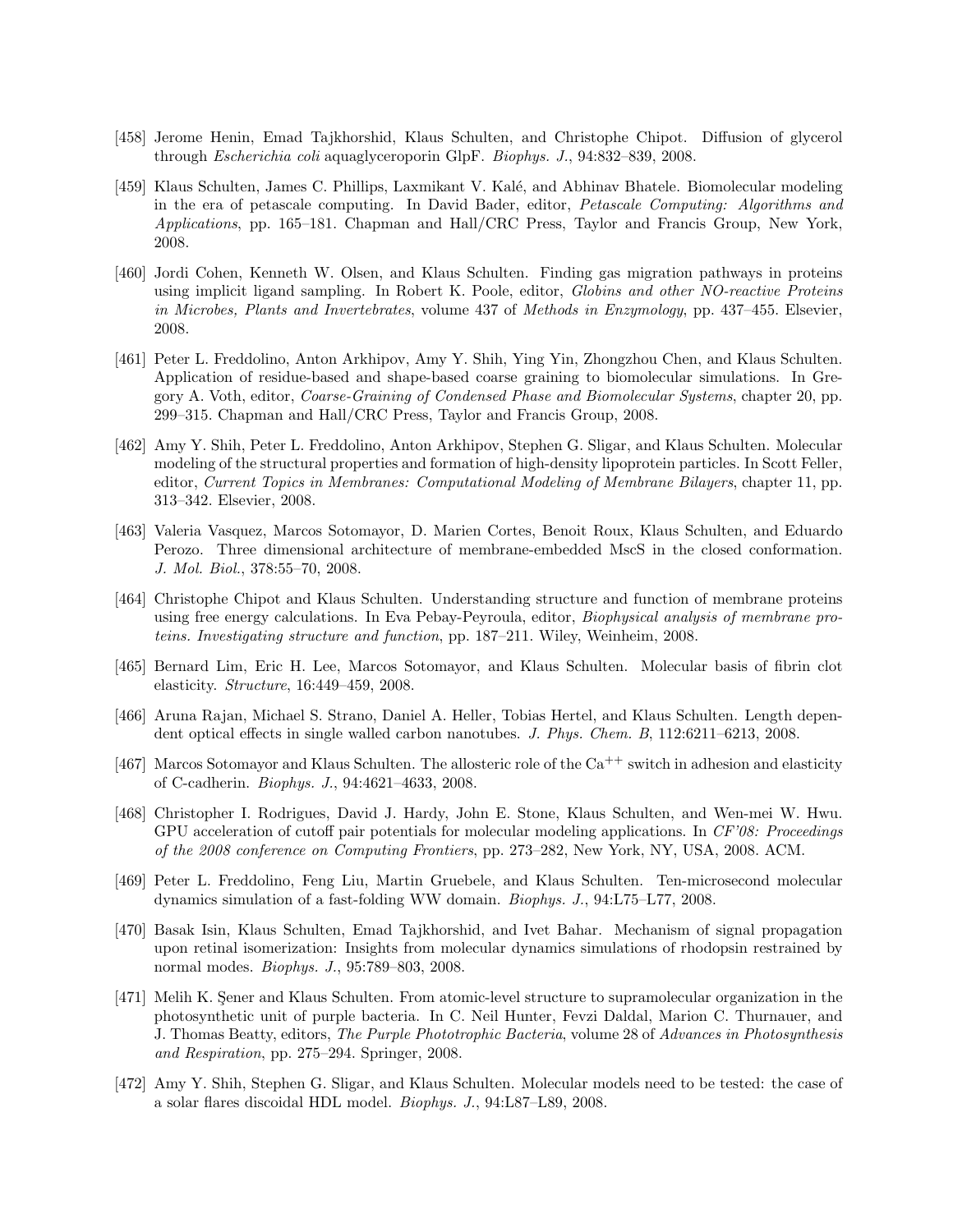- [473] Leonardo G. Trabuco, Elizabeth Villa, Kakoli Mitra, Joachim Frank, and Klaus Schulten. Flexible fitting of atomic structures into electron microscopy maps using molecular dynamics. Structure, 16:673– 683, 2008.
- [474] Zhongzhou Chen, Jizhong Lou, Cheng Zhu, and Klaus Schulten. Flow induced structural transition in the  $\beta$ -switch region of glycoprotein Ib. *Biophys. J.*, 95:1303–1313, 2008.
- [475] Ilia A. Solov'yov, Danielle Chandler, and Klaus Schulten. Exploring the possibilities for radical pair effects in cryptochrome. Plant Signaling and Behavior, 3:676–677, 2008.
- [476] James Gumbart and Klaus Schulten. The roles of pore ring and plug in the SecY protein-conducting channel. J. Gen. Physiol., 132:709–719, 2008.
- [477] Danielle Chandler, Jen Hsin, Christopher B. Harrison, James Gumbart, and Klaus Schulten. Intrinsic curvature properties of photosynthetic proteins in chromatophores. Biophys. J., 95:2822–2836, 2008.
- [478] Anton Arkhipov, Ying Yin, and Klaus Schulten. Four-scale description of membrane sculpting by BAR domains. Biophys. J., 95:2806–2821, 2008.
- [479] Yongneng Yao, Christopher B. Harrison, Peter L. Freddolino, Klaus Schulten, and Mark L. Mayer. Molecular mechanisms of ligand recognition by NR3 subtype glutamate receptors. *EMBO J.*, 27:2158– 2170, 2008.
- [480] Valeria Vasquez, Marcos Sotomayor, Julio Cordero-Morales, Klaus Schulten, and Eduardo Perozo. A structural mechanism for MscS gating in lipid bilayers. Science, 321:1210–1214, 2008.
- [481] James C. Phillips, John E. Stone, and Klaus Schulten. Adapting a message-driven parallel application to GPU-accelerated clusters. In SC '08: Proceedings of the 2008 ACM/IEEE Conference on Supercomputing, Piscataway, NJ, USA, 2008. IEEE Press. (9 pages).
- [482] Jen Hsin, Anton Arkhipov, Ying Yin, John E. Stone, and Klaus Schulten. Using VMD an introductory tutorial. Current Protocols - Bioinformatics, 5:Unit 5.7, 2008. (48 pages).
- [483] Shigehiko Hayashi, Emad Tajkhorshid, and Klaus Schulten. Photochemical reaction dynamics of the primary event of vision studied by a hybrid molecular simulation. Biophys. J., 96:403–416, 2009.
- [484] Utkur M. Mirsaidov, Winston Timp, Xueqing Zou, Valentin Dimitrov, Klaus Schulten, Andrew P. Feinberg, and Greg Timp. Nanoelectromechanics of methylated DNA in a synthetic nanopore. *Biophys. J.*, 96:L32–L34, 2009.
- [485] Eduardo R. Cruz-Chu, Aleksei Aksimentiev, and Klaus Schulten. Ionic current rectification through silica nanopores. J. Phys. Chem. C, 113:1850–1862, 2009.
- [486] David J. Hardy, John E. Stone, and Klaus Schulten. Multilevel summation of electrostatic potentials using graphics processing units. J. Paral. Comp., 35:164–177, 2009.
- [487] Elizabeth Villa, Jayati Sengupta, Leonardo G. Trabuco, Jamie LeBarron, William T. Baxter, Tanvir R. Shaikh, Robert A. Grassucci, Poul Nissen, M˚ans Ehrenberg, Klaus Schulten, and Joachim Frank. Ribosome-induced changes in elongation factor Tu conformation control GTP hydrolysis. Proc. Natl. Acad. Sci. USA, 106:1063–1068, 2009.
- [488] Aleksei Aksimentiev, Robert K. Brunner, Eduardo Cruz-Chu, Jeffrey Comer, and Klaus Schulten. Modeling transport through synthetic nanopores. IEEE Nanotech., 3:20–28, 2009.
- [489] Venkat Maruthamuthu, Klaus Schulten, and Deborah Leckband. Elasticity and rupture of a multidomain neural cell adhesion molecule complex. Biophys. J., 96:3005–3014, 2009.
- [490] Lingling Miao and Klaus Schulten. Transport-related structures and processes of the nuclear pore complex studied through molecular dynamics. Structure, 17:449–459, 2009.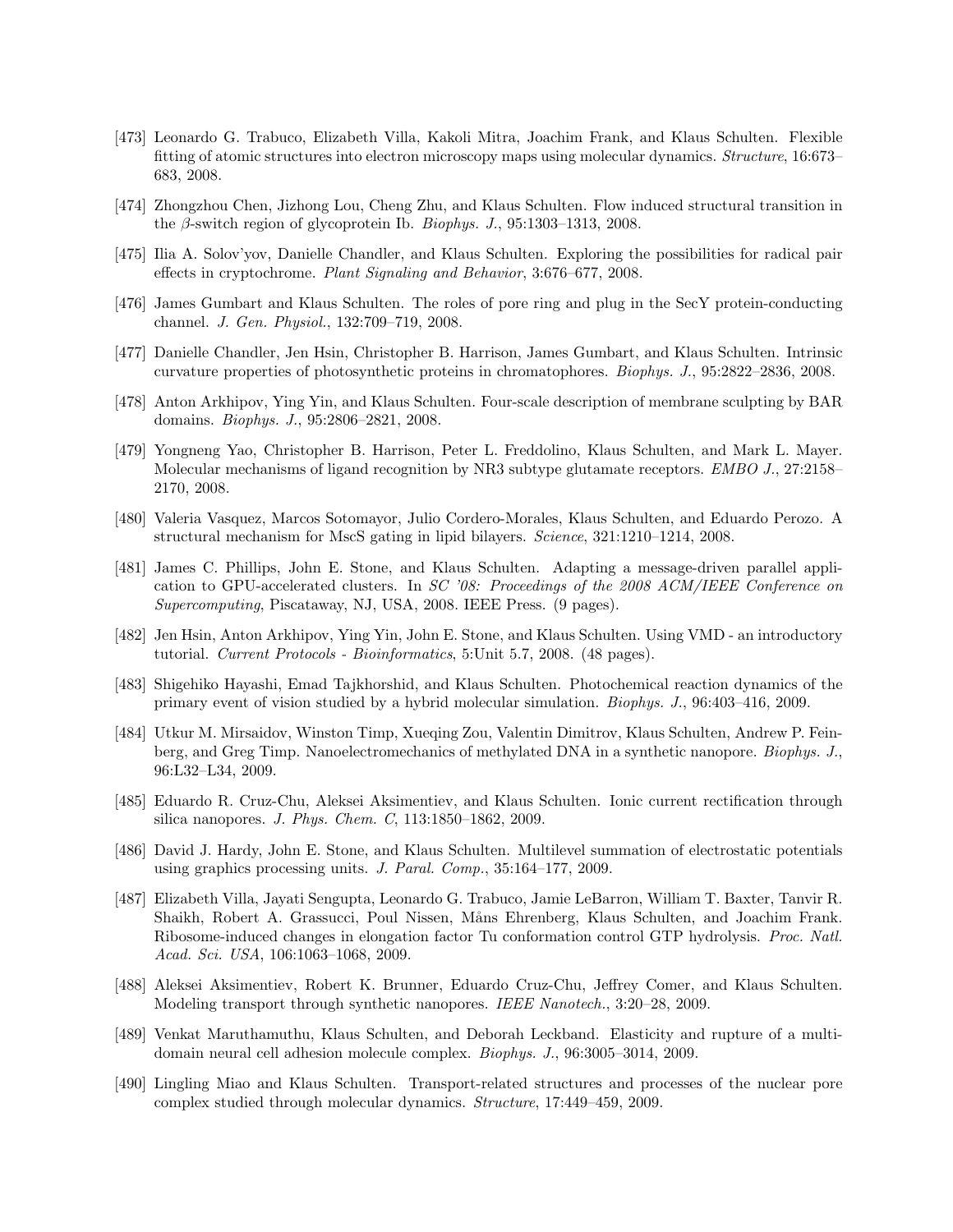- [491] Melih K. Sener, Jen Hsin, Leonardo G. Trabuco, Elizabeth Villa, Pu Qian, C. Neil Hunter, and Klaus Schulten. Structural model and excitonic properties of the dimeric RC-LH1-PufX complex from Rhodobacter sphaeroides. Chem. Phys., 357:188–197, 2009.
- [492] John E. Stone, Jan Saam, David J. Hardy, Kirby L. Vandivort, Wen-mei W. Hwu, and Klaus Schulten. High performance computation and interactive display of molecular orbitals on GPUs and multi-core CPUs. In Proceedings of the 2nd Workshop on General-Purpose Processing on Graphics Processing Units, ACM International Conference Proceeding Series, volume 383, pp. 9–18, New York, NY, USA, 2009. ACM.
- [493] Anton Arkhipov and Klaus Schulten. Limits for reduction of effective focal volume in multiple-beam light microscopy. Opt. Express, 17:2861–2870, 2009.
- [494] Peter L. Freddolino, Sanghyun Park, Benoit Roux, and Klaus Schulten. Force field bias in protein folding simulations. Biophys. J., 96:3772–3780, 2009.
- [495] Fatemeh Khalili-Araghi, James Gumbart, Po-Chao Wen, Marcos Sotomayor, Emad Tajkhorshid, and Klaus Schulten. Molecular dynamics simulations of membrane channels and transporters. Curr. Opin. Struct. Biol., 19:128–137, 2009.
- [496] Ying Yin, Anton Arkhipov, and Klaus Schulten. Simulations of membrane tubulation by lattices of amphiphysin N-BAR domains. Structure, 17:882–892, 2009.
- [497] Ilia A. Solov'yov and Klaus Schulten. Magnetoreception through cryptochrome may involve superoxide. Biophys. J., 96:4804–4813, 2009.
- [498] Leonardo G. Trabuco, Elizabeth Villa, Eduard Schreiner, Christopher B. Harrison, and Klaus Schulten. Molecular Dynamics Flexible Fitting: A practical guide to combine cryo-electron microscopy and X-ray crystallography. Methods, 49:174–180, 2009.
- [499] Jen Hsin, James Gumbart, Leonardo G. Trabuco, Elizabeth Villa, Pu Qian, C. Neil Hunter, and Klaus Schulten. Protein-induced membrane curvature investigated through molecular dynamics flexible fitting. Biophys. J., 97:321–329, 2009.
- [500] Amy Y. Shih, Stephen G. Sligar, and Klaus Schulten. Maturation of high-density lipoproteins. J. R. Soc. Interface, 6:863–871, 2009.
- [501] Eduardo R. Cruz-Chu, Thorsten Ritz, Zuzanna S. Siwy, and Klaus Schulten. Molecular control of ionic conduction in polymer nanopores. Faraday Discuss., 143:47–62, 2009.
- [502] James E. Knapp, Reinhard Pahl, Jordi Cohen, Jeffry C. Nichols, Klaus Schulten, Quentin H. Gibson, Vukica Srajer, and William E. Royer Jr. Ligand migration and cavities within scapharca dimeric HbI: Studies by time-resolved crystallography, Xe binding, and computational analysis. Structure, 17:1494–1504, 2009.
- [503] Anton Arkhipov, Wouter H. Roos, Gijs J. L. Wuite, and Klaus Schulten. Elucidating the mechanism behind irreversible deformation of viral capsids. Biophys. J., 97:2061–2069, 2009.
- [504] Peter L. Freddolino and Klaus Schulten. Common structural transitions in explicit-solvent simulations of villin headpiece folding. Biophys. J., 97:2338–2347, 2009.
- [505] Anton Arkhipov, Ying Yin, and Klaus Schulten. Membrane-bending mechanism of amphiphysin N-BAR domains. Biophys. J., 97:2727–2735, 2009.
- [506] Eric H. Lee, Jen Hsin, Marcos Sotomayor, Gemma Comellas, and Klaus Schulten. Discovery through the computational microscope. Structure, 17:1295–1306, 2009.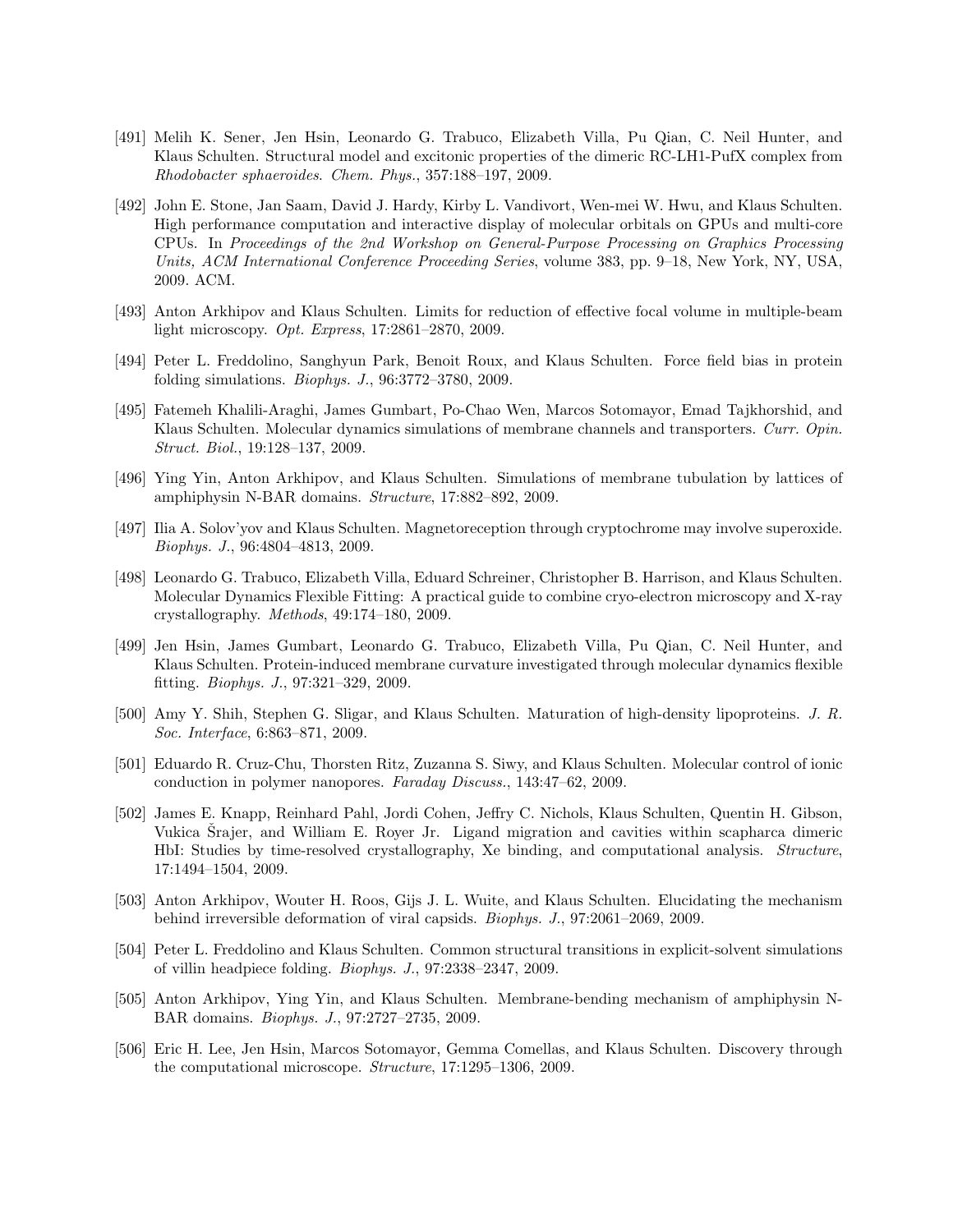- [507] Danielle E. Chandler, James Gumbart, John D. Stack, Christophe Chipot, and Klaus Schulten. Membrane curvature induced by aggregates of LH2s and monomeric LH1s. Biophys. J., 97:2978–2984, 2009.
- [508] Fabien Archambault, Christophe Chipot, Ignacio Soteras, F. Javier Luque, Klaus Schulten, and Francois Dehez. Polarizable intermolecular potentials for water and benzene interacting with halide and metal ions. J. Chem. Theory Comput., 5:3022–3031, 2009.
- [509] James Gumbart, Leonardo G. Trabuco, Eduard Schreiner, Elizabeth Villa, and Klaus Schulten. Regulation of the protein-conducting channel by a bound ribosome. Structure, 17:1453–1464, 2009.
- [510] Thom H. Dunning Jr., Klaus Schulten, Jeroen Tromp, Jeremiah P. Ostriker, Kelvin Droegemeier, Ming Xue, and Paul Fussell. Science and engineering in the petascale era. Comput. in Sci. and Eng., 11:28–36, 2009.
- [511] Jen Hsin, Chris Chipot, and Klaus Schulten. A glycophorin A-like framework for the dimerization of photosynthetic core complexes. J. Am. Chem. Soc., 131:17096–17098, 2009.
- [512] Thomas Becker, Shashi Bhushan, Alexander Jarasch, Jean-Paul Armache, Soledad Funes, Fabrice Jossinet, James Gumbart, Thorsten Mielke, Otto Berninghausen, Klaus Schulten, Eric Westhof, Reid Gilmore, Elisabet C. Mandon, and Roland Beckmann. Structure of monomeric yeast and mammalian Sec61 complexes interacting with the translating ribosome. Science, 326:1369–1373, 2009.
- [513] Birgit Seidelt, C. Axel Innis, Daniel N. Wilson, Marco Gartmann, Jean-Paul Armache, Elizabeth Villa, Leonardo G. Trabuco, Thomas Becker, Thorsten Mielke, Klaus Schulten, Thomas A. Steitz, and Roland Beckmann. Structural insight into nascent polypeptide chain-mediated translational stalling. Science, 326:1412–1415, 2009.
- [514] Johan Strümpfer and Klaus Schulten. Light harvesting complex II B850 excitation dynamics. J. Chem. Phys., 131:225101, 2009. (9 pages).
- [515] Ly Le, Eric H. Lee, Klaus Schulten, and Thahn Truong. Molecular modeling of swine influenza A/H1N1, Spanish H1N1, and avian H5N1 flu N1 neuraminidases bound to Tamiflu and Relenza. PLoS Currents: Influenza, 2009 Aug 27:RRN1015, 2010. (9 pages).
- [516] Eric H. Lee, Jen Hsin, Eleonore von Castelmur, Olga Mayans, and Klaus Schulten. Tertiary and secondary structure elasticity of a six-Ig titin chain. Biophys. J., 98:1085–1095, 2010.
- [517] Ying Yin, Anton Arkhipov, and Klaus Schulten. Multi-scale simulations of membrane sculpting by N-BAR domains. In Philip Biggin and Mark Sansom, editors, Molecular Simulations and Biomembranes: From Biophysics to Function, chapter 6, pp. 146–176. Royal Society of Chemistry, 2010.
- [518] Lingling Miao and Klaus Schulten. Probing a structural model of the nuclear pore complex channel through molecular dynamics. Biophys. J., 98:1658–1667, 2010.
- [519] Jen Hsin, Danielle E. Chandler, James Gumbart, Christopher B. Harrison, Melih Sener, Johan Strumpfer, and Klaus Schulten. Self-assembly of photosynthetic membranes. ChemPhysChem, 11:1154– 1159, 2010.
- [520] Leonardo G. Trabuco, Christopher B Harrison, Eduard Schreiner, and Klaus Schulten. Recognition of the regulatory nascent chain TnaC by the ribosome. Structure, 18:627–637, 2010.
- [521] Fatemeh Khalili-Araghi, Vishwanath Jogini, Vladimir Yarov-Yarovoy, Emad Tajkhorshid, Benoit Roux, and Klaus Schulten. Calculation of the gating charge for the Kv1.2 voltage-activated potassium channel. Biophys. J., 98:2189–2198, 2010.
- [522] Aruna Rajan, Peter L. Freddolino, and Klaus Schulten. Going beyond clustering in MD trajectory analysis: an application to villin headpiece folding. PLoS One, 5:e9890, 2010. (12 pages).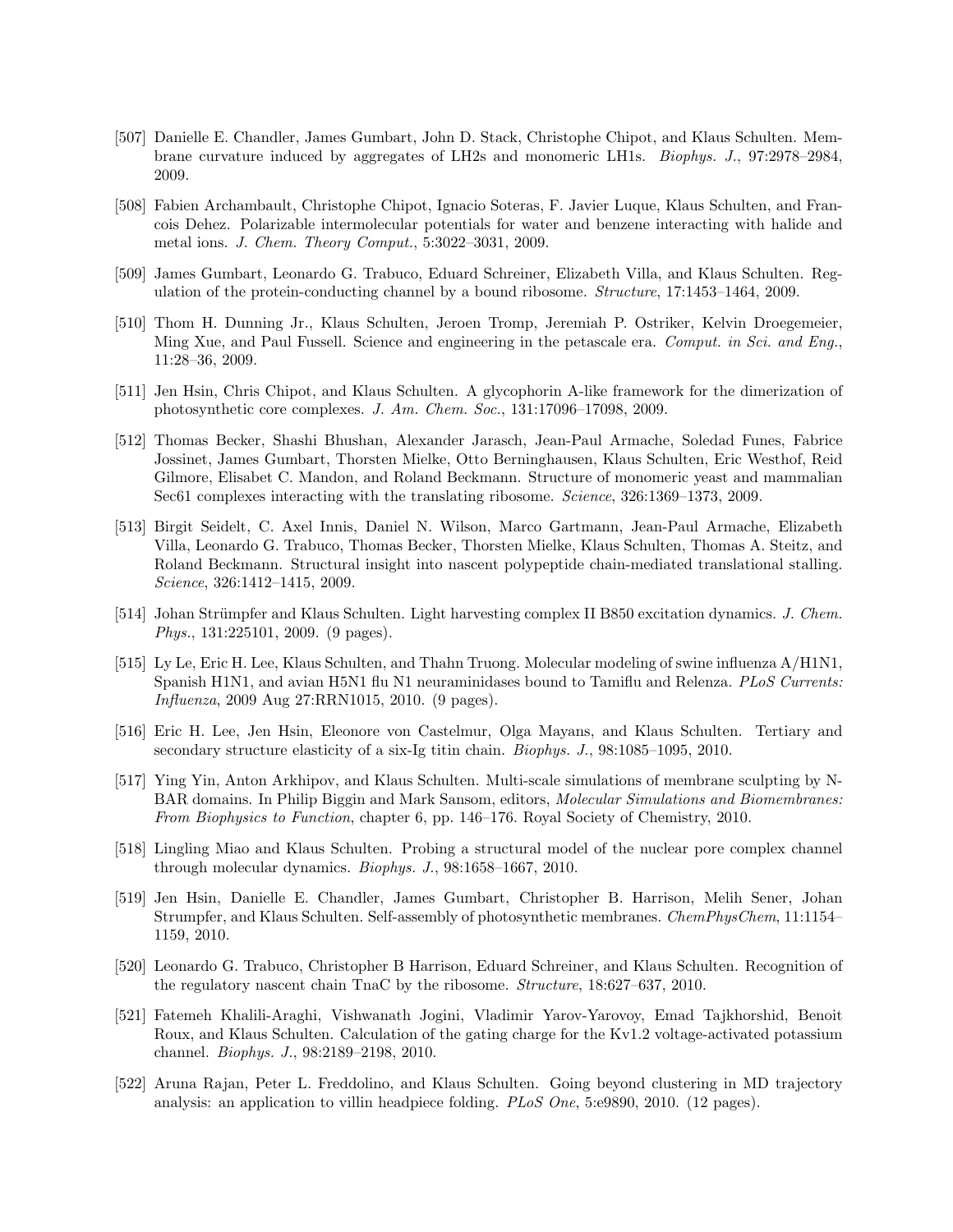- [523] Ilia A. Solov'yov, Henrik Mouritsen, and Klaus Schulten. Acuity of a cryptochrome and vision based magnetoreception system in birds. Biophys. J., 99:40–49, 2010.
- [524] Melih Sener, Johan Strumpfer, John A. Timney, Arvi Freiberg, C. Neil Hunter, and Klaus Schulten. Photosynthetic vesicle architecture and constraints on efficient energy harvesting. Biophys. J., 99:67– 75, 2010.
- [525] Ilia A. Solov'yov, Klaus Schulten, and Walter Greiner. How birds and other animals orient in the Earth magnetic field. Physik Journal, 9:23–28, 2010. (article in German only).
- [526] Ly Le, Eric H. Lee, David J. Hardy, Thanh N. Truong, and Klaus Schulten. Molecular dynamics simulations suggest that electrostatic funnel directs binding of Tamiflu to influenza N1 neuraminidases. PLoS Comput. Biol., 6:e1000939, 2010. (13 pages).
- [527] Peter L. Freddolino, Christopher B. Harrison, Yanxin Liu, and Klaus Schulten. Challenges in protein folding simulations. Nature Phys., 6:751–758, 2010.
- [528] Xueqing Zou, Yanxin Liu, Zhongzhou Chen, Gloria Ines Cárdenas-Jirón, and Klaus Schulten. Flowinduced β-hairpin folding of the glycoprotein Ib $\alpha$  β-switch. Biophys. J., 99:1182–1191, 2010.
- [529] Wouter H. Roos, Melissa M. Gibbons, Anton Arkhipov, Charlotte Uetrecht, Norman Watts, Paul Wingfield, Alasdair C. Steven, Albert J.R.Heck, Klaus Schulten, William S. Klug, and Gijs J.L. Wuite. Squeezing protein shells: how continuum elastic models, molecular dynamics simulations and experiments coalesce at the nanoscale. Biophys. J., 99:1175–1181, 2010.
- [530] Jan Saam, Elena Rosini, Gianluca Molla, Klaus Schulten, Loredano Pollegioni, and Sandro Ghisla.  $O_2$ -reactivity of flavoproteins: Dynamic access of dioxygen to the active site and role of a H<sup>+</sup> relay system in D-amino acid oxidase. J. Biol. Chem., 285:24439–24446, 2010.
- [531] Jen Hsin, Johan Strümpfer, Melih Sener, Pu Qian, C. Neil Hunter, and Klaus Schulten. Energy transfer dynamics in an RC-LH1-PufX tubular photosynthetic membrane. New J. Phys., 12:085005, 2010. (19 pages).
- [532] Eduardo R. Cruz-Chu and Klaus Schulten. Computational microscopy of the role of protonable surface residues in nanoprecipitation oscillations. ACS Nano, 4:4463–4474, 2010.
- [533] John E. Stone, David J. Hardy, Ivan S. Ufimtsev, and Klaus Schulten. GPU-accelerated molecular modeling coming of age. J. Mol. Graph. Model., 29:116–125, 2010.
- [534] Aleksandra Kijac, Amy Y. Shih, Andrew J. Nieuwkoop, Klaus Schulten, Stephen G. Sligar, and Chad Rienstra. Lipid-protein correlations in nanoscale phospholipid bilayers determined by solid-state nuclear magnetic resonance. Biochemistry, 49:9190–9198, 2010.
- [535] HyeongJun Kim, Jen Hsin, Yanxin Liu, Paul R. Selvin, and Klaus Schulten. Formation of salt bridges mediates internal dimerization of myosin VI medial tail domain. Structure, 18:1443–1449, 2010.
- [536] Leonardo G. Trabuco, Eduard Schreiner, John Eargle, Peter Cornish, Taekjip Ha, Zaida Luthey-Schulten, and Klaus Schulten. The role of L1 stalk-tRNA interaction in the ribosome elongation cycle. J. Mol. Biol., 402:741–760, 2010.
- [537] John E. Stone, Axel Kohlmeyer, Kirby L. Vandivort, and Klaus Schulten. Immersive molecular visualization and interactive modeling with commodity hardware. Lect. Notes in Comp. Sci., 6454:382-393, 2010.
- [538] John E. Stone, David J. Hardy, Barry Isralewitz, and Klaus Schulten. GPU algorithms for molecular modeling. In Jack Dongarra, David A. Bader, and Jakub Kurzak, editors, Scientific Computing with Multicore and Accelerators, chapter 16, pp. 351–371. Chapman & Hall/CRC Press, 2011.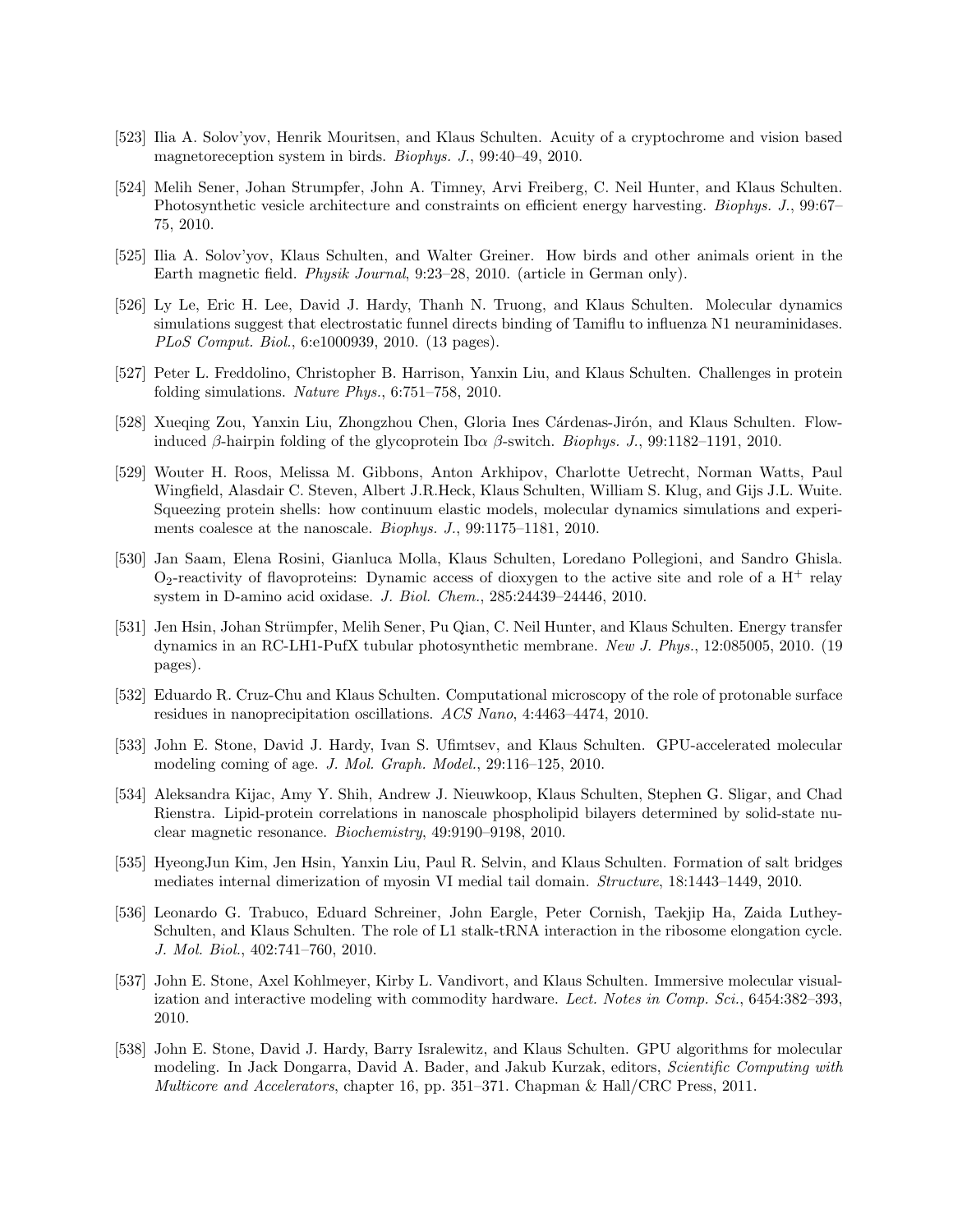- [539] John E. Stone, David J. Hardy, Jan Saam, Kirby L. Vandivort, and Klaus Schulten. GPU-accelerated computation and interactive display of molecular orbitals. In Wen-mei Hwu, editor, GPU Computing Gems, chapter 1, pp. 5–18. Morgan Kaufmann Publishers, 2011.
- [540] David J. Hardy, John E. Stone, Kirby L. Vandivort, David Gohara, Christopher Rodrigues, and Klaus Schulten. Fast molecular electrostatics algorithms on GPUs. In Wen-mei Hwu, editor, GPU Computing Gems, chapter 4, pp. 43–58. Morgan Kaufmann Publishers, 2011.
- [541] Leonardo G. Trabuco, Eduard Schreiner, James Gumbart, Jen Hsin, Elizabeth Villa, and Klaus Schulten. Applications of the molecular dynamics flexible fitting method. J. Struct. Biol., 173:420–427, 2011.
- [542] Carsten Olbrich, Johan Strümpfer, Klaus Schulten, and Ulrich Kleinekathoefer. Quest for spatially correlated fluctuations in the FMO light-harvesting complex. J. Phys. Chem. B, 115:758–764, 2011.
- [543] James Gumbart, Eduard Schreiner, Leonardo G. Trabuco, Kwok-Yan Chan, and Klaus Schulten. Viewing the mechanisms of translation through the computational microscope. In Joachim Frank, editor, Molecular Machines in Biology, chapter 8, pp. 142–157. Cambridge University Press, 2011.
- [544] Johan Strümpfer, Jen Hsin, Melih Sener, Danielle Chandler, and Klaus Schulten. The light-harvesting apparatus in purple photosynthetic bacteria, introduction to a quantum biological device. In Benoit Roux, editor, Molecular Machines, chapter 2, pp. 19–48. World Scientific Press, 2011.
- [545] Jen Hsin, Johan Strümpfer, Eric H. Lee, and Klaus Schulten. Molecular origin of the hierarchical elasticity of titin: simulation, experiment and theory. Annu. Rev. Biophys., 40:187–203, 2011.
- [546] Wen Li, Leonardo G. Trabuco, Klaus Schulten, and Joachim Frank. Molecular dynamics of EF-G during translocation. Proteins: Struct., Func., Bioinf., 79:1478–1486, 2011.
- [547] Wei Jiang, David Hardy, James Phillips, Alex MacKerell, Klaus Schulten, and Benoit Roux. Highperformance scalable molecular dynamics simulations of a polarizable force field based on classical Drude oscillators in NAMD. J. Phys. Chem. Lett., 2:87–92, 2011.
- [548] Wei Chen, Jizhong Lou, Jen Hsin, Klaus Schulten, Stephen C. Harvey, and Cheng Zhu. Molecular dynamics simulations of forced unbending of integrin  $\alpha_V \beta_3$ . PLoS Comput. Biol., 7(2):e1001086, 2011. (13 pages).
- [549] Melih Sener, Johan Strümpfer, Jen Hsin, Danielle Chandler, Simon Scheuring, C. Neil Hunter, and Klaus Schulten. Förster energy transfer theory as reflected in the structures of photosynthetic light harvesting systems. *ChemPhysChem*, 12:518–531, 2011.
- [550] James Gumbart, Christophe Chipot, and Klaus Schulten. Free-energy cost for translocon-assisted insertion of membrane proteins. Proc. Natl. Acad. Sci. USA, 108:3596–3601, 2011.
- [551] Jen Hsin and Klaus Schulten. Improved resolution of tertiary structure elasticity in muscle protein. Biophys. J., 100:L22–L24, 2011.
- [552] Gregory Timp, Utkur Mirsaidov, Winston Timp, Jiwook Shim, Deqiang Wang, Valentin Dimitrov, Jan Scrimgeour, Chunchen Lin, Jeffrey Comer, Anthony Ho, Xueqing Zou, Aleksei Aksimentiev, and Klaus Schulten. 3rd generation DNA sequencing with a nanopore. In Samir M. Iqbal and Rashid Bashir, editors, Nanopores: Sensing and Fundamental Biological Interactions, chapter 12, pp. 287– 312. Springer, Berlin, 2011.
- [553] Jens Frauenfeld, James Gumbart, Eli O. van der Sluis, Soledad Funes, Marco Gartmann, Birgitta Beatrix, Thorsten Mielke, Otto Berninghausen, Thomas Becker, Klaus Schulten, and Roland Beckmann. Cryo-EM structure of the ribosome-SecYE complex in the membrane environment. Nat. Struct. Mol. Biol., 18:614–621, 2011.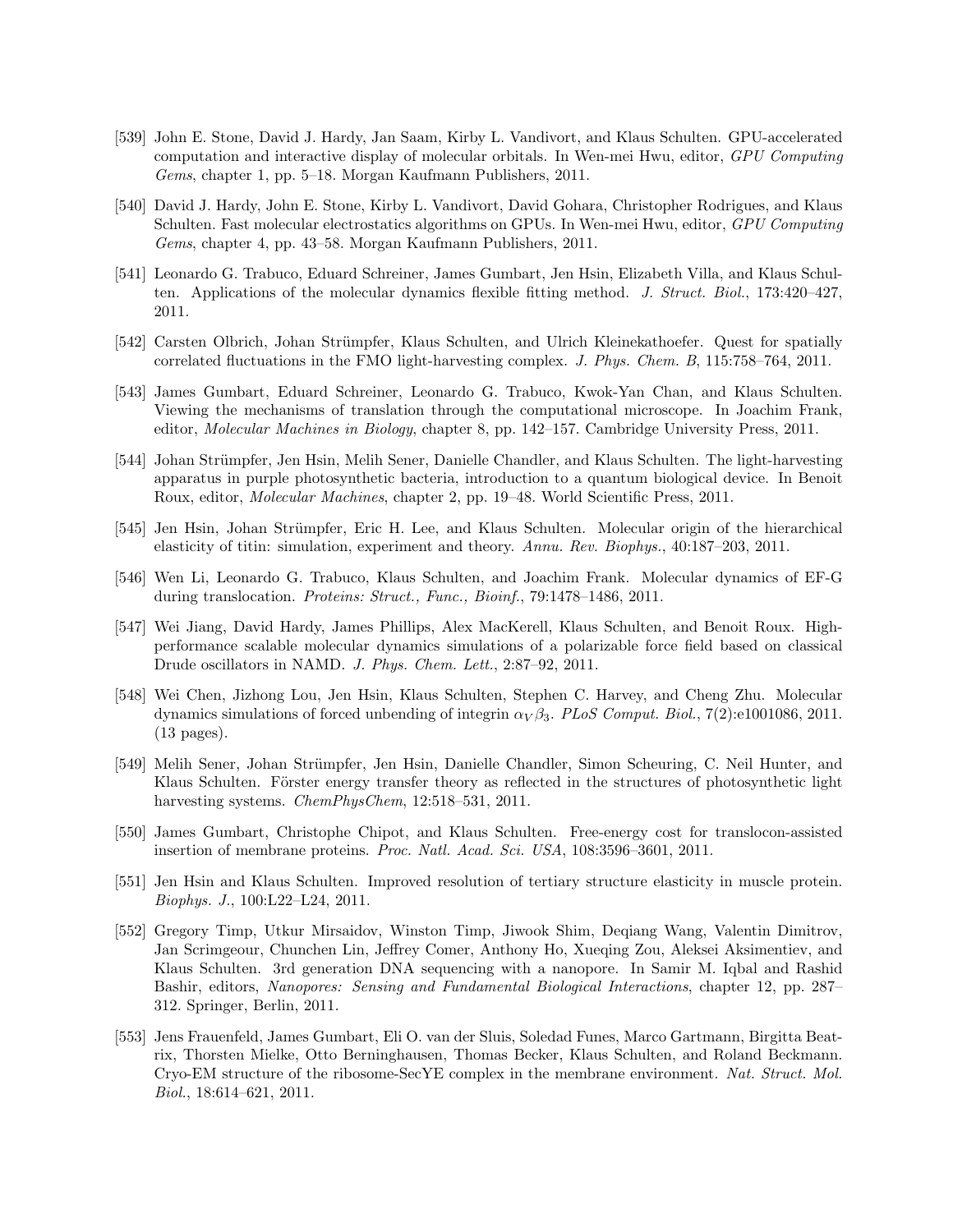- [554] Xabier Agirrezabala, Eduard Schreiner, Leonardo G. Trabuco, Jianlin Lei, Rodrigo F. Ortiz-Meoz, Klaus Schulten, Rachel Green, and Joachim Frank. Structural insights into cognate vs. near-cognate discrimination during decoding. EMBO J., 30:1497–1507, 2011.
- [555] Yi Wang, Chris B. Harrison, Klaus Schulten, and J. Andrew McCammon. Implementation of accelerated molecular dynamics in NAMD. Comput. Sci. Discov., 4:015002, 2011. (11 pages).
- [556] Johan Strümpfer and Klaus Schulten. The effect of correlated bath fluctuations on exciton transfer. J. Chem. Phys., 134:095102, 2011. (9 pages).
- [557] David E. Tanner, Kwok-Yan Chan, James Phillips, and Klaus Schulten. Parallel generalized Born implicit solvent calculations with NAMD. J. Chem. Theory Comput., 7:3635–3642, 2011.
- [558] Chaitanya Sathe, Xueqing Zou, Jean-Pierre Leburton, and Klaus Schulten. Computational investigation of DNA detection using graphene nanopores. ACS Nano, 5:8842–8851, 2011.
- [559] Sang-Hun Song, Peter Freddolino, Abigail Nash, Elizabeth Carroll, Klaus Schulten, Kevin Gardner, and Delmar S. Larsen. Modulating LOV domain photodynamics with a residue alteration outside the chromophore binding site. Biochemistry, 50:2411–2423, 2011.
- [560] Ulrich Kleinekathoefer, Barry Isralewitz, Markus Dittrich, and Klaus Schulten. Domain motion of individual  $F_1$ -ATPase  $\beta$ -subunits during unbiased molecular dynamics simulations. J. Phys. Chem., 115:7267–7274, 2011.
- [561] James Gumbart, Christophe Chipot, and Klaus Schulten. Free energy of nascent-chain folding in the translocon. J. Am. Chem. Soc., 133:7602–7607, 2011.
- [562] David E. Tanner, Wen Ma, Zhongzhou Chen, and Klaus Schulten. Theoretical and computational investigation of flagellin translocation and bacterial flagellum growth. Biophys. J., 100:2548–2556, 2011.
- [563] Yanxin Liu, Jen Hsin, HyeongJun Kim, Paul R Selvin, and Klaus Schulten. Extension of a three-helix bundle domain of myosin VI and key role of calmodulins. Biophys. J., 100:2964–2973, 2011.
- [564] Eduard Schreiner, Leonardo G. Trabuco, Peter L. Freddolino, and Klaus Schulten. Stereochemical errors and their implications for molecular dynamics simulations. BMC Bioinform., 12:190, 2011. (9 pages).
- [565] Ramya Gamini, Marcos Sotomayor, Christophe Chipot, and Klaus Schulten. Cytoplasmic domain filter function in the mechanosensitive channel of small conductance. Biophys. J., 101:80–89, 2011.
- [566] Carsten Olbrich, Thomas L. C. Jansen, Jörg Liebers, Mortaza Aghtar, Johan Strümpfer, Klaus Schulten, Jasper Knoester, and Ulrich Kleinekathoefer. From atomistic modeling to excitation transfer and two-dimensional spectra of the FMO light-harvesting complex. J. Phys. Chem. B, 115(26):8609–8621, 2011.
- [567] Philip M.D. Severin, Xueqing Zou, Hermann E. Gaub, and Klaus Schulten. Cytosine methylation alters DNA mechanical properties. Nucleic Acids Res., 39:8740–8751, 2011.
- [568] John E. Stone, Kirby L. Vandivort, and Klaus Schulten. Immersive out-of-core visualization of largesize and long-timescale molecular dynamics trajectories. Lect. Notes in Comp. Sci., 6939:1–12, 2011.
- [569] Carsten Olbrich, Johan Strümpfer, Klaus Schulten, and Ulrich Kleinekathoefer. Theory and simulation of the environmental effects on FMO electronic transitions. J. Phys. Chem. Lett., 2:1771–1776, 2011.
- [570] Jen Hsin, Loren LaPointe, Alla Kazy, Christophe Chipot, Alessandro Senes, and Klaus Schulten. Oligomerization state of photosynthetic core complexes is correlated with the dimerization affinity of a transmembrane helix. J. Am. Chem. Soc., 133:14071–14081, 2011.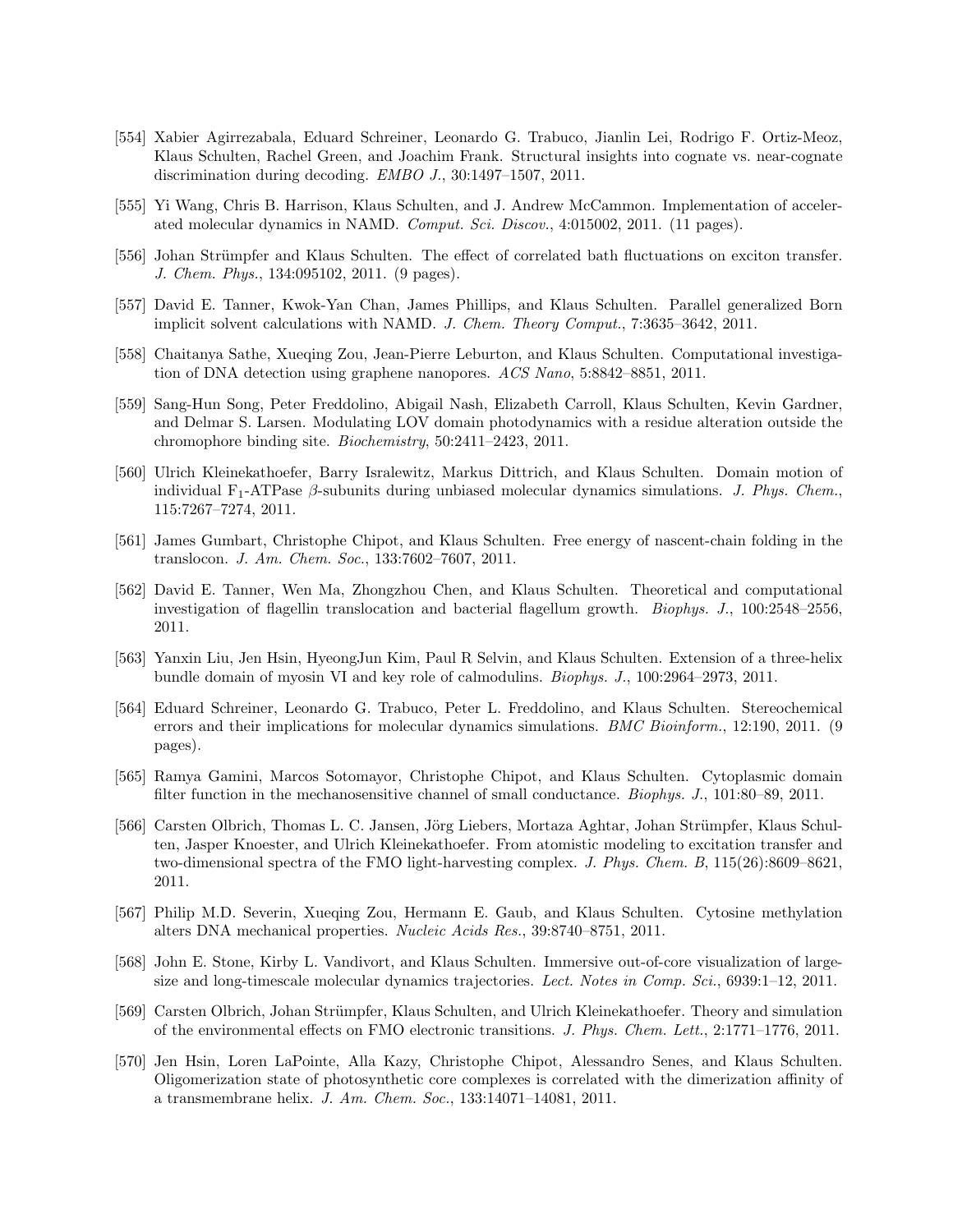- [571] Kwok-Yan Chan, James Gumbart, Ryan McGreevy, Jean M. Watermeyer, B. Trevor Sewell, and Klaus Schulten. Symmetry-restrained flexible fitting for symmetric EM maps. Structure, 19:1211–1218, 2011.
- [572] Wei Han and Klaus Schulten. Further optimization of a hybrid united-atom and coarse-grained force field for folding simulations: Improved backbone hydration and interactions between charged side chains. J. Chem. Theory Comput., 8:4413–4424, 2012.
- [573] Ernesto Vargas, Vladimir Yarov-Yarovoy, Fatemeh Khalili-Araghi, William A. Catterall, Michael L. Klein, Mounir Tarek, Erik Lindahl, Klaus Schulten, Eduardo Perozo, Francisco Bezanilla, and Benot Roux. Viewpoint: An emerging consensus on voltage-dependent gating from computational modeling and molecular dynamics simulations. J. Gen. Physiol., 140:587–594, 2012.
- [574] Xueqing Zou, Wen Ma, Ilia Solov'yov, Christophe Chipot, and Klaus Schulten. Recognition of methylated DNA through methyl-CpG binding domain proteins. Nucleic Acids Res., 40:2747–2758, 2012.
- [575] Fatemeh Khalili-Araghi, Emad Tajkhorshid, Benoit Roux, and Klaus Schulten. Molecular dynamics investigation of the  $\omega$  current in the Kv1.2 voltage sensor domains. *Biophys. J.*, 102:258–267, 2012.
- [576] Johan Strumpfer, Melih Sener, and Klaus Schulten. How quantum coherence assists photosynthetic light harvesting. J. Phys. Chem. Lett., 3:536–542, 2012.
- [577] Ilia A. Solov'yov and Klaus Schulten. Reaction kinetics and mechanism of magnetic field effects in cryptochrome. J. Phys. Chem. B, 116:1089–1099, 2012.
- [578] Xabier Agirrezabala, Hstau Liao, Eduard Schreiner, Jie Fu, Rodrigo Ortiz-Meoz, Klaus Schulten, Rachel Green, and Joachim Frank. Structural characterization of mRNA-tRNA translocation intermediates. Proc. Natl. Acad. Sci. USA, 109:6094–6099, 2012.
- [579] Kwok-Yan Chan, Leonardo G. Trabuco, Eduard Schreiner, and Klaus Schulten. Cryo-electron microscopy modeling by the molecular dynamics flexible fitting method. Biopolymers, 97:678–686, 2012.
- [580] Michael Krone, John E. Stone, Thomas Ertl, and Klaus Schulten. Fast visualization of Gaussian density surfaces for molecular dynamics and particle system trajectories. In EuroVis - Short Papers 2012, pp. 67–71, 2012.
- [581] Yanxin Liu, Johan Strümpfer, Peter L. Freddolino, Martin Gruebele, and Klaus Schulten. Structural characterization of  $\lambda$ -repressor folding from all-atom molecular dynamics simulations. J. Phys. Chem. Lett., 3:1117–1123, 2012.
- [582] Whasil Lee, Johan Strümpfer, Vann Bennett, Klaus Schulten, and Piotr E. Marszalek. Mutation of conserved histidines alters the tertiary structure and nanomechanics of consensus ankyrin repeats. J. Biol. Chem., 287:19115–19121, 2012.
- [583] Mortaza Aghtar, Jörg Liebers, Johan Strümpfer, Klaus Schulten, and Ulrich Kleinekathöfer. Juxtaposing density matrix and classical path-based wave packet dynamics. J. Chem. Phys., 136:214101, 2012. (9 pages).
- [584] Christopher Harrison and Klaus Schulten. Quantum and classical dynamics simulations of ATP hydrolysis in solution. J. Chem. Theory Comput., 8:2328–2335, 2012.
- [585] James Gumbart, Eduard Schreiner, Daniel N. Wilson, Roland Beckmann, and Klaus Schulten. Mechanisms of SecM-mediated stalling in the ribosome. Biophys. J., 103:331–341, 2012.
- [586] Martin van Eijk, Michael J. Rynkiewicz, Mitchell R. White, Kevan L. Hartshorn, Xueqing Zou, Klaus Schulten, Dong Luo, Erika C. Crouch, Tanya M. Cafarella, James F. Head, Henk P. Haagsman, and Barbara A. Seaton. Unique sugar-binding site mediates the distinct anti-influenza activity of pig surfactant protein D. J. Biol. Chem., 287:26666–26677, 2012.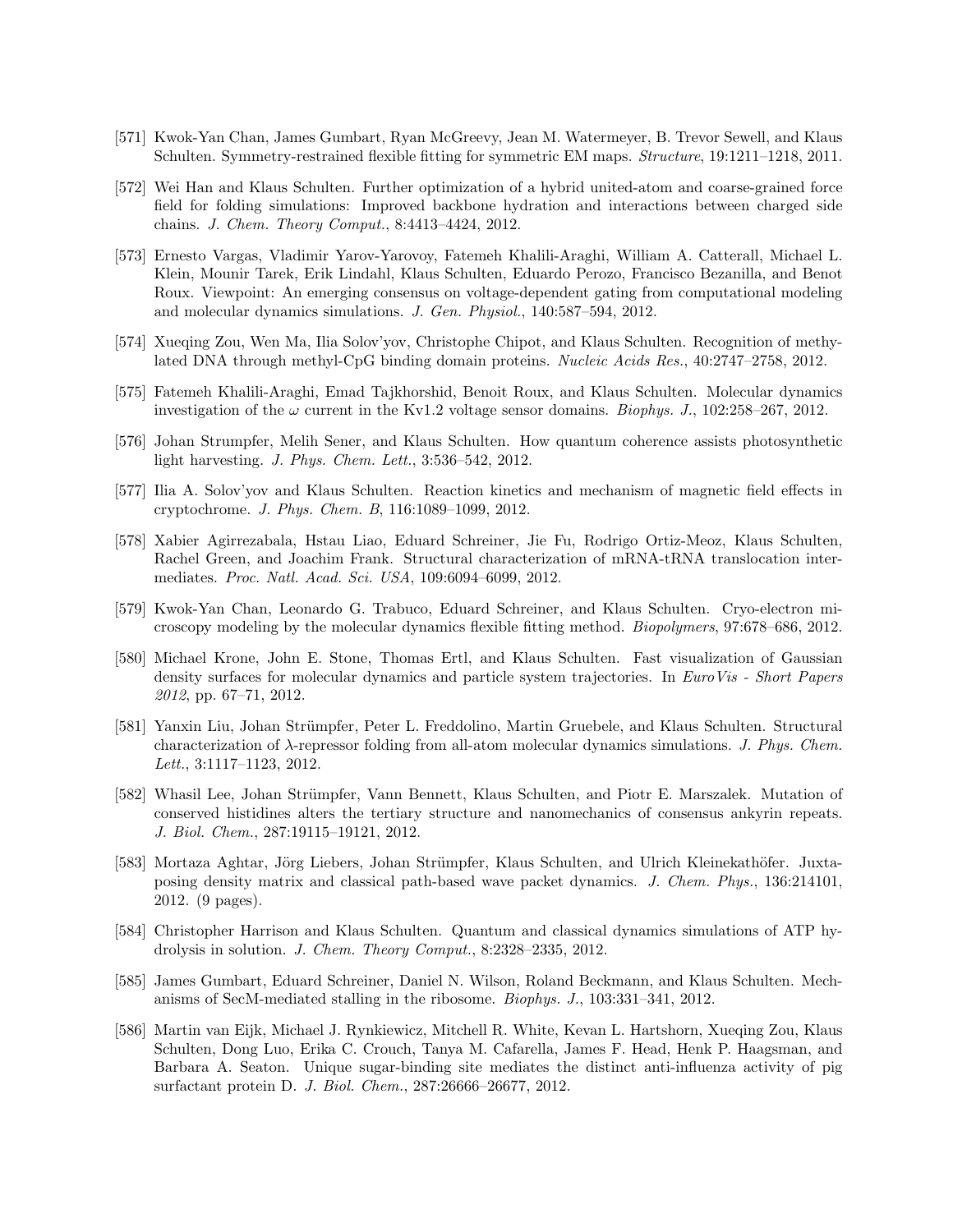- [587] Johan Strümpfer and Klaus Schulten. Open quantum dynamics calculations with the hierarchy equations of motion on parallel computers. J. Chem. Theory Comput., 8:2808–2816, 2012.
- [588] David E. Tanner, James C. Phillips, and Klaus Schulten. GPU/CPU algorithm for generalized Born / solvent-accessible surface area implicit solvent calculations. J. Chem. Theory Comput., 8:2521–2530, 2012.
- [589] Eleonore von Castelmur, Johan Strümpfer, Barbara Franke, Julijus Bogomolovas, Sonia Barbieri, Hiroshi Qadota, Petr V. Konarev, Dmitri I. Svergun, Siegfried Labeit, Guy M. Benian, Klaus Schulten, and Olga Mayans. Identification of an N-terminal inhibitory extension as the primary mechanosensory regulator of twitchin kinase. Proc. Natl. Acad. Sci. USA, 109:13608–13613, 2012.
- [590] Johan Strümpfer and Klaus Schulten. Excited state dynamics in photosynthetic reaction center and light harvesting complex 1. J. Chem. Phys., 137:065101, 2012. (8 pages).
- [591] Ilia A. Solov'yov, Po-Yao Chang, and Klaus Schulten. Vibrationally assisted electron transfer mechanism of olfaction: Myth or reality? Phys. Chem. Chem. Phys., 14:13861–13871, 2012.
- [592] Danielle E. Chandler, Francois Penin, Klaus Schulten, and Christophe Chipot. The p7 protein of hepatitis C virus forms structurally plastic, minimalist ion channels. PLoS Comput. Biol., 8:e1002702, 2012. (10 pages).
- [593] Yi Chen, Eduardo R. Cruz-Chu, Jaie Woodard, Manas Ranjan Gartia, Klaus Schulten, and Logan Liu. Electrically induced conformational change of peptides on metallic nano-surfaces. ACS Nano, 6:8847–8856, 2012.
- [594] Ariela Vergara-Jaque, Horacio Poblete, Eric Lee, Klaus Schulten, Fernando Gonz´alez-Nilo, and Christophe Chipot. Molecular basis of drug resistance in A/H1N1 virus. J. Chem. Inf. Model., 52:2650– 2656, 2012.
- [595] Ilia A. Solov'yov, Tatiana Domratcheva, Abdul R. M. Shahi, and Klaus Schulten. Decrypting cryptochrome: Revealing the molecular identity of the photoactivation reaction. J. Am. Chem. Soc., 134:18046–18052, 2012.
- [596] John E. Stone, Barry Isralewitz, and Klaus Schulten. Early experiences scaling VMD molecular visualization and analysis jobs on Blue Waters. In Extreme Scaling Workshop (XSW), 2013, pp. 43–50, Aug. 2013.
- [597] John E. Stone, Kirby L. Vandivort, and Klaus Schulten. GPU-accelerated molecular visualization on petascale supercomputing platforms. In Proceedings of the 8th International Workshop on Ultrascale Visualization, UltraVis '13, pp. 6:1–6:8, New York, NY, USA, 2013. ACM.
- [598] Boon Chong Goh, Michael J. Rynkiewicz, Tanya R. Cafarella, Mitchell R. White, Kevan L. Hartshorn, Kimberly Allen, Erika C. Crouch, Oliviana Calin, Peter H. Seeberger, Klaus Schulten, and Barbara A. Seaton. Molecular mechanisms of inhibition of influenza by surfactant protein D revealed by large-scale molecular dynamics simulation. Biochemistry, 52:8527–8538, 2013.
- [599] Philip M.D. Severin, Xueqing Zou, Klaus Schulten, and Hermann E. Gaub. Effects of cytosine hydroxymethylation on DNA strand separation. Biophys. J., 104:208–215, 2013.
- [600] Xue Wang, Fengting Xu, Jiasen Liu, Bingquan Gao, Yanxin Liu, Yujia Zhai, Jun Ma, Kai Zhang, Timothy S. Baker, Klaus Schulten, Dong Zheng, Hai Pang, and Fei Sun. Atomic model of rabbit hemorrhagic disease virus by cryo-electron microscopy and crystallography. PLoS Pathog., 9:e1003132, 2013. (14 pages).
- [601] Hang Yu and Klaus Schulten. Membrane sculpting by F-BAR domains studied by molecular dynamics simulations. PLoS Comput. Biol., 9:e1002892, 2013. (15 pages).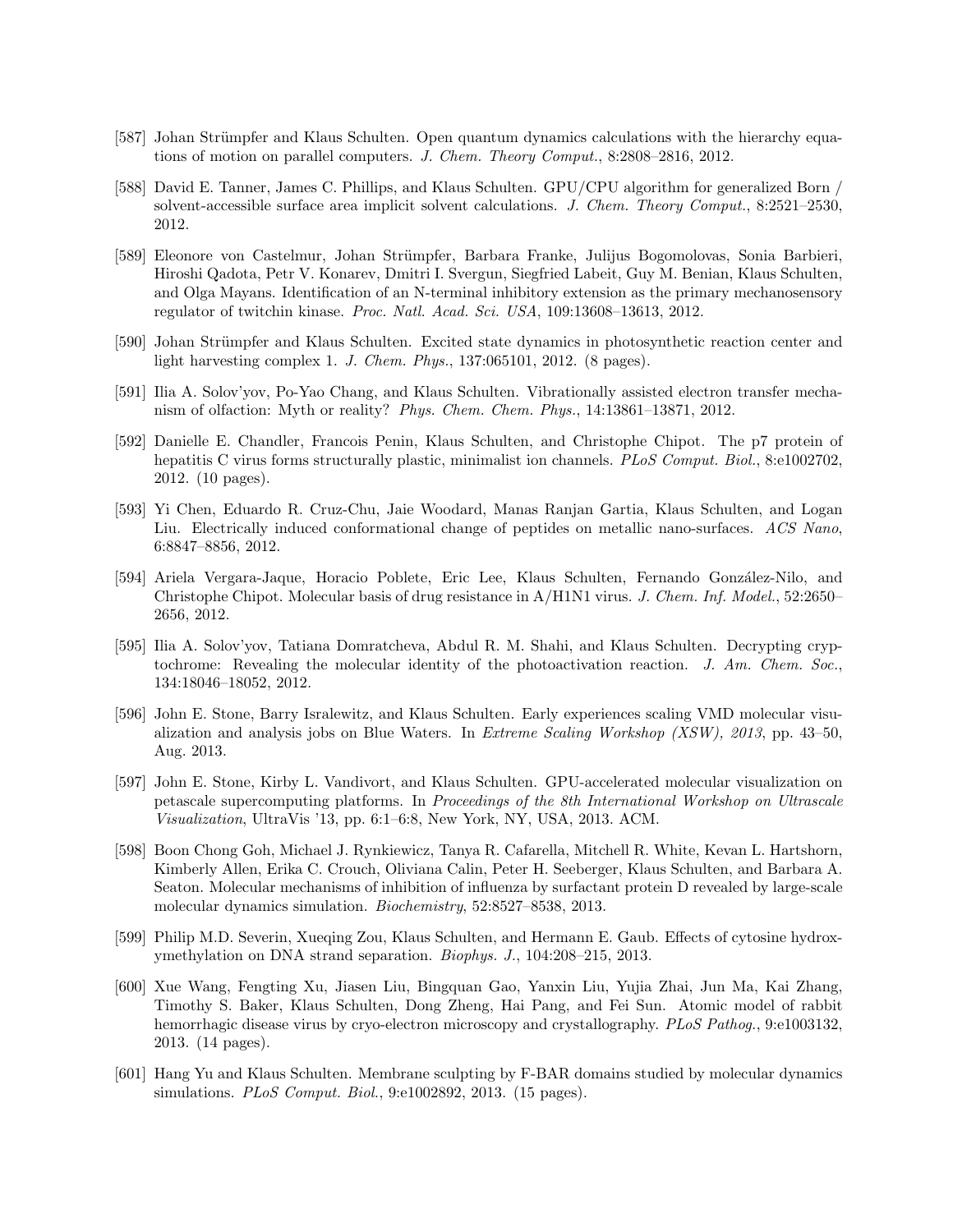- [602] Markita P. Landry, Xueqing Zou, Lei Wang, Wai Mun Huang, Klaus Schulten, and Yann R. Chemla. DNA target sequence identification mechanism for dimer-active protein complexes. Nucleic Acids Res., 41:2416–2427, 2013.
- [603] Ying Lai, Jiajie Diao, Yanxin Liu, Yuji Ishitsuka, Zengliu Su, Klaus Schulten, Taekjip Ha, and Yeon-Kyun Shin. Fusion pore formation and expansion induced by  $Ca^{2+}$  and synaptotagmin 1. Proc. Natl. Acad. Sci. USA, 110:1333–1338, 2013.
- [604] James C. Gumbart, Ivan Teo, Benoit Roux, and Klaus Schulten. Reconciling the roles of kinetic and thermodynamic factors in membrane-protein insertion. J. Am. Chem. Soc., 135:2291–2297, 2013.
- [605] Wen Li, Gemma C. Atkinson, Nehal S. Thakor, Ular Allas, Chuao-chao Lu, Kwok-Yan Chan, Tanel ¨ Tenson, Klaus Schulten, Kevin S. Wilson, Vasili Hauryliuk, and Joachim Frank. Mechanism of tetracycline resistance by ribosomal protection protein Tet $(O)$ . 4:1477, 2013. (8 pages).
- [606] Jiwook Shim, Gwendolyn I. Humphreys, Bala Murali Venkatesan, Jan Marie Munz, Xueqing Zou, Chaitanya Sathe, Klaus Schulten, Farhad Kosari, Ann M. Nardulli, George Vasmatzis, and Rashid Bashir. Detection and quantification of methylation in DNA using solid-state nanopores. Sci. Rep., 3:1389, 2013. (8 pages).
- [607] Peter L. Freddolino, Kevin H. Gardner, and Klaus Schulten. Signaling mechanisms of LOV domains: new insights from molecular dynamics studies. Photochem. Photobiol. Sci., 12:1158–1170, 2013.
- [608] Maxim B. Prigozhin, Yanxin Liu, Anna Jean Wirth, Shobhna Kapoor, Roland Winter, Klaus Schulten, and Martin Gruebele. Misplaced helix slows down ultrafast pressure-jump protein folding. Proc. Natl. Acad. Sci. USA, 110:8087–8092, 2013.
- [609] Antony R. Crofts, Sangjin Hong, Charles Wilson, Rodney Burton, Doreen Victoria, Chris Harrison, and Klaus Schulten. The mechanism of ubihydroquinone oxidation at the  $Q<sub>o</sub>$ -site of the cytochrome bc<sup>1</sup> complex. Biochim. Biophys. Acta, 1827:1362–1377, 2013.
- [610] Kai Zhang, Li Wang, Yanxin Liu, Kwok-Yan Chan, Xiaoyun Pang, Klaus Schulten, Zhiyang Dong, and Fei Sun. Flexible interwoven termini determine the thermal stability of thermosomes. Protein  $\mathcal{C}$ Cell, 4:432–444, 2013.
- [611] Mortaza Aghtar, Johan Strümpfer, Carsten Olbrich, Klaus Schulten, and Ulrich Kleinekathoefer. The FMO complex in a glycerol-water mixture. J. Phys. Chem. B, 117:7157–7163, 2013.
- [612] Gongpu Zhao, Juan R. Perilla, Ernest L. Yufenyuy, Xin Meng, Bo Chen, Jiying Ning, Jinwoo Ahn, Angela M. Gronenborn, Klaus Schulten, Christopher Aiken, and Peijun Zhang. Mature HIV-1 capsid structure by cryo-electron microscopy and all-atom molecular dynamics. Nature, 497:643–646, 2013.
- [613] Christopher G. Mayne, Jan Saam, Klaus Schulten, Emad Tajkhorshid, and James C. Gumbart. Rapid parameterization of small molecules using the Force Field Toolkit. J. Comp. Chem., 34:2757–2770, 2013.
- [614] Wei Han and Klaus Schulten. Characterization of folding mechanisms of Trp-cage and WW-domain by network analysis of simulations with a hybrid-resolution model. J. Phys. Chem. B, 117:13367–13377, 2013.
- [615] Ivan Teo and Klaus Schulten. A computational kinetic model of diffusion for molecular systems. J. Chem. Phys., 139:121929, 2013. (15 pages).
- [616] Anuj Girdhar, Chaitanya Sathe, Klaus Schulten, and Jean-Pierre Leburton. Graphene quantum point contact transistor for DNA sensing. Proc. Natl. Acad. Sci. USA, 110:16748–16753, 2013.
- [617] Wei Jiang, James Phillips, Lei Huang, Mikolai Fajer, Yilin Meng, James Gumbart, Yun Luo, Klaus Schulten, and Benoit Roux. Generalized scalable multiple copy algorithms for molecular dynamics simulations in NAMD. Comput. Phys. Commun., 185:908–916, 2014.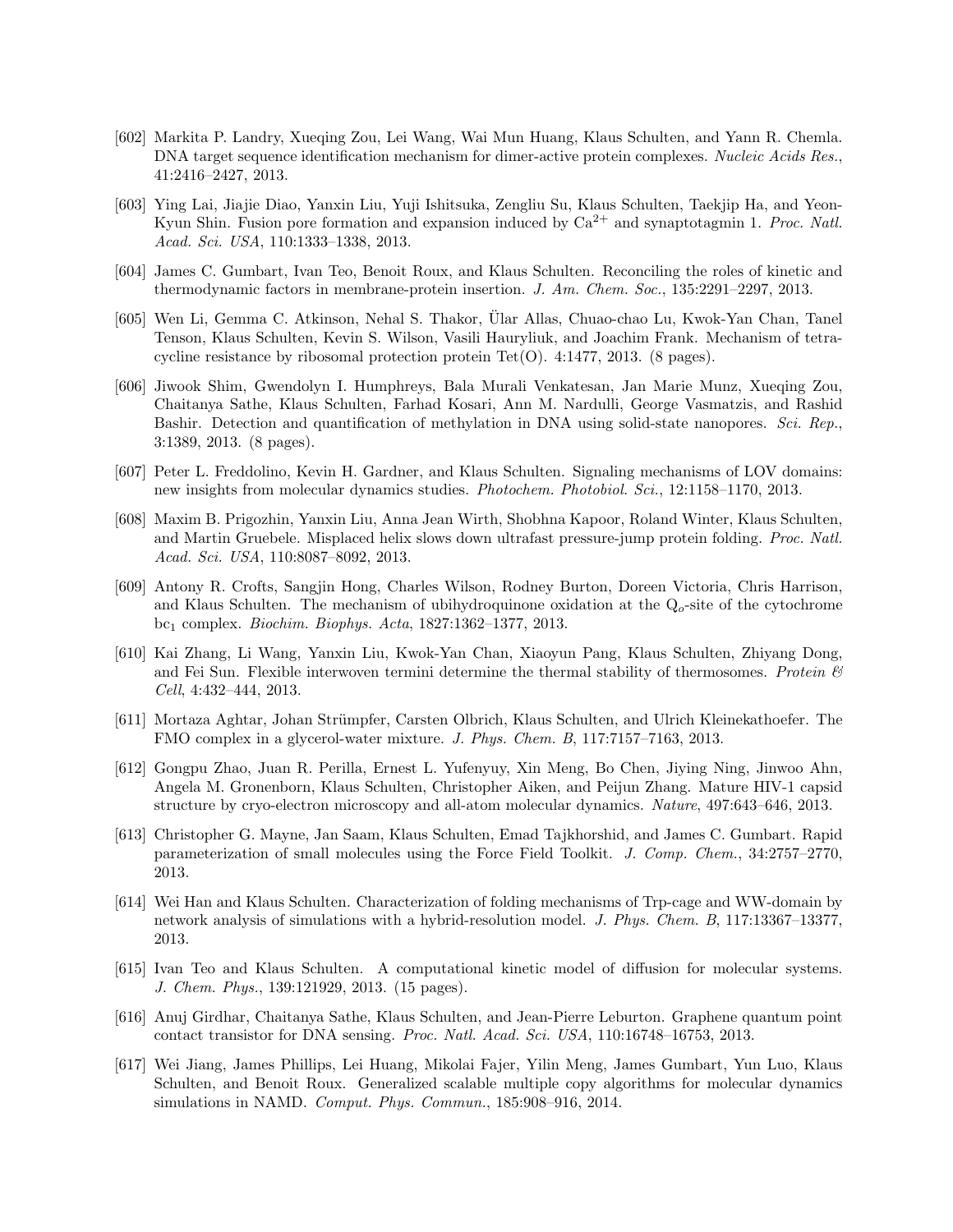- [618] Ilia Solov'yov, Tatiana Domratcheva, and Klaus Schulten. Separation of photo-induced radical pair in cryptochrome to a functionally critical distance. Sci. Rep., 4:3845, 2014. (8 pages).
- [619] Ioan Kosztin and Klaus Schulten. Structure, function, and quantum dynamics of pigment-protein complexes. In Masoud Mohseni, Yasser Omar, Greg Engel, and Martin B. Plenio, editors, Quantum Effects in Biology, pp. 123–143. Cambridge University Press, 2014.
- [620] Ilia A. Solov'yov, P. J. Hore, Thorsten Ritz, and Klaus Schulten. A chemical compass for bird navigation. In Masoud Mohseni, Yasser Omar, Greg Engel, and Martin B. Plenio, editors, Quantum Effects in Biology, chapter 10, pp. 218–236. Cambridge University Press, 2014.
- [621] Shigehiko Hayashi and Klaus Schulten. Quantum biology of retinal. In Masoud Mohseni, Yasser Omar, Greg Engel, and Martin B. Plenio, editors, Quantum Effects in Biology, pp. 237–263. Cambridge University Press, 2014.
- [622] Qufei Li, Sherry Wanderling, Marcin Paduch, David Medovoy, Abhishek Singharoy, Ryan McGreevy, Carlos Villalba-Galea, Raymond E. Hulse, Benoit Roux, Klaus Schulten, Anthony Kossiakoff, and Eduardo Perozo. Structural mechanism of voltage-dependent gating in an isolated voltage-sensing domain. Nat. Struct. Mol. Biol., 21:244–252, 2014.
- [623] Ramya Gamini, Wei Han, John E. Stone, and Klaus Schulten. Assembly of Nsp1 nucleoporins provides insight into nuclear pore complex gating. PLoS Comput. Biol., 10:e1003488, 2014. (14 pages).
- [624] Yong Wang, Yanxin Liu, Hannah A. DeBerg, Takeshi Nomura, Melinda Tonks Hoffman, Paul R. Rohde, Klaus Schulten, Boris Martinac, and Paul R. Selvin. Single molecule FRET reveals pore size and opening mechanism of MscL. eLife, 3:e01834, 2014. (21 pages).
- [625] Yanxin Liu, Maxim B. Prigozhin, Klaus Schulten, and Martin Gruebele. Observation of complete pressure-jump protein refolding in molecular dynamics simulation and experiment. J. Am. Chem. Soc., 136:4265–4272, 2014.
- [626] Jeffrey Comer, Klaus Schulten, and Christophe Chipot. Calculation of lipid-bilayer permeabilities using an average force. J. Chem. Theory Comput., 10:554–564, 2014.
- [627] Micha¨el L. Cartron, John D. Olsen, Melih Sener, Philip J. Jackson, Amanda A. Brindley, Pu Qian, Mark J. Dickman, Graham J. Leggett, Klaus Schulten, and C. Neil Hunter. Integration of energy and electron transfer processes in the photosynthetic membrane of Rhodobacter sphaeroides. Biochim. Biophys. Acta – Bioener., 1837:1769–1780, 2014.
- [628] Qiangjun Zhou, Jiangmei Li, Hang Yu, Yujia Zhai, Zhen Gao, Yanxin Liu, Xiaoyun Pang, Lunfeng Zhang, Klaus Schulten, Fei Sun, and Chang Chen. Molecular insights into the membrane-associated phosphatidylinositol 4-kinase IIα. Nat. Commun., 5:3552, 2014. (10 pages).
- [629] Yifei Qi, Xi Cheng, Wei Han, Sunhwan Jo, Klaus Schulten, and Wonpil Im. CHARMM-GUI PACE CG builder for solution, micelle, and bilayer coarse-grained simulations. J. Chem. Inf. Model., 54:1003– 1009, 2014.
- [630] John E. Stone, Ryan McGreevy, Barry Isralewitz, and Klaus Schulten. GPU-accelerated analysis and visualization of large structures solved by molecular dynamics flexible fitting. Faraday Discuss., 169:265–283, 2014.
- [631] Danielle Chandler, Johan Strümpfer, Melih Sener, Simon Scheuring, and Klaus Schulten. Light harvesting by lamellar chromatophores in Rhodospirillum photometricum. Biophys. J., 106:2503–2510, 2014.
- [632] Lela Vukovic, Hye Ran Koh, Sua Myong, and Klaus Schulten. Substrate recognition and specificity of double-stranded RNA binding proteins. Biochemistry, 53:3457–3466, 2014.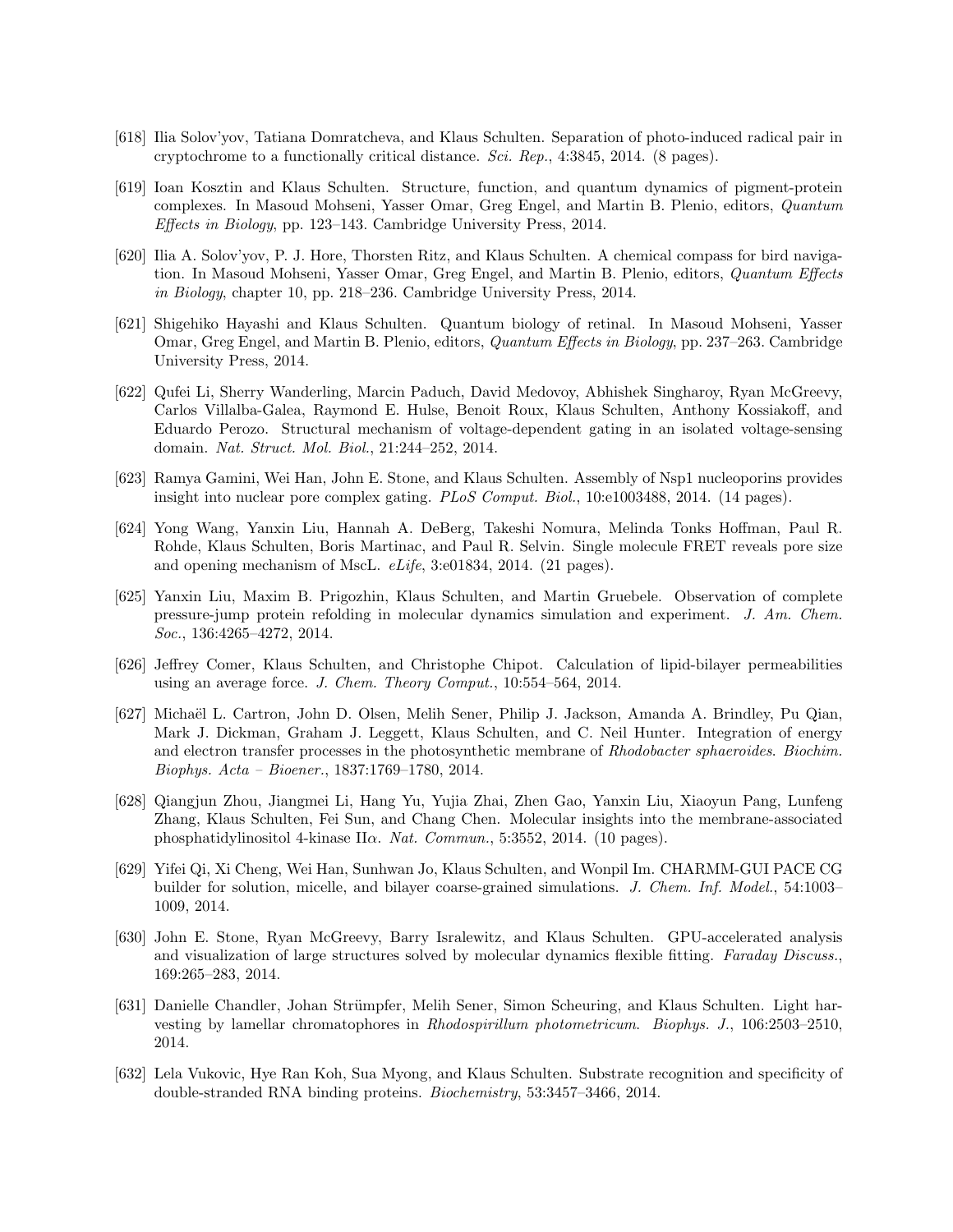- [633] Jeffrey Comer, Klaus Schulten, and Christophe Chipot. Diffusive models of membrane permeation with explicit orientational freedom. J. Chem. Theory Comput., 10:2710–2718, 2014.
- [634] Rafael C. Bernardi, Isaac Cann, and Klaus Schulten. Molecular dynamics study of enhanced Man5B enzymatic activity. Biotechnol. Biofuels, 7:1–8, 2014.
- [635] Shanmugapriya Sothiselvam, Bo Liu, Wei Han, Dorota Klepacki, Gemma C. Atkinson, Age Brauer, Maido Remm, Tanel Tenson, Klaus Schulten, Nora Vázquez-Laslop, and Alexander S. Mankin. Macrolide antibiotics allosterically predispose the ribosome for translation arrest. Proc. Natl. Acad. Sci. USA, 111:9804–9809, 2014.
- [636] Ryan McGreevy, Abhishek Singharoy, Qufei Li, Jingfen Zhang, Dong Xu, Eduardo Perozo, and Klaus Schulten. xMDFF: Molecular dynamics flexible fitting of low-resolution X-Ray structures. Acta Cryst. D, 70:2344–2355, 2014.
- [637] Anuj Girdhar, Chaitanya Sathe, Klaus Schulten, and Jean-Pierre Leburton. Gate-modulated graphene quantum point contact device for DNA sensing. J. Comp. Electron., 13:839–846, 2014.
- [638] Stephan Wickles, Abhishek Singharoy, Jessica Andreani, Stefan Seemayer, Lukas Bischoff, Otto Berninghausen, Johannes Soeding, Klaus Schulten, Eli van der Sluis, and Roland Beckmann. A structural model of the active ribosome-bound membrane protein insertase YidC. eLife, 3:e03035, 2014. (17 pages).
- [639] Zhe Wu and Klaus Schulten. Synaptotagmin's role in neurotransmitter release likely involves Ca2+ induced conformational transition. Biophys. J., 107:1156–1166, 2014.
- [640] En Cai, Pinghua Ge, Sang Hak Lee, Okunola Jeyifous, Yong Wang, Yanxin Liu, Katie Wilson, Sung Jun Lim, Michelle Baird, John Stone, Kwan Young Lee, Michael Davidson, Hee Jung Chung, Klaus Schulten, Andrew Smith, William Green, and Paul R. Selvin. Stable small quantum dots for synaptic receptor tracking on live neurons. Angew. Chem. Int. Ed. Engl., 126:12692–12696, 2014.
- [641] Wei Han and Klaus Schulten. Fibril elongation by  $A\beta_{17-42}$ : Kinetic network analysis of hybridresolution molecular dynamics simulations. J. Am. Chem. Soc., 136:12450–12460, 2014.
- [642] Mortaza Aghtar, Johann Str¨umpfer, Carsten Olbrich, Klaus Schulten, and Ulrich Kleinekathoefer. On the different types of vibrations interacting with electronic excitations in the PE545 and FMO antenna systems. J. Phys. Chem. Lett., 5:3131–3137, 2014.
- [643] Andrew E. Blanchard, Mark J. Arcario, Klaus Schulten, and Emad Tajkhorshid. A highly tilted membrane configuration for the pre-fusion state of synaptobrevin. Biophys. J., 107:2112–2121, 2014.
- [644] Chaitanya Sathe, Anuj Girdhar, Jean-Pierre Leburton, and Klaus Schulten. Electronic detection of dsDNA transition from helical to zipper conformation using graphene nanopores. Nanotechnology, 25:445105, 2014. (9 pages).
- [645] Melih Sener, John E. Stone, Angela Barragan, Abhishek Singharoy, Ivan Teo, Kirby L. Vandivort, Barry Isralewitz, Bo Liu, Boon Chong Goh, James C. Phillips, Lena F. Kourkoutis, C. Neil Hunter, and Klaus Schulten. Visualization of energy conversion processes in a light harvesting organelle at atomic detail. In Proceedings of the International Conference on High Performance Computing, Networking, Storage and Analysis, SC '14. IEEE Press, 2014. (4 pages).
- [646] James C. Phillips, John E. Stone, Kirby L. Vandivort, Timothy G. Armstrong, Justin M. Wozniak, Michael Wilde, and Klaus Schulten. Petascale Tcl with NAMD, VMD, and Swift/T. In SC'14 workshop on High Performance Technical Computing in Dynamic Languages, SC '14, pp. 6–17. IEEE Press, 2014.
- [647] Constantin Schoeler, Klara H. Malinowska, Rafael C. Bernardi, Lukas F. Milles, Markus A. Jobst, Ellis Durner, Wolfgang Ott, Daniel B. Fried, Edward A. Bayer, Klaus Schulten, Hermann E. Gaub, and Michael A. Nash. Ultrastable cellulosome-adhesion complex tightens under load. Nat. Commun., 5:5635, 2014.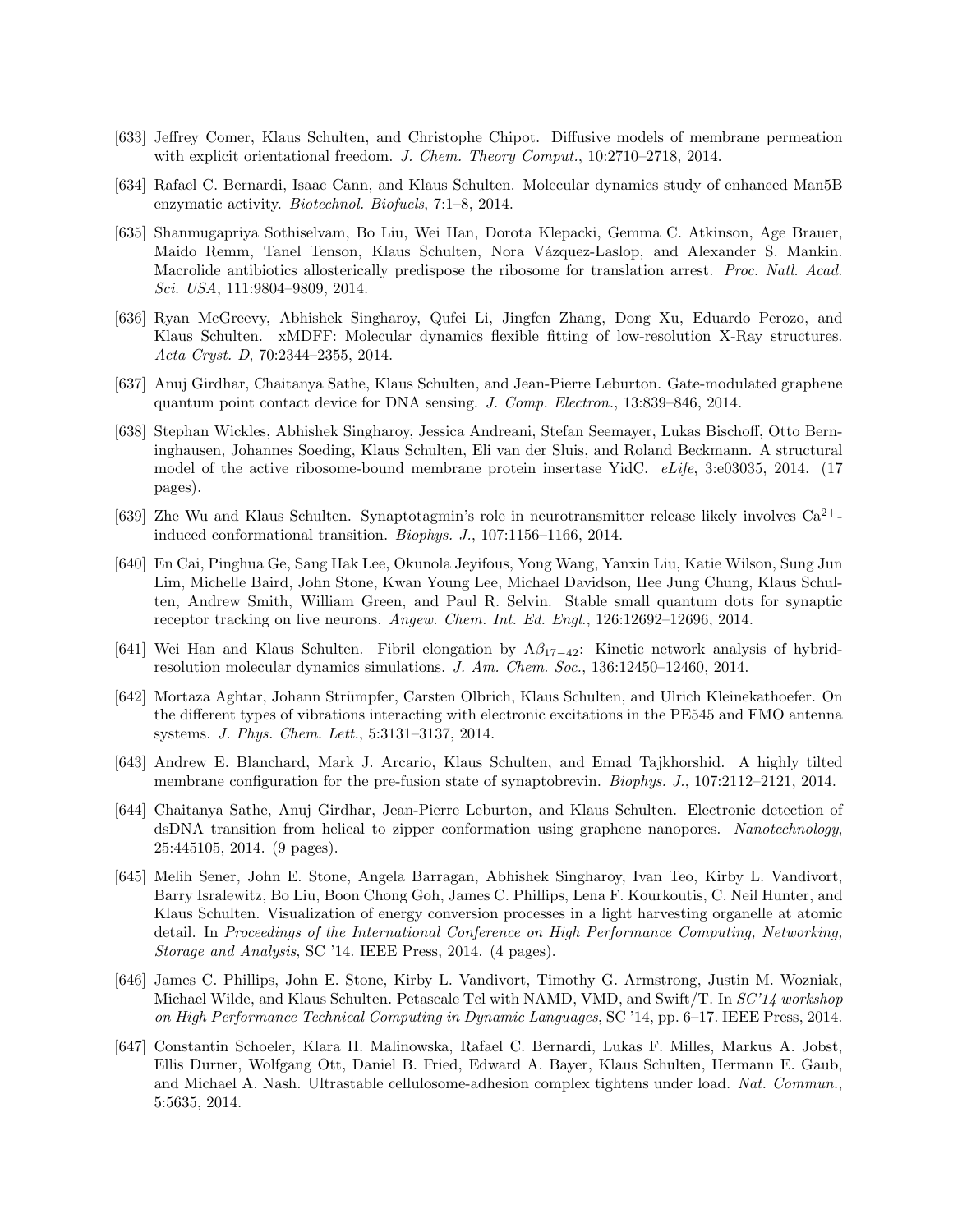- [648] Till Rudack, Juan Perilla, and Klaus Schulten. Die Geheimnisse des Lebens berechnen. Spektrum Wiss., 11:86–95, November 2014.
- [649] Jeffrey Comer, James Phillips, Klaus Schulten, and Christophe Chipot. Multiple-replica strategies for free-energy calculations in NAMD: Multiple-walker adaptive biasing force and walker selection rules. J. Chem. Theory Comput., 10:5276–5285, 2014.
- [650] Milana Fraiberg, Oshri Afanzar, C. Keith Cassidy, Alexandra Gabashvili, Klaus Schulten, Yishai Levin, and Michael Eisenbach. CheY's acetylation sites responsible for generating clockwise flagellar rotation in Escherichia coli. Mol. Microbiol., 95:231–244, 2015.
- [651] Angela M. Barragan, Antony R. Crofts, Klaus Schulten, and Ilia A. Solov'yov. Identification of ubiquinol binding motifs at the  $Q_0$ -site of the cytochrome  $bc_1$  complex. J. Phys. Chem. B, 119:433-447, 2015.
- [652] David J. Hardy, Zhe Wu, James C. Phillips, John E. Stone, Robert D. Skeel, and Klaus Schulten. Multilevel summation method for electrostatic force evaluation. J. Chem. Theory Comput., 11:766– 779, 2015.
- [653] Rafael C. Bernardi, Marcelo C. R. Melo, and Klaus Schulten. Enhanced sampling techniques in molecular dynamics simulations of biological systems. Biochim. Biophys. Acta, 1850:872–877, 2015.
- [654] Wen Ma and Klaus Schulten. Mechanism of substrate translocation by a ring-shaped ATPase motor at millisecond resolution. J. Am. Chem. Soc., 137:3031–3040, 2015.
- [655] Anuj Girdhar, Chaitanya Sathe, Klaus Schulten, and Jean-Pierre Leburton. Tunable graphene quantum point contact transistor for DNA detection and characterization. Nanotechnology, 26:134005, 2015. (10 pages).
- [656] Juan R. Perilla, Boon Chong Goh, C. Keith Cassidy, Bo Liu, Rafael C. Bernardi, Till Rudack, Hang Yu, Zhe Wu, and Klaus Schulten. Molecular dynamics simulations of large macromolecular complexes. Curr. Opin. Struct. Biol., 31:64–74, 2015.
- [657] Michael T. Englander, Joshua L. Avins, Rachel C. Fleisher, Bo Liu, Philip R. Effraim, Jiangning Wang, Klaus Schulten, Thomas S. Leyh, Ruben L. Gonzalez Jr., and Virginia W. Cornish. The ribosome can discriminate the chirality of amino acids within its peptidyl-transferase center. Proc. Natl. Acad. Sci. USA, 112:6038–6043, 2015.
- [658] Markita P. Landry, Lela Vukovic, Sebastian Kruss, Gili Bisker, Alexandra M. Landry, Shahrin Islam, Rishabh Jain, Klaus Schulten, and Michael S. Strano. Comparative dynamics and sequence dependence of DNA and RNA binding to single walled carbon nanotubes. J. Phys. Chem. C, 119:10048–10058, 2015.
- [659] Anna Jean Wirth, Yanxin Liu, Maxim B. Prigozhin, Klaus Schulten, and Martin Gruebele. Comparing fast pressure jump and temperature jump protein folding experiments and simulations. J. Am. Chem. Soc., 137:7152–7159, 2015.
- [660] Boon Chong Goh, Juan R. Perilla, Matthew R. England, Katrina J. Heyrana, Rebecca C. Craven, and Klaus Schulten. Atomic modeling of an immature retroviral lattice using molecular dynamics and mutagenesis. Structure, 23:1414–1425, 2015.
- [661] Abhishek Singharoy, Balasubramanian Venkatakrishnan, Yun Liu, Christopher G. Mayne, Chun-Hsing Chen, Adam Zlotnick, Klaus Schulten, and Amar H. Flood. Macromolecular crystallography for synthetic abiological molecules: Combining xMDFF and PHENIX for structure determination of cyanostar macrocycles. J. Am. Chem. Soc., 137:8810–8818, 2015.
- [662] Xinlei Wang, Lela Vukovic, Hye Ran Koh, Klaus Schulten, and Sua Myong. Dynamic profiling of double-stranded RNA binding proteins. Nucleic Acids Res., 43:7566–7576, 2015.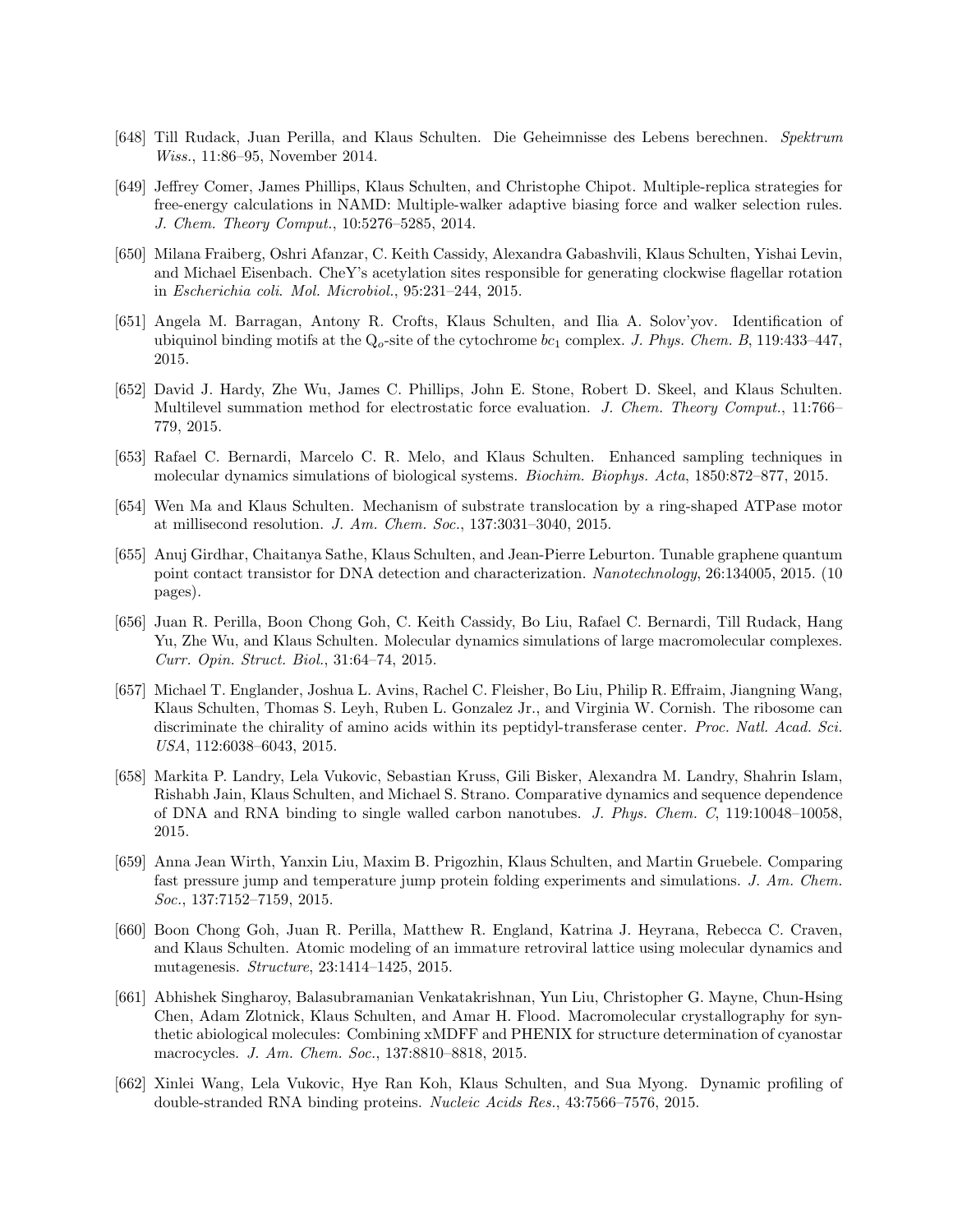- [663] Constantin Schoeler, Rafael C. Bernardi, Klara H. Malinowska, Ellis Durner, Wolfgang Ott, Edward A. Bayer, Klaus Schulten, Michael A. Nash, and Hermann E. Gaub. Mapping mechanical force propagation through biomolecular complexes. Nano Lett., 15:7370–7376, 2015.
- [664] Santosh K. Misra, Goutam Ghoshal, Manas R. Gartia, Zhe Wu, Mao Ye, Corinne R. Bromfield, Emery M. Williams, Krishnarao V. Tangella, Klaus Schulten, Partha S. Ray, Everette C. Burdette, and Dipanjan Pan. Tri-Modal therapy: Combining hyperthermia with repurposed bexarotene and ultrasound for treating liver cancer. ACS Nano, 9:10695–10718, 2015.
- [665] Rong Shen, Wei Han, Giacomo Fiorin, Shahidul M. Islam, Klaus Schulten, and Benoit Roux. Structural refinement of proteins by restrained molecular dynamics simulations with non-interacting molecular fragments. PLoS Comput. Biol., 11:e1004368, 2015. (19 pages).
- [666] Juan R. Perilla, Boon Chong Goh, John Stone, and Klaus Schulten. Chemical visualization of human pathogens: the Retroviral Capsids. Proceedings of the 2015 ACM/IEEE Conference on Supercomputing, 2015. (4 pages).
- [667] Manman Lu, Guangjin Hou, Huilan Zhang, Christopher L. Suiter, Jinwoo Ahn, In-Ja L. Byeon, Juan R. Perilla, Christopher J. Langmead, Ivan Hung, Peter L. Gor'kov, Zhehong Gan, William Brey, Christopher Aiken, Peijun Zhang, Klaus Schulten, Angela M. Gronenborn, and Tatyana Polenova. Dynamic allostery governs cyclophylin A-HIV capsid interplay. Proc. Natl. Acad. Sci. USA, 112:14617–14622, 2015.
- [668] Pulkit Gupta, Bo Liu, Dorota Klepacki, Vrinda Gupta, Klaus Schulten, Alexander S. Mankin, and Nora Vazquez-Laslop. Nascent peptide assists the ribosome in recognizing chemically distinct small molecules. Nat. Chem. Biol., pp. (6 pages), 2015. PMID: 26727240.
- [669] Hang Yu, Wei Han, Wen Ma, and Klaus Schulten. Transient β-hairpin formation in α-synuclein monomer revealed by coarse-grained molecular dynamics simulation. J. Chem. Phys., 143:243142, 2015.
- [670] C. Keith Cassidy, Benjamin A. Himes, Frances J. Alvarez, Jun Ma, Gongpu Zhao, Juan R. Perilla, Klaus Schulten, and Peijun Zhang. CryoEM and computer simulations reveal a novel kinase conformational switch in bacterial chemotaxis signaling. eLife, 10.7554/eLife.08419, 2015. PMID: 26583751.
- [671] Hu Qiu, Aditya Sarathy, Jean-Pierre Leburton, and Klaus Schulten. Intrinsic stepwise translocation of stretched ssDNA in graphene nanopores. Nano Lett., 15:8322–8330, 2015.
- [672] John E. Stone, Melih Sener, Kirby L. Vandivort, Angela Barragan, Abhishek Singharoy, Ivan Teo, Joao V. Ribeiro, Barry Isralewitz, Bo Liu, Boon Chong Goh, James C. Phillips, Craig MacGregor-Chatwin, Matthew P. Johnson, Lena F. Kourkoutis, C. Neil Hunter, and Klaus Schulten. Atomic detail visualization of photosynthetic membranes with GPU-accelerated ray tracing. Parallel Computing, 55:17–27, 2016.
- [673] Ryan McGreevy, Ivan Teo, Abhishek Singharoy, and Klaus Schulten. Advances in the molecular dynamics flexible fitting method for cryo-EM modeling. Methods, 100:50–60, 2016.
- [674] Boon Chong Goh, Jodi A. Hadden, Rafael C. Bernardi, Abhishek Singharoy, Ryan McGreevy, Till Rudack, C. Keith Cassidy, and Klaus Schulten. Computational methodologies for real-space structural refinement of large macromolecular complexes. Annu. Rev. Biophys., 45:253–278, 2016.
- [675] Lela Vukovic, Christophe Chipot, Debora L. Makino, Elena Conti, and Klaus Schulten. Molecular mechanism of processive 3' to 5' RNA translocation in the active subunit of the RNA exosome complex. J. Am. Chem. Soc., 138:4069–4078, 2016.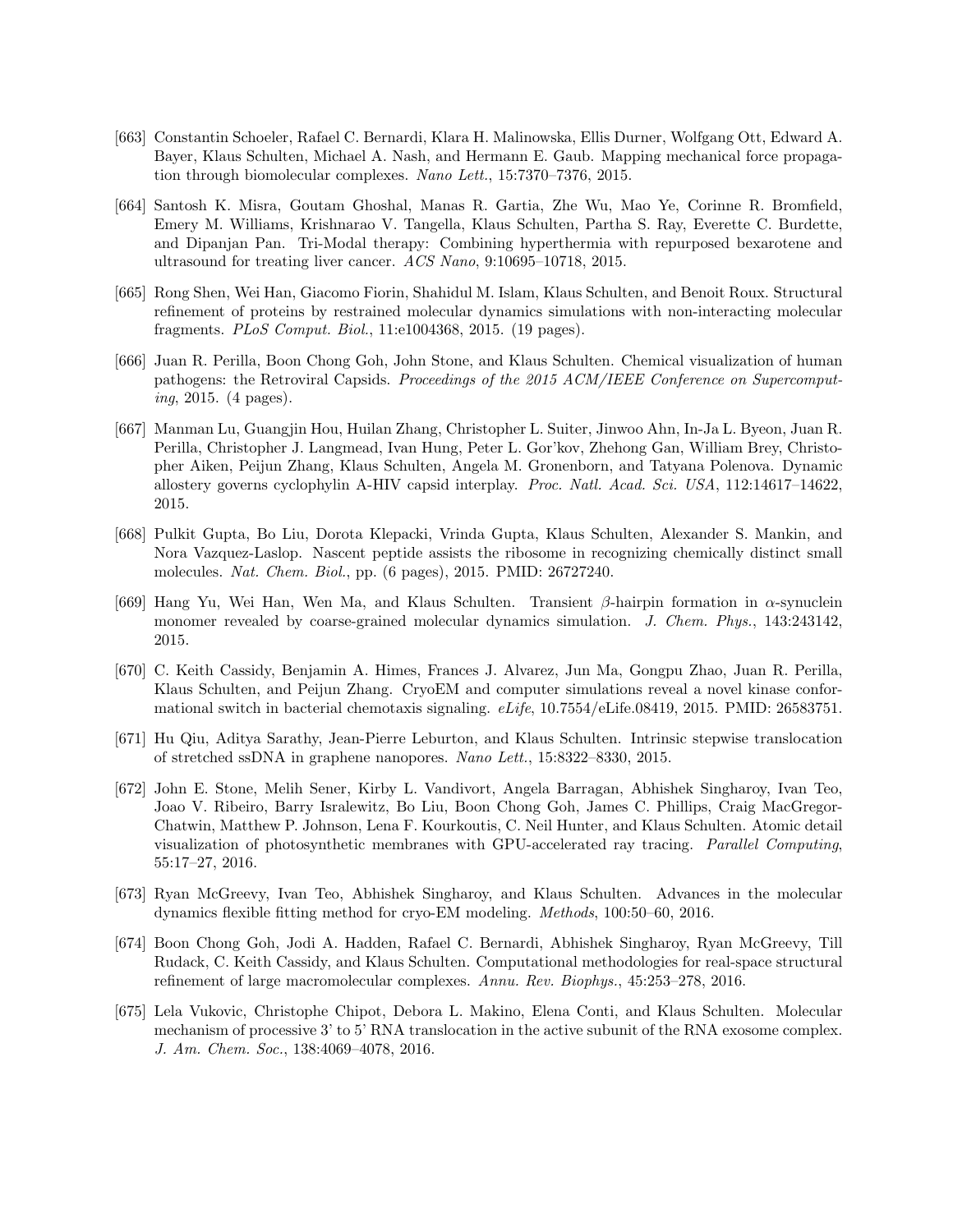- [676] Chuang Liu, Juan R. Perilla, Jiying Ning, Manman Lu, Guangjin Hou, Ruben Ramalho, Gregory Bedwell, In-Ja Byeon, Jinwoo Ahn, Jiong Shi, Angela Gronenborn, Peter Prevelige, Itay Rousso, Christopher Aiken, Tatyana Polenova, Klaus Schulten, and Peijun Zhang. Cyclophilin A stabilizes HIV-1 capsid through a novel non-canonical binding site. Nat. Commun., 7:10714:(10 pages), 2016.
- [677] David J. Hardy, Matthew A. Wolff, Jianlin Xia, Klaus Schulten, and Robert D. Skeel. Multilevel summation with B-spline interpolation for pairwise interactions in molecular dynamics simulations. J. Chem. Phys., 144:114112, 2016. (16 pages).
- [678] John E. Stone, William R. Sherman, and Klaus Schulten. Immersive molecular visualization with omnidirectional stereoscopic ray tracing and remote rendering. 2016 IEEE International Parallel and Distributed Processing Symposium Workshop (IPDPSW), pp. 1048–1057, 2016.
- [679] John E. Stone, Peter Messmer, Robert Sisneros, and Klaus Schulten. High performance molecular visualization: In-situ and parallel rendering with EGL. 2016 IEEE International Parallel and Distributed Processing Symposium Workshop (IPDPSW), pp. 1014–1023, 2016.
- [680] John E. Stone, Michael J. Hallock, James C. Phillips, Joseph R. Peterson, Zaida Luthey-Schulten, and Klaus Schulten. Evaluation of emerging energy-efficient heterogeneous computing platforms for biomolecular and cellular simulation workloads. 2016 IEEE International Parallel and Distributed Processing Symposium Workshop (IPDPSW), pp. 89–100, 2016.
- [681] Hu Qiu, Anuj Girdhar, Klaus Schulten, and Jean-Pierre Leburton. Electrically tunable quenching of DNA fluctuations in biased solid-state nanopores. ACS Nano, 10:4482–4488, 2016.
- [682] Yi Zhang, Klaus Schulten, Martin Gruebele, Paramjit S. Bansal, David Wilson, and Norelle L. Daly. Disulfide bridges: bringing together frustrated structure in a bioactive peptide. Biophys. J., 110:1744– 1752, 2016.
- [683] Yi Zhang, Lela Vukovic, Till Rudack, Wei Han, and Klaus Schulten. Recognition of poly-ubiquitins by the proteasome through protein re-folding guided by electrostatic and hydrophobic interactions. J. Phys. Chem. B, 120:8137–8146, 2016.
- [684] Yun Liu, Abhishek Singharoy, Christopher G. Mayne, Arkajyoti Sengupta, Krishnan Raghavachari, Klaus Schulten, and Amar H. Flood. Flexibility coexists with shape persistence in cyanostar macrocycles. J. Am. Chem. Soc., 138:4843–4851, 2016.
- [685] Katrina Heyrana, Boon Chong Goh, Juan Roberto Perilla, Tam-Linh N. Nguyen, Matthew R. England, Maria C. Bewley, Klaus Schulten, and Rebecca Craven. Contributions of charged residues in structurally dynamic capsid surface loops to Rous sarcoma virus assembly. J. Virol., 90:5700–5714, 2016.
- [686] Juan R. Perilla, Jodi A. Hadden, Boon Chong Goh, Christopher G. Mayne, and Klaus Schulten. All-atom molecular dynamics of virus capsids as drug targets. J. Phys. Chem. Lett., 7:1836–1844, 2016.
- [687] Joao V. Ribeiro, Rafael C. Bernardi, Till Rudack, John E. Stone, James C. Phillips, Peter L. Freddolino, and Klaus Schulten. QwikMD-integrative molecular dynamics toolkit for novices and experts. Sci. Rep., 6:26536, 2016.
- [688] Ivan Teo, Christopher G. Mayne, Klaus Schulten, and Tony Lelievre. Adaptive multilevel splitting method for molecular dynamics calculation of benzamidine-trypsin dissociation time. J. Chem. Theory Comput., 12:2983–2989, 2016.
- [689] Jihong Tong, Zhe Wu, Margaret M. Briggs, Klaus Schulten, and Thomas J. Mclntosh. The water permeability and pore entrance structure of aquaporin-4 channels depend on lipid bilayer thickness. Biophys. J., 111:90–99, 2016.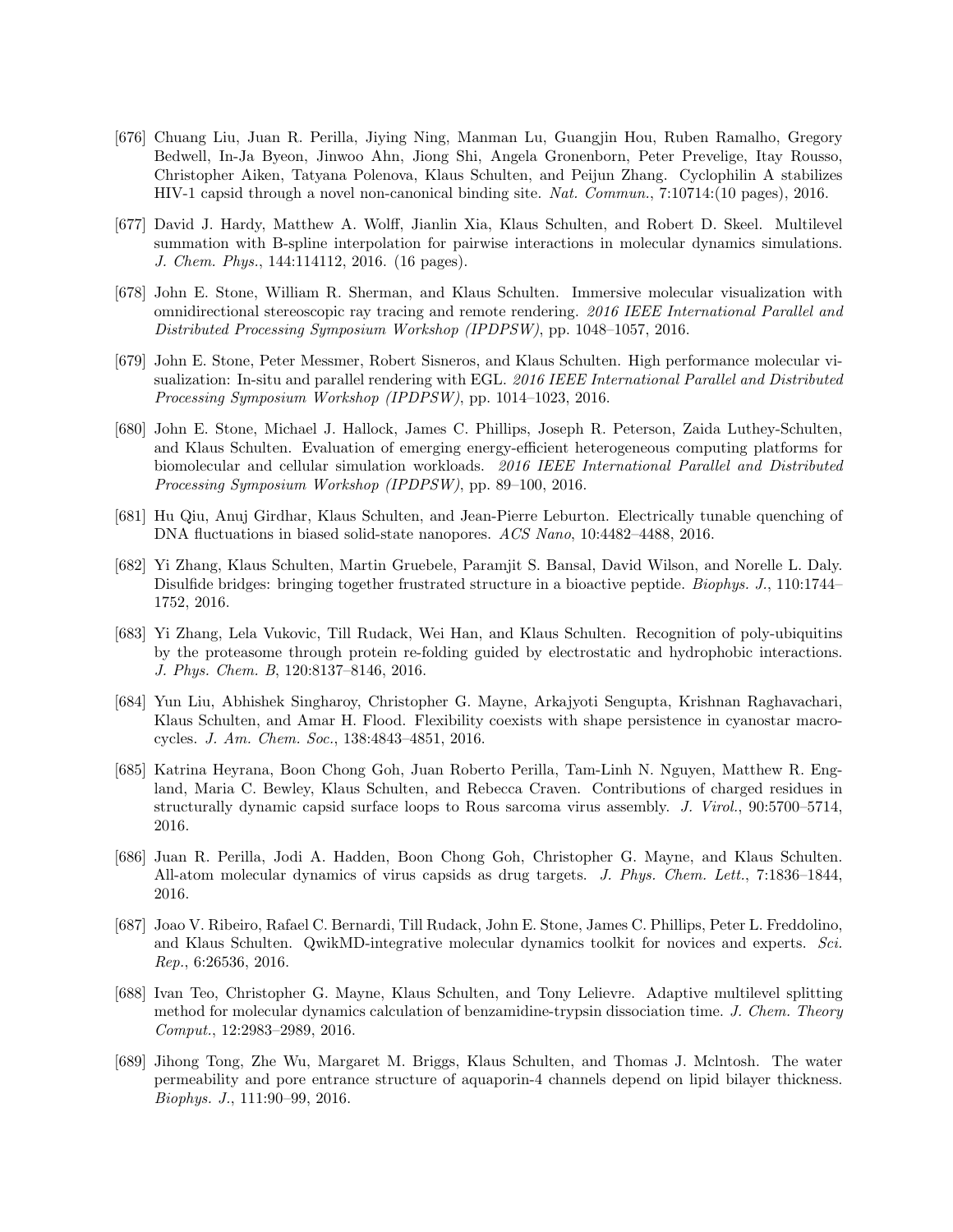- [690] John E. Stone, Antti-Pekka Hynninen, James C. Phillips, and Klaus Schulten. Early experiences porting the NAMD and VMD molecular simulation and analysis software to GPU-accelerated Open-POWER platforms. International Workshop on OpenPOWER for HPC (IWOPH'16), pp. 188–206, 2016.
- [691] Boon Chong Goh, Huixing Wu, Michael J. Rynkiewicz, Klaus Schulten, Barbara A. Seaton, and Francis X. McCormack. Elucidation of lipid binding sites on lung surfactant protein A using X-ray crystallography, mutagenesis and molecular dynamics simulations. Biochemistry, 55:3692–3701, 2016.
- [692] Kumud R Poudel, Yongming Dong, Hang Yu, Allen Su, Thuong Ho, Yan Liu, Klaus Schulten, and Jihong Bai. A time-course of orchestrated endophilin action in sensing, bending, and stabilizing curved membranes. Mol. Biol. Cell, 27:2119–2132, 2016.
- [693] Julian Deeng, Kwok-Yan Chan, Eli O. van der Sluis, Lukas Bischoff, Otto Berninghausen, Wei Han, James Gumbart, Klaus Schulten, Birgitta Beatrix, and Roland Beckmann. Dynamic behavior of trigger factor on the ribosome. J. Mol. Biol., 428:3588-3602, 2016.
- [694] Andreas Schweitzer, Antje Aufderheide, Till Rudack, Florian Beck, Gunter Pfeifer, Jurgen M. Plitzko, Eri Sakata, Klaus Schulten, Friedrich Forster, and Wolfgang Baumeister. The structure of the human 26S proteasome at a resolution of 3.9 Å. Proc. Natl. Acad. Sci. USA, 113:7816-7821, 2016.
- [695] Abhishek Singharoy, Ivan Teo, Ryan McGreevy, John E. Stone, Jianhua Zhao, and Klaus Schulten. Molecular dynamics-based refinement and validation for sub-5 Å cryo-electron microscopy maps.  $eLife$ 10.7554/eLife.16105, 2016.
- [696] Melih Sener, Johan Strümpfer, Abhishek Singharoy, C. Neil Hunter, and Klaus Schulten. Overall energy conversion efficiency of a photosynthetic vesicle. *eLife*, 10.7554/eLife.09541, 2016. (30 pages).
- [697] Aaron T. Bozzi, Lukas B. Bane, Wilhelm Weihofen, Anne McCabe, Abhishek Singharoy, Chris Chipot, Klaus Schulten, and Rachelle Gaudet. Conserved methionine dictates substrate preference in Nrampfamily divalent metal transporters. Proc. Natl. Acad. Sci. USA, 113:10310–10315, 2016.
- [698] Abhishek Singharoy, Angela M. Barragan, Sundarapandian Thangapandian, Emad Tajkhorshid, and Klaus Schulten. Binding site recognition and docking dynamics of a single electron transport protein: Cytochrome c2. J. Am. Chem. Soc., 138:12077–12089, 2016.
- [699] David F. Thieker, Jodi A. Hadden, Klaus Schulten, and Robert J. Woods. 3D implementation of the symbol nomenclature for graphical representation of glycans. Glycobiology, 26:786–787, 2016.
- [700] Angela M. Barragan, Klaus Schulten, and Ilia A. Solov'yov. Mechanism of the primary charge transfer reaction in the cytochrome bc1 complex. J. Phys. Chem. B, 120:11369–11380, 2016.
- [701] Aaron T. Bozzi, Lukas B. Bane, Wilhelm A. Weihofen, Abhishek Singharoy, Eduardo R. Guillen, Hidde L. Ploegh, Klaus Schulten, and Rachelle Gaudet. Crystal structure and conformational change mechanism of a bacterial Nramp-family divalent metal transporter. Structure, 24:2102–2114, 2016.
- [702] Huilan Zhang, Guangjin Hou, Manman Lu, Jinwoo Ahn, In-Ja L. Byeon, Christopher J. Langmead, Juan R. Perilla, Ivan Hung, Peter L. Gor'kov, Zhehong Gan, William W. Brey, David A. Case, Klaus Schulten, Angela M. Gronenborn, and Tatyana Polenova. HIV-1 capsid function is regulated by dynamics: Quantitative atomic-resolution insights by integrating magic-angle-spinning NMR, QM/MM, and MD. J. Am. Chem. Soc., 138:14066–14075, 2016.
- [703] Mathieu Botte, Nathan Zaccai, Jelger Lycklama à Nijeholt, Remy Martin, Kèvin Knoops, Gabor Papai, Juan Zou, Aurélien Deniaud, Manikandan Karuppasamy, Qiyang Jiang, Abhishek Singha Roy, Klaus Schulten, Patrick Schultz, Juri Rappsilber, Giuseppe Zaccai, Imre Berger, Ian Collinson, and Christiane Schaffitzel. A central cavity within the holo-translocon suggests a mechanism for membrane protein insertion. Sci. Rep., 6:38399, 2016.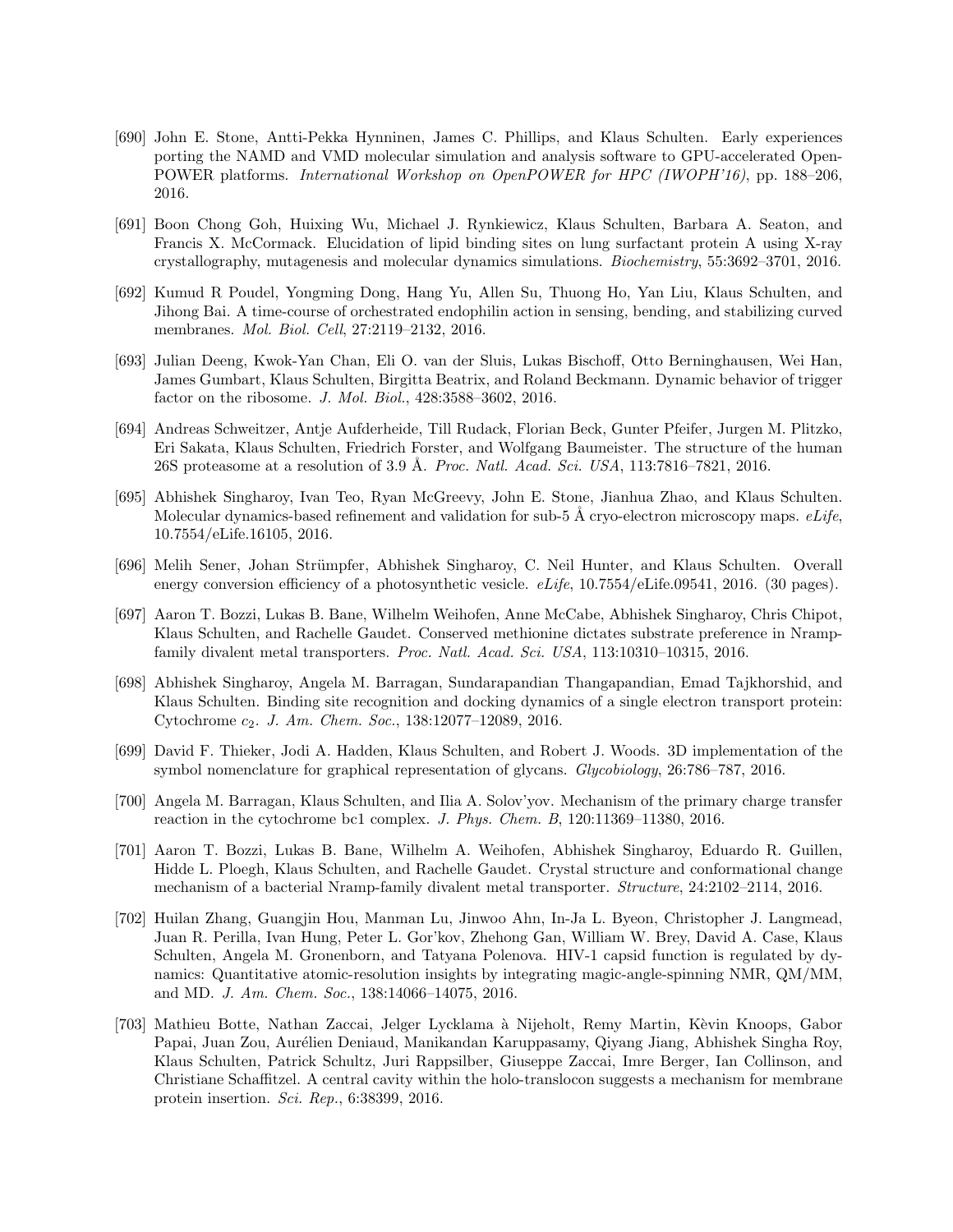- [704] Abhishek Singharoy, Christophe Chipot, Mahmoud Moradi, and Klaus Schulten. Chemomechanical coupling in hexameric protein-protein interfaces harnesses energy within V-type ATPases. J. Am. Chem. Soc., 139:293–310, 2017.
- [705] Yifei Qi, Jumin Lee, Abhishek Singharoy, Ryan Mcgreevy, Klaus Schulten, and Wonpil Im. CHRAMM-GUI MDFF/xMDFF utilizer for molecular dynamics flexible fitting simulations in various environments. J. Phys. Chem. B, 121:3718–3723, 2016.
- [706] Marc Wehmer, Till Rudack, Florian Beck, Antje Aufderheide, G¨unter Pfeifer, J¨urgen M. Plitzko, Friedrich Förster, Klaus Schulten, Wolfgang Baumeister, and Eri Sakata. Structural insights into the functional cycle of the ATPase module of the 26S proteasome. Proc. Natl. Acad. Sci. USA, 114:1305– 1310, 2017.
- [707] Suvrajit Maji, Rezvan Shahoei, Klaus Schulten, and Joachim Frank. Quantitative characterization of domain motions in molecular machines. J. Phys. Chem. B, 121:3747–3756, 2017.
- [708] Hu Qiu, Aditya Sarathy, Klaus Schulten, and Jean-Pierre Leburton. Detection and mapping of DNA methylation with 2D material nanopores. npj 2D Mater. App., 1:3, 2017.
- [709] Venkata Giridhar Poosarla, Tong Li, Boon Chong Goh, Klaus Schulten, Thomas K. Wood, and Costas D. Maranas. Computational de novo design of antibodies binding to a peptide with high affinity. Biotechnol. Bioeng., 114:1331–1342, 2017.
- [710] Lisa G. Lippert, Tali Dadosh, Jodi A. Hadden, Benjamin T. Diroll, Christopher B. Murray, Erika L.F. Holzbaur, Klaus Schulten, Samara L. Reck-Peterson, and Yale E. Goldman. Angular measurements of the dynein ring reveal a stepping mechanism dependent on a flexible stalk. Proc. Natl. Acad. Sci. USA, 114:E4564–E4573, 2017.
- [711] Jonne Sepp¨al¨a, Rafael C. Bernardi, Tatu J. K. Haataja, Maarit Hellman, Olli T. Pentik¨ainen, Klaus Schulten, Perttu Permi, Jari Ylänne, and Ulla Pentikäinen. Skeletal dysplasia mutations effect on human filamins' structure and mechanosensing. Sci. Rep., 7:4218, 2017.
- [712] Juan R. Perilla and Klaus Schulten. Physical properties of the HIV-1 capsid from all-atom molecular dynamics simulations. Nat. Commun., 8:15959, 2017.
- [713] Jeffrey Comer, Klaus Schulten, and Christophe Chipot. Permeability of a fluid lipid bilayer to shortchain alcohols from first principles. J. Chem. Theory Comput., 13:2523–2532, 2017.
- [714] Jiwook Shim, Shouvik Banerjee, Hu Qiu, Kirby K. H. Smithe, David Estrada, Julian Bello, Eric Pop, Klaus Schulten, and Rashid Bashir. Detection of methylation on dsDNA using nanopores in a  $M_0S_2$ membrane. Nanoscale, 9:14836–14845, 2017.
- [715] Frances J. D. Alvarez, Shaoda He, Juan R. Perilla, Sooin Jang, Klaus Schulten, Alan N. Engelman, Sjors H. W. Scheres, and Peijun Zhang. CryoEM structure of MxB reveals a novel oligomerization interface critical for HIV restriction. Science Advances, 3:e1701264, 2017.
- [716] Brian K Radak, Christophe Chipot, Donghyuk Suh, Sunhwan Jo, Wei Jiang, James C Phillips, Klaus Schulten, and Benoît Roux. Constant-pH molecular dynamics simulations for large biomolecular systems. J. Chem. Theory Comput., 13:5933–5944, 2017.
- [717] Mingzhang Wang, Caitlin M. Quinn, Juan R. Perilla, Huilan Zhang, Randall Shirra Jr., Guangjin Hou, In-Ja Byeon, Christopher L. Suiter, Sherimay Ablan, Emiko Urano, Theodore J. Nitz, Christopher Aiken, Eric O. Freed, Peijun Zhang, Klaus Schulten, Angela M. Gronenborn, and Tatyana Polenova. Quenching protein dynamics interferes with HIV capsid maturation. Nat. Commun., 8:1779, 2017.
- [718] Craig MacGregor-Chatwin, Melih Sener, Samuel F.H. Barnett, Andrew Hitchcock, Meghan C. Barnhart-Dailey, Karim Maghlaoui, James Barber, Jerilyn A. Timlin, Klaus Schulten, and C. Neil Hunter. Lateral segregation of Photosystem I in cyanobacterial thylakoid. Plant Cell, 29:1119–1136, 2017.